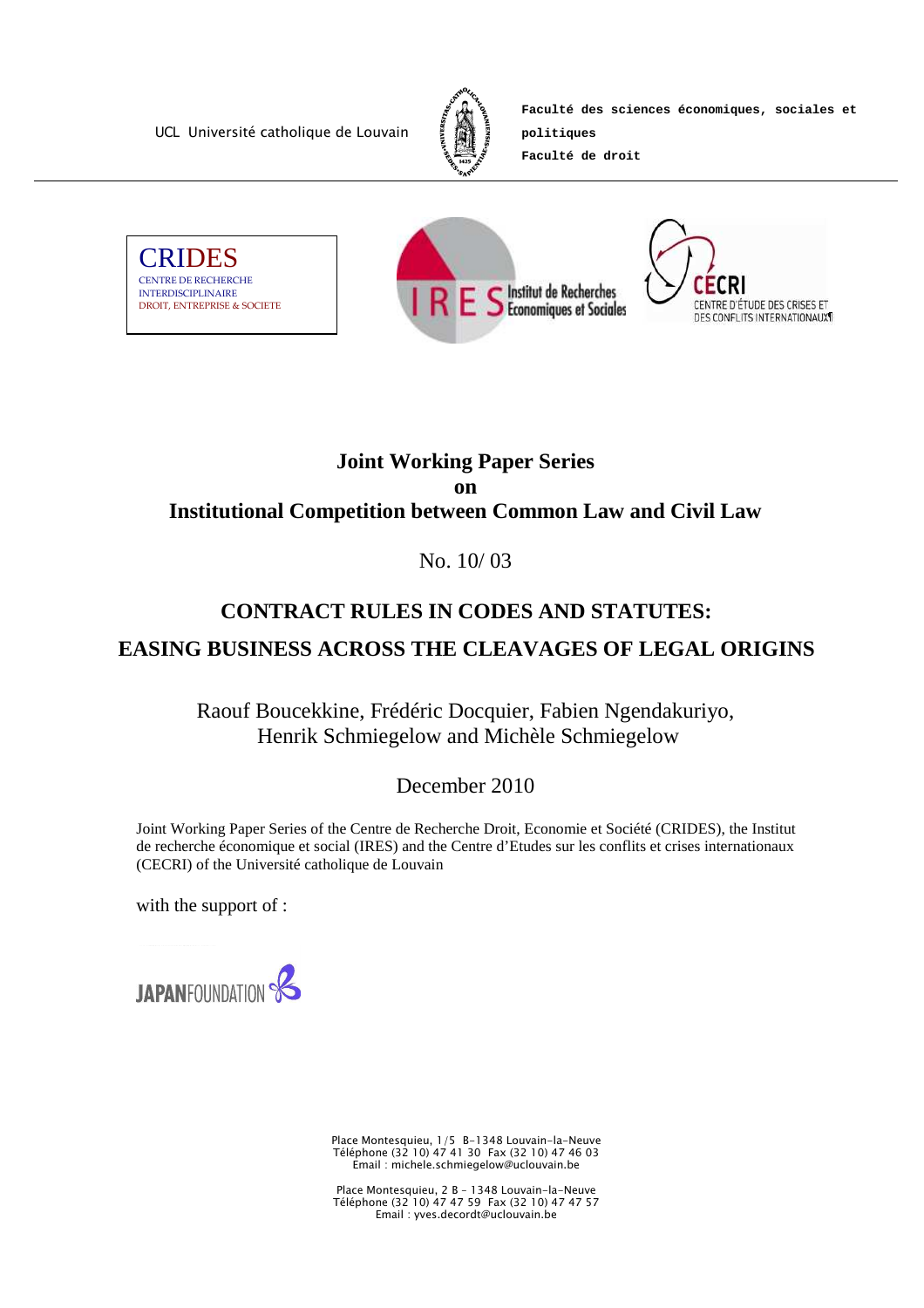# **Contract Rules in Codes and Statutes: Easing Business Across the Cleavages of Legal Origins<sup>1</sup>**

Raouf Boucekkine<sup>2</sup>, Frédéric Docquier<sup>3</sup>, Fabien Ngendakuriyo<sup>4</sup>, Henrik Schmiegelow<sup>5</sup> and Michèle Schmiegelow<sup>6</sup>

*Latest update January 16th, 2011* 

#### *Abstract*

Contract theory qualifies legal origins theory by focusing on codified default rules, which ease the conclusion of enforceable contracts. We have selected 10 economically important codified contract types containing default rules and 8 countries particularly relevant as mother countries of legal origins, financial centers or newly industrialized economies (France, Germany, Japan, South Korea, Switzerland, Taiwan, the UK and the US). We exclude countries having received their laws as colonial "transplants" and countries in legal transformation. The economic impact of default rules is detectable by econometric analysis based on panel data inference over prolonged periods (1870-2008). Codified default rules favor economic performance, the higher their number the better. The results are controlled for time and country fixed effects, confirmed by counterfactual simulations and robust. We also test whether the presence of all ten contract types can compensate the absence of financial center advantage, and find that they do so in the civil law mother countries and the two newly industrialized countries of our sample. The Swiss case shows that the cumulation of default rule advantage and financial center advantage results in superior economic performance. While qualifying legal origins theory, our results strongly confirm institutional economics in its core of contract theory.

**Keywords -** Legal origins theory, contract theory, default rules in civil law and common law, economic performance

**JEL Codes -** D86, K00, K10, K12, L14, N40, O43

 $\overline{a}$ 

<sup>&</sup>lt;sup>1</sup> This paper is part of a project on "Institutional Competition between Common Law and Civil Law in Developing and Transforming Countries" at the Université Catholique de Louvain (UCLouvain). Michèle Schmiegelow acknowledges the support of the Japan Foundation for this project. We thank the participants in a project workshop on March 10,2009 in Louvain-la-Neuve, and more particularly Kenneth Dam for his thoughts on the law-growth nexus and legal origins, Victoria Elliot for her insights in the methodology of measuring the ease of doing business, and Marcel Fontaine for his idea to amalgamate and translate the default rules of the codified contract laws of the 8 countries considered in this paper into the more easily accessible style of the indicators of the World Bank IFC "Doing Business" reports. Raouf Boucekkine, Frédéric Docquier and Fabien Ngendakuriyo acknowledge the support of the ARC project 09/14-018 on Sustainability and the Belgian research program PAI P6/07.

 $\bar{2}$  Corresponding author. IRES and CORE, Université Catholique de Louvain, Place Montesquieu, 3, 1348 Louvain-la-Neuve (Belgium), and GREQAM, Université Aix-Marseille II (France); E-mail: Raouf.Boucekkine@uclouvain.be

<sup>&</sup>lt;sup>3</sup> FNRS and IRES, Université Catholique de Louvain, Place Montesquieu, 3, 1348 Louvain-la-Neuve (Belgium) Email: Frederic.Docquier@uclouvain.be

<sup>&</sup>lt;sup>4</sup> IRES, Université Catholique de Louvain, E-mail: *Fabien.Ngendakuriyo@uclouvain.be* 

<sup>&</sup>lt;sup>5</sup> Managing Partner, Schmiegelow Partner GbR, International Policy Analysis, Bleicherstr.10, 18273 Güstrow, Germany, E-mail: info@schmiegelowpartners.com

<sup>&</sup>lt;sup>6</sup> Project director. CECRI/CRIDES, UCLouvain, Place Montesquieu 10, 1348 Louvain-la-Neuve (Belgium), Email: Michele.Schmiegelow@uclouvain.be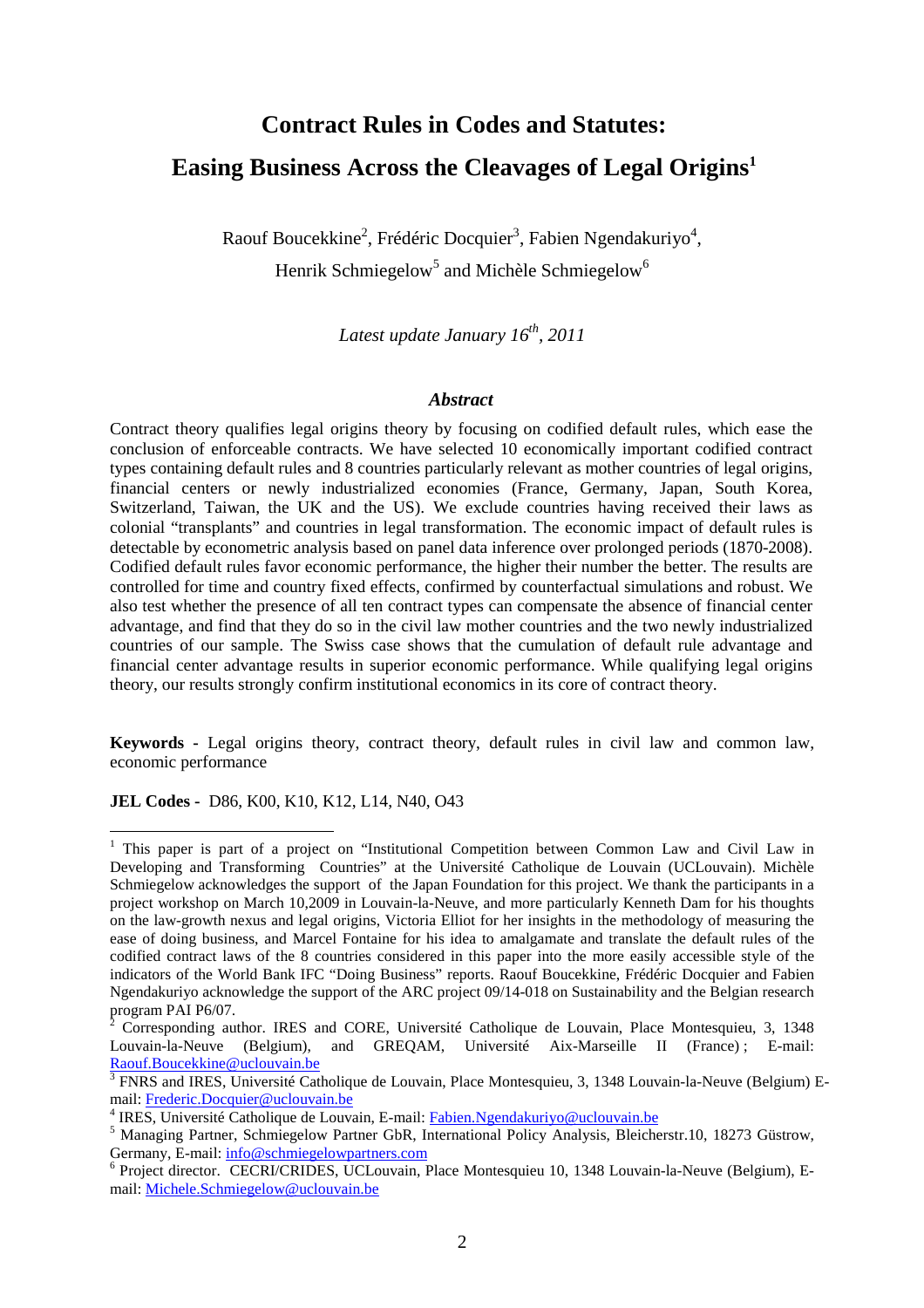## **1. Introduction**

Legal origins theory (LOT) builds on Andrei Shleifer's and Robert Vishny's influential 1997 paper refuting the efficient market paradigm in finance (Shleifer and Vishny, 1997). Their research in behavioral finance led them to the conclusion that markets do not automatically eliminate price distortions thanks to an assumed presence of countless arbitrageurs. They found that only a limited number of professional insiders with access to ample and patient capital are able to prevail against masses of inefficient "noise traders" by contrarian strategies over extended periods of time. Hence, LOT focuses quite naturally on rules governing the provision of capital to financial markets. The question is whether it can assume as boldly as it does that common law is economically superior to civil law (La Porta et al., 1999, 2008). LOT argues that for reasons of protestant sociology, common law favors the trust of uninformed capital owners in professional insiders acting as agents in the best interest of their principals. The religious sociology involved in this argument is as debatable as LOT's assertion that civil law, since Roman times, is the expression of the will of the ruler and of Catholic distrust of strangers (see La Porta et al., 1999). Suffice it to refer to the cases of the civil law of the Protestant Netherlands, the common law of Catholic Ireland and the status of the bi-confessional civil law country Switzerland as a financial center. And yet, there is unmistakable merit in LOT's major effort to attempt an econometric measure of the importance of law in economics.

Whereas LOT has particular strengths in law and finance, it is much less focused on contract law, the bedrock of day-to-day economic transactions. Although it does consider strong rules of contract enforcement as an important indicator of comparative quality of legal origins, it does not seem to be interested in how the law can ease the conclusion of enforceable contracts. Except for the relationship contracts of corporate law, LOT appears to bypass contract theory. In classical contract theory, a complete contract fully specifies the rights and duties of the parties to the contract for all possible future states of the world. This notion indeed reflects the classical common law requirement of complete consent between the contracting parties about every right and obligation that may become the object of litigation. However, since Williamson (1975) recognized that it is either impossible or inefficient in terms of transaction costs to write complete contingent contracts, economists and legal scholars have sought solutions for both the countless case-by-case contracts prevailing in daily business life as well as for the relationship-specific contracts consolidated in corporate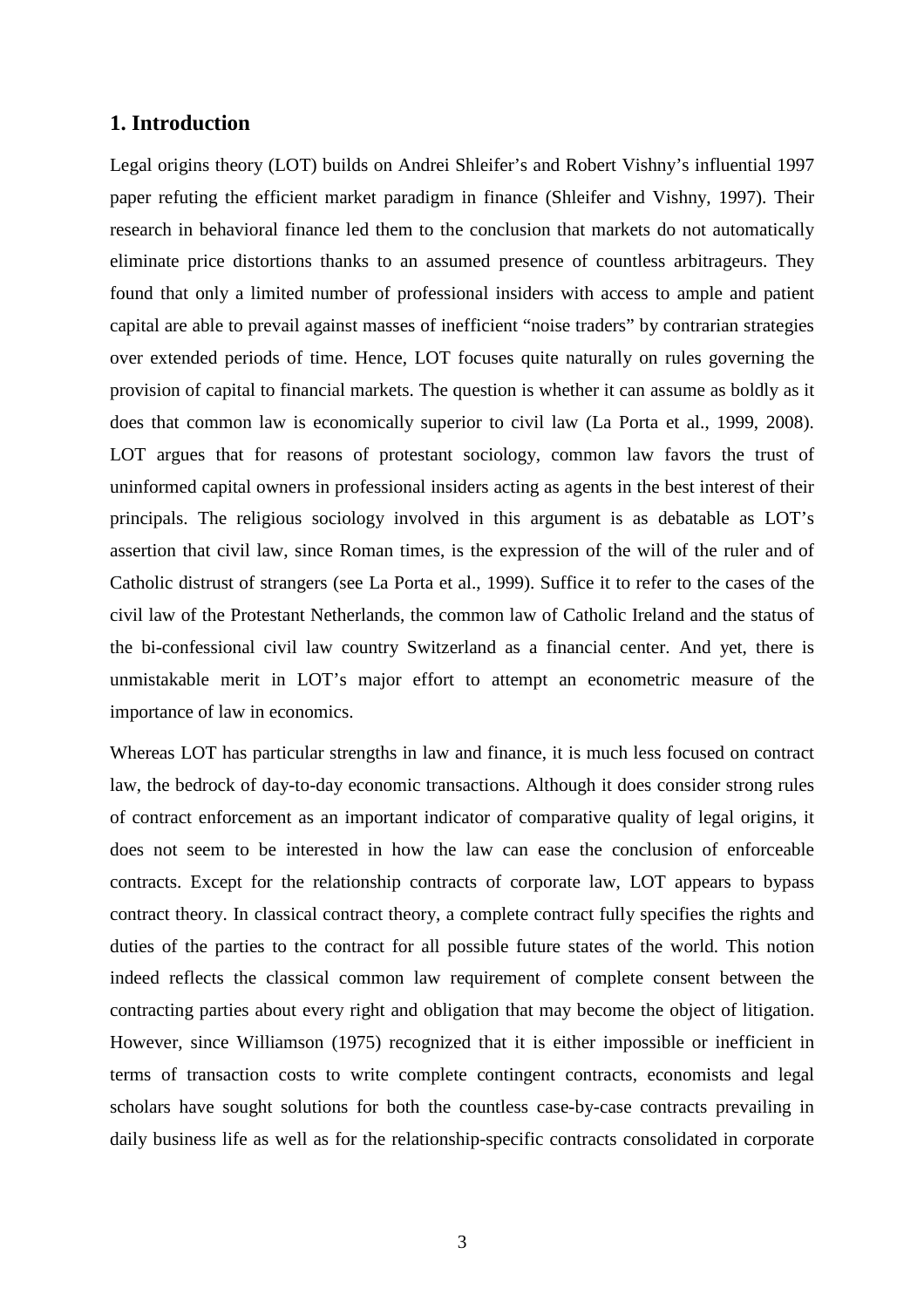law (Grossman and Hart, 1986, or Hart and Moore, 1988, in the economic literature, and Barnett, 1992, and Farnsworth, 2008, in the law literature).

While economists have analyzed the transaction cost and incentive effects of the problem, American legal scholars have focused on how default rules provided by the law fill the gaps of incomplete contracts (Barnett, 1992, and Farnsworth, 2008). Legal theory distinguishes between discretionary and mandatory rules. Discretionary rules can be abrogated or modified by the contracting parties. Mandatory rules will be enforced, even if the parties attempt to override or modify them. Codified default rules are either discretionary or mandatory. Most default rules of economically important contract types codified in civil law countries are discretionary, since all civil codes in the Roman tradition rely on the principle of « private autonomy » (Zimmermann, 1996). But all contract types of the major civil codes are also subject to some mandatory rules, the most important of which is the general clause of « good faith ». Some codified contract types rely entirely or preponderantly on mandatory rules. This is the case of German and Swiss *Versicherungsvertragsgesetze* (Insurance Contract Laws) of 1908, the Chinese Insurance Law of 1929, in force in Taiwan since 1950, and the French *Loi sur le contrat d'assurance* (Insurance Contract Law) of 1930 (Reichert-Facilides, 1998).

Civil and commercial codes of civil law countries provide default rules for most of the economically important types of contracts (sales, lease, employment, services, construction, insurance, loans, guarantee etc). In common law countries, codified default rules are an exception, the most important being the codifying statutes for the sale of goods and services (the UK Sales of Goods Act and Art 2 of the US Uniform Commercial Codes (UCC) as well as Art 4 UCC for bank loans and Art 2A UCC for leases). Common law judges normally recognize only the clear text of the contract. Moreover, they demand proof of complete consent on any right or obligation claimed by any party in subsequent litigation. If the text of contract is unclear or incomplete in the sense of contract theory, rights and obligations of the parties will be correspondingly incomplete. As a rule, the contract is judged invalid for lack of clarity. Only rarely have common law judges attempted to save an incomplete contract from uncertainty by looking for rules « implied in the law », which might serve as « implied terms » of the contract (see Farnsworth, 2008).

We submit that this marked difference of contract law between the two legal families implies a major qualification of LOT's assumption that the common law is economically superior to civil law. Even if we concede that common law provides a superior environment to financial markets by favoring a more ample flow of capital to professional insiders bound by fiduciary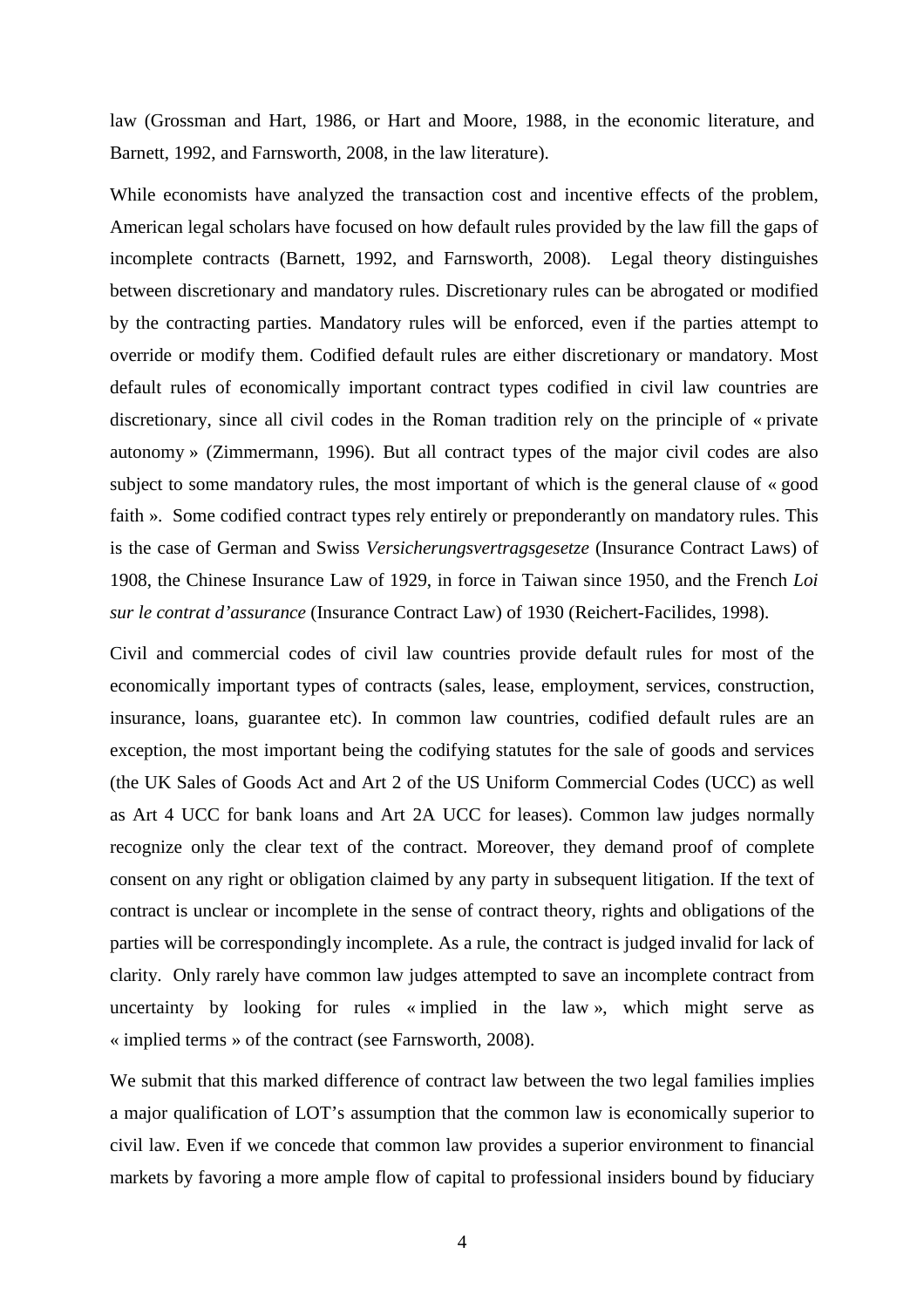duties, civil law may score by offering a safe and easy framework for the conclusion of enforceable contracts in the real economy. The provision of default rules for all economically important types of contract by civil codes as a public good offers two crucial economic advantages in addition to solving the problem of incomplete contracts. The first is that codified default rules are publicly accessible to everyone and thereby avoid the information asymmetries regularly resulting in common law countries from one contracting party writing a multi-page contract striving for "completeness" with the other party resigned to accept it. The second is that, as a public good, codified default rules spare contracting parties the transaction cost of attempting to write contracts as complete as possible even in routine cases. This may have been a necessary, if certainly not a sufficient (Schmiegelow, 2006), condition for civil law countries of German legal origin outperforming, by LOT's own admission, common law countries between 1960 and 2000 (Mahoney, 2000, and La Porta et al., 2007, page 26).

In this paper, we aim to detect the impact of defaults rules on doing business, and hence on economic performance. To this end, we take three steps:

- 1. First, we extend the array of indicators of economic analysis of law to 10 of the economically most important contract types, including purchasing equipment, hiring employees or taking a bank loan (see next section for the exhaustive list). As just these three types of contracts suggest, our indicators cover the most crucial aspects of economic decision-making, including capital accumulation, employment and banc finance of business.
- 2. Second, we consider 8 countries particularly relevant as mother countries of legal origins, financial centers or newly industrialized economies (France, Germany, Japan, South Korea, Switzerland, Taiwan, United Kingdom and United States). We inquire which of these countries have been providing default rules for the selected contract types, since when, and with what economic effect. To exclude the "transplant effect" of the imposition of culturally foreign laws by colonial rule (Berkowitz, Pistor and Richard, 2003), our sample of countries does not include the former British, French, Portuguese and Spanish colonies, which form the bulk of the 152 countries, on the number of which LOT's robustness tests rely.
- 3. Third, we attempt to attain compensating degrees of robustness for our much smaller sample of countries by longer time series, beginning with the movement toward law codification in the  $19<sup>th</sup>$  century, and more focused reliance on contract theory,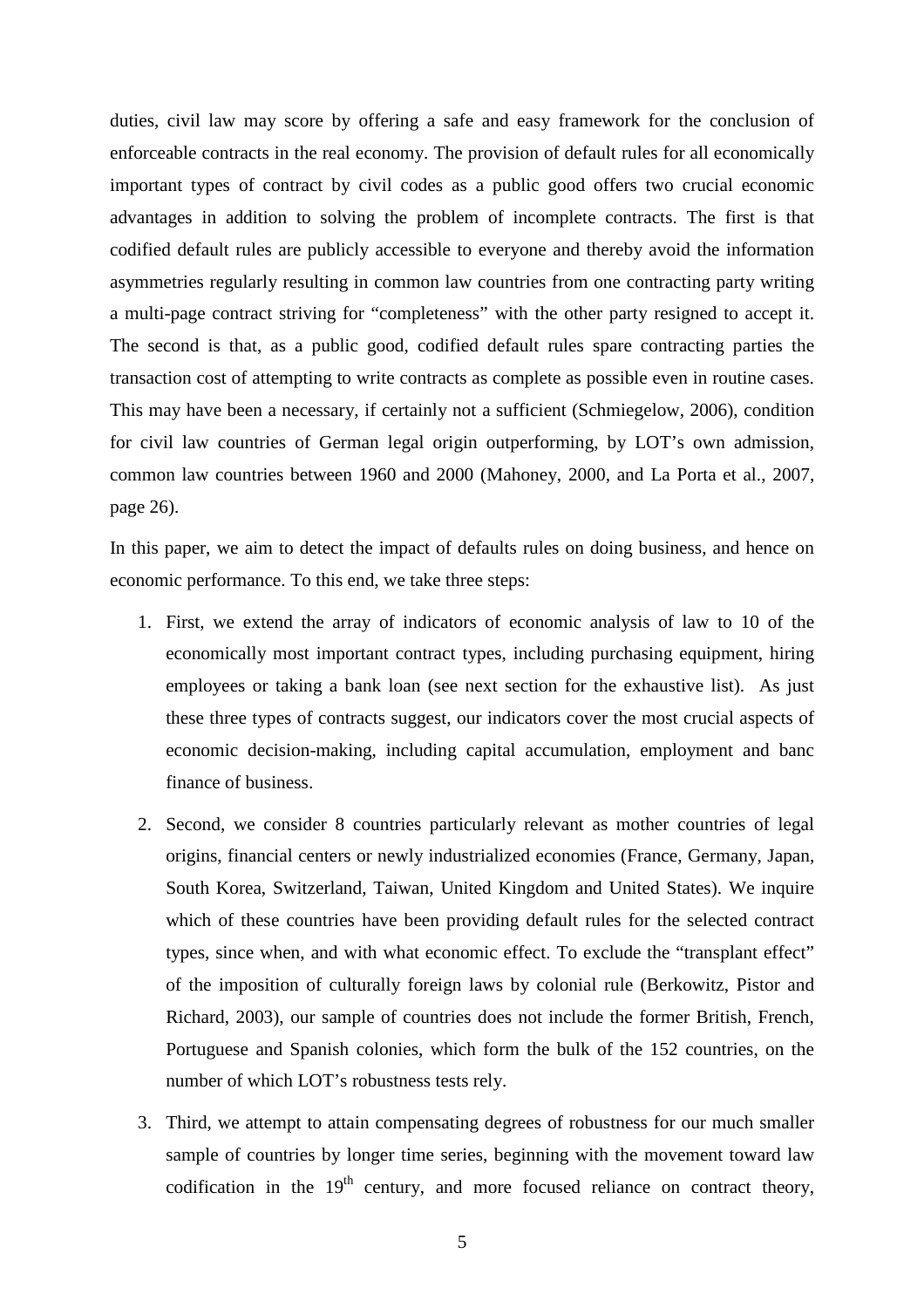comparative law, legal and economic history. We identify the economic impact of the default rules offered by codified contract types as captured by per capita GDP growth. We use econometric analysis combining the most advanced tools in panel data analysis and counterfactual simulation as well as more standard techniques. In contrast to the few recent decades of the cross country analysis adopted for LOT validation, we consider prolonged periods selected for their relevance in codification history as well as for the availability of data widely recognized as reliable (1870-2008).

We assume that for econometric comparisons between common law and codified law to be more convincing than LOT's, they will, on principle, have to run regressions of chosen indicators by per capita income or growth data covering the entire periods in which codes or codifying statutes of relevant countries have been in force. This will enable us to capture the impact of the entry into force of the most relevant leading modern civil codes, commercial codes or codifying statutes of the  $19<sup>th</sup>$  and  $20<sup>th</sup>$  century in Europe and Asia. We have found no easily accessible data for the period between 1804, the entry into force of the *Code Napoléon* in France and 1870. But, beginning in 1870, our data will pick up the effect of the *Code Napoléon* and the *Code Commercial* of 1807 in the last decade of the *Second Empire* (1852- 1870) as well as of the *Allgemeines Deutsches Handelsgesetzbuch* (AHGB), the Common Commercial Code of the German Federation of 1861.

After the required robustness checks, we find that the presence of default rules in the contracts selected do favor economic performance. The short-run effect of codifying one additional contract type with default rules on GDP is slightly lower than 0.38 percent. The long-run effect on the GDP level is 13.3 percent. Codifying 10 contract types with default rules, which constitutes a huge institutional change, multiplies GDP per capita by almost 3 in the long run with a short-run effect of 3.8 percent. Because civil law codes offer such rules more systematically than codifying statutes in common law countries, there should be evidence of economic performance of at least some of the civil law countries of our sample converging with, if not superior to, common law countries for at least some periods of our long time series. And indeed, we find that the per capita GDP not only of Germany and Japan, as already conceded by LOT, but also of France, on whose "legal origin" and state-centered political economy much of LOT rests, began exceeding that of the UK between the mid 1960's and the mid 1980's although they did not enjoy the advantages of a major financial center, while Switzerland, which did, outperformed the UK already in the two decades before the Second World War and in all six decades thereafter, as well as the US between the mid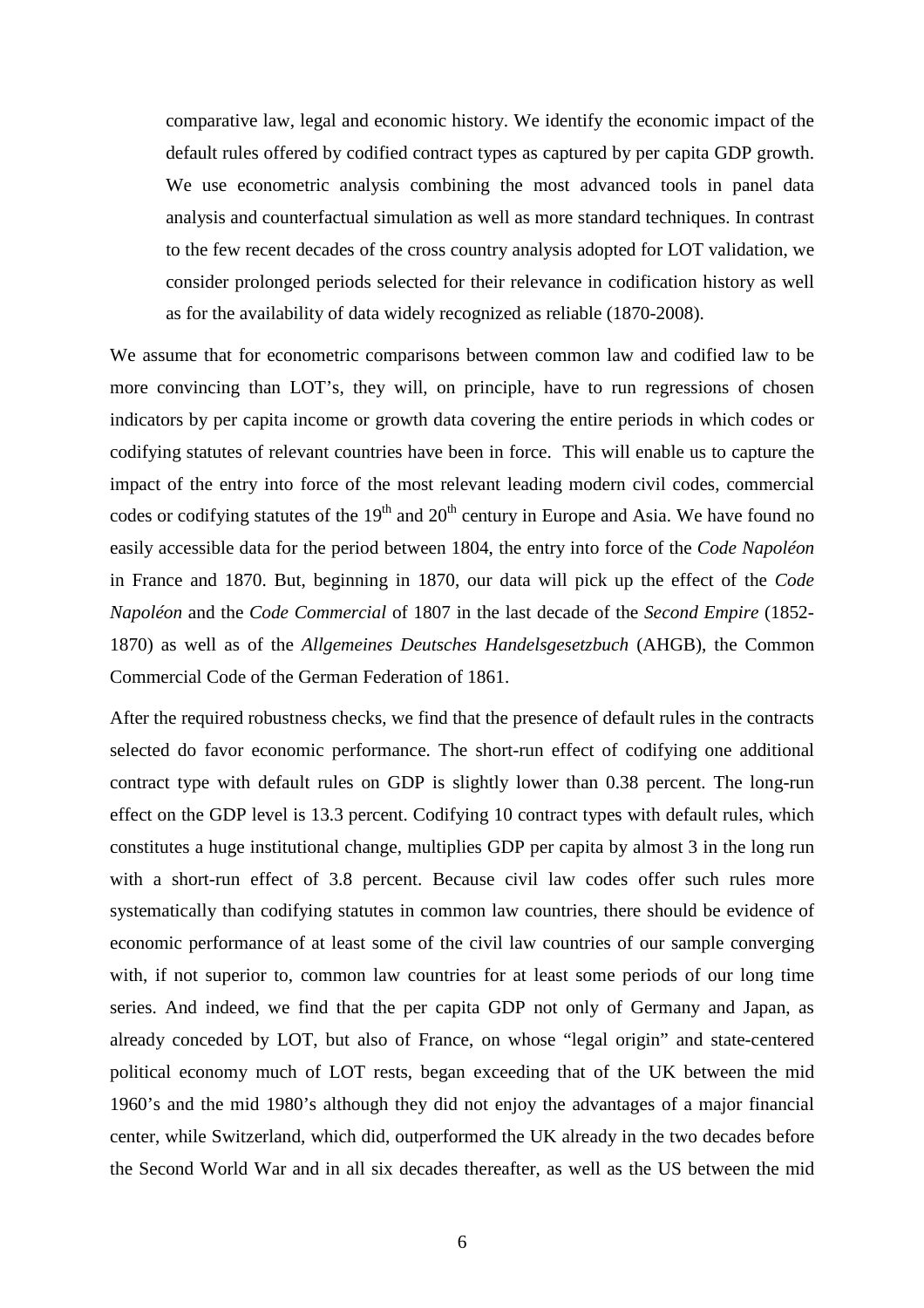1950's and the mid 1980'. After their own autonomous adoption of civil codes in the 1950's, South Korea and Taiwan emerged on a distinctive path of convergence as "newly industrialized economies". The one remaining Asian economy of socialist legal origin, North Korea, provides telling data for a counterfactual simulation of what the South Korean and Taiwanese GDP levels would have been without codified default rules in contract law. Hence the conclusion appears warranted that LOT's claim on the superiority of common law requires qualification.

Details on the list of contracts and short reviews of their codification as well as of the legal and economic histories of the countries selected for the study are presented in section 2. Section 3 displays the main elements of our econometric set-up and presents the principal findings. Section 4 concludes.

# **2. Codified Contract Rules in the Legal and Economic Histories of Selected Countries**

# *2.1. Selection of contract types important for business*

We posit that the economically most relevant contract types are the following ten:

- 1. Renting office space
- 2. Contracting for the construction of a building
- 3. Purchasing equipment
- 4. Insuring the equipment
- 5. Hiring employees
- 6. Taking a bank loan
- 7. Subcontracting a task
- 8. Contracting with a Commercial Agent
- 9. Obtaining advice from a Consultant
- 10. Guaranteeing an undertaking by a Subsidiary

The list captures the most basic aspects of doing business. While primarily designed to qualify LOT, it may also help improving the methodology of the yearly "Doing Business" Reports of the World Bank (DB), which began in 2000 (World Bank-IFC 2000, and most recently 2009), but were found methodologically defective by the World Bank Group's own Independent Evaluation Group in 2008 (World Bank-IEG, 2008; Elliott, 2009). Compared to the DB, which among all economically important contract types only considers hiring workers as a relevant concern for business and, hence, does offer an "employing workers indicator" (EWI),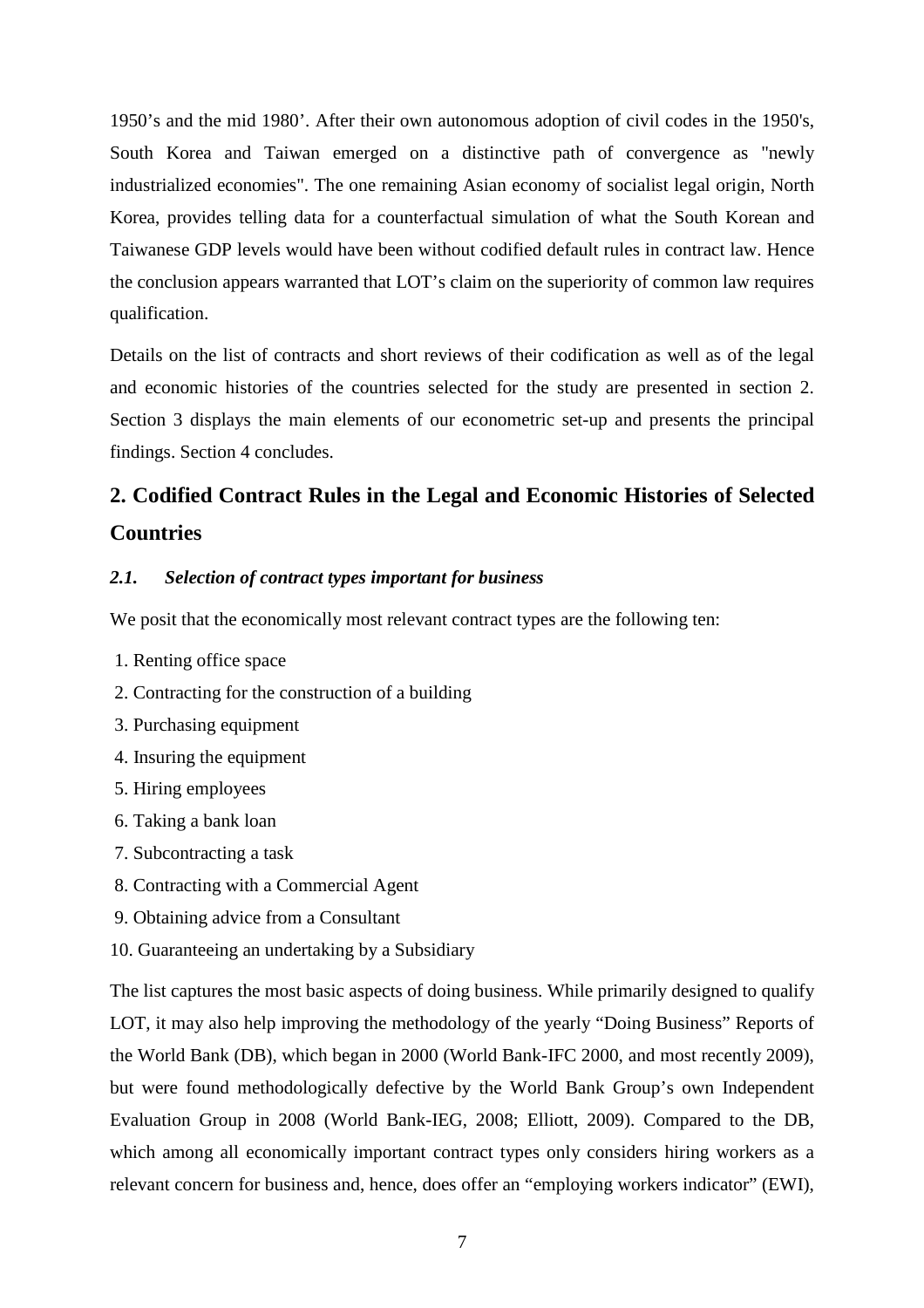we submit 9 additional indicators. Moreover, while DB considers labor contract rules exclusively as a cost, we shall take the opposite approach of considering the presence of default rules in labor law as in all other 9 contract types as a business environment saving transaction costs.

#### *2.2. Selection of the sample of countries*

One of the most obvious weaknesses of LOT is its summary attribution of French legal origin to the vast majority of former colonies, even former Spanish and Portuguese colonies, with below average per capita income in Africa, Asia and Latin America (see La Porta et al., 2008, whose world map of legal origins is reproduced in the Appendix). Its list of Commonwealth countries is only about half as long, which results in a much more favorable mean for the English legal origin. Obviously, with 0 former colonies (South Korea and Taiwan were Japanese colonies until the end of World War II, but adopted their own civil codes autonomously after gaining their independence), the German legal origin comes out on top even in LOT's own regressions. The attribution of nearly all of Latin America to the French Legal origin is questionable already from a comparative law point of view (Dam, 2006). Moreover, while appearing to support LOT's political theory of a state-oriented French legal system by decreasing the average results of the French legal origin, the attribution comes at the price of a major inconsistency of LOT in the case of the short list of the German legal origin. Although in LOT's view (La Porta et al, 1999), the latter shares the dysfunctional political economy of the French legal system, it benefits from LOT's inexorable average to the extent of outperforming common law countries, thanks to the mere absence of former colonies in its list (H. Schmiegelow, 2006). Berkowitz et al (2003) have offered what remains, so far, the most cogent explanation of this inconsistency: LOT misses the "transplant effect" of the imposition of culturally foreign laws by colonial rule resulting, as a rule, in lower economic performance.

We have therefore resolved to restrict our comparison to the following categories of countries:

- 1. Countries considered by LOT as mother countries of the English, French and German "legal origin" (England, France, Germany)
- 2. The US, as it is closely associated with England by LOT as a quasi mother country of common law, although it does have a written constitution and is much closer in many ways to civil law countries by the high and growing number of codifying statutes (Dam, 2006)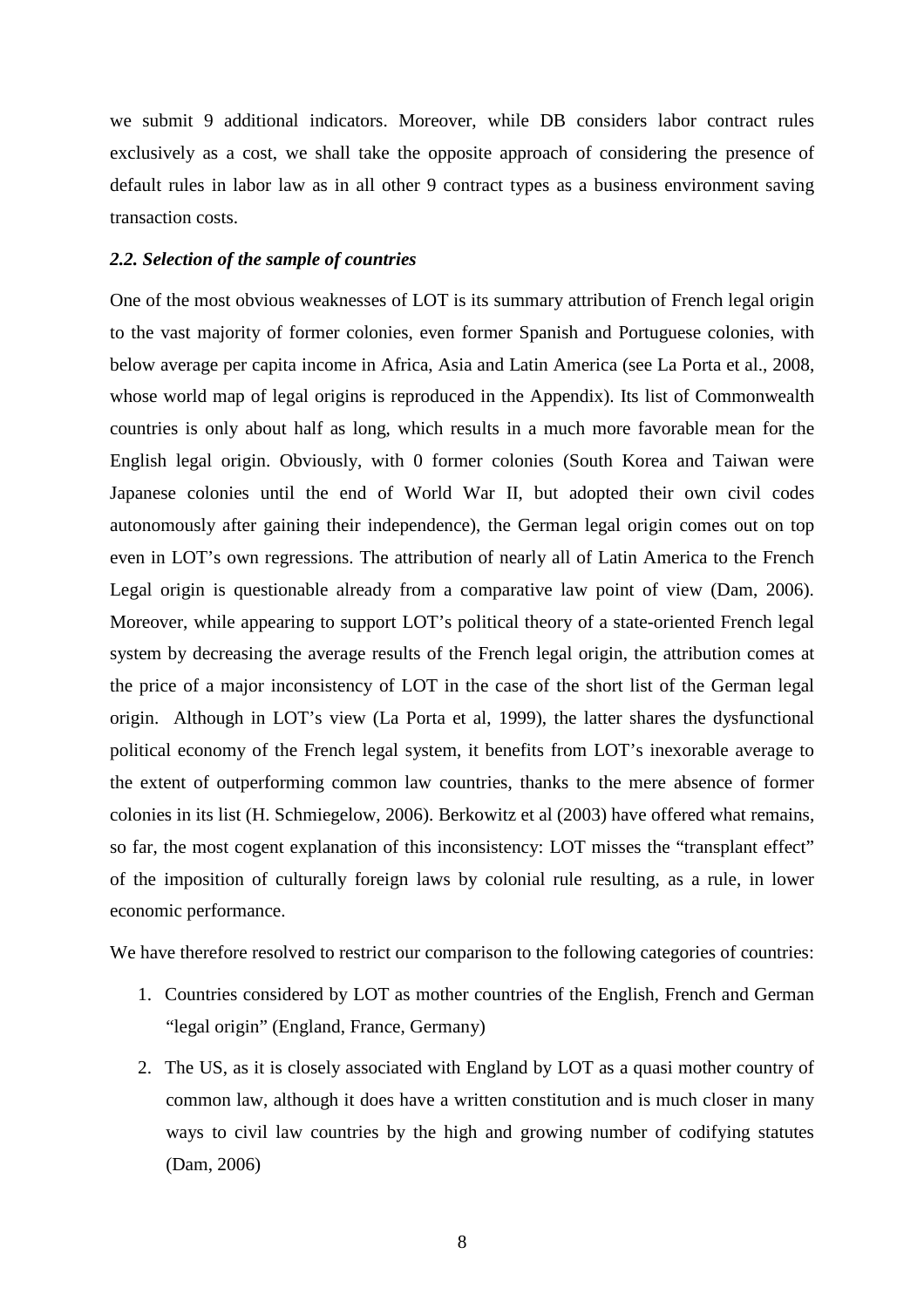- 3. Japan, which is considered by LOT as of German Legal Origin, but in fact is the paradigm case of a non-Western country participating autonomously in the  $19<sup>th</sup>$ century codification movement, became the "legal origin" of the civil code of its former Korean colony as well as the country of inspiration of South Korea's autonomously adopted code of 1958 and hence must join the list of mother countries of legal origin.
- 4. High growth countries having voluntarily and autonomously chosen to adopt civil codes in the 1950's as purposefully designed amalgams of domestic legal traditions and borrowed Western patterns (South Korea, Taiwan).
- 5. Switzerland as a civil law country with a balanced economic structure having in addition developed as a major financial center, a status considered by LOT to be reserved for countries of English legal origin as a result of superior quality of the common law.

With this selection, we capture the profiles of the largest economy of the world (US), the two countries that have been the second and third largest economies after the US between 1960 and 2008 (Germany and Japan), two so-called "Asian Tigers" which have been attracting the attention of economic analysis as "Newly Industrialized Countries" anticipating over a period of 4 decades the pattern of China's recent extraordinary growth (South Korea and Taiwan, see World Bank, 1993; Fu Jun, 2010) and the one major continental European financial center which, according to Roe (2006), owes this status to the fact that it is the only European civil law country never to have suffered a foreign occupation with the collateral effect of destroying the confidence of domestic investors (Switzerland). With Germany, South Korea and Taiwan, our sample includes three instructive cases of countries divided by the Cold War, with the civil law "Western half " spectacularly outperforming the "Eastern" half of "socialist legal origin".

The two divided countries remaining as a legacy of the cold war, China and Korea, offer particularly inviting "test cases" for measuring the economic advantages not only of a free market economy as opposed to a planned economy, but also of contract law with default rules easing business by reducing transaction costs, rebalancing information asymmetries and solving the problem of incomplete contracts. Just like private contracts in free markets without legal institutions, no socialist planning can offer complete contingent solutions for any future state of affairs. In both cases, remedies can only be sought "ex post", once the problem of incomplete contracts has arisen: in hypothetical free market anarchies by new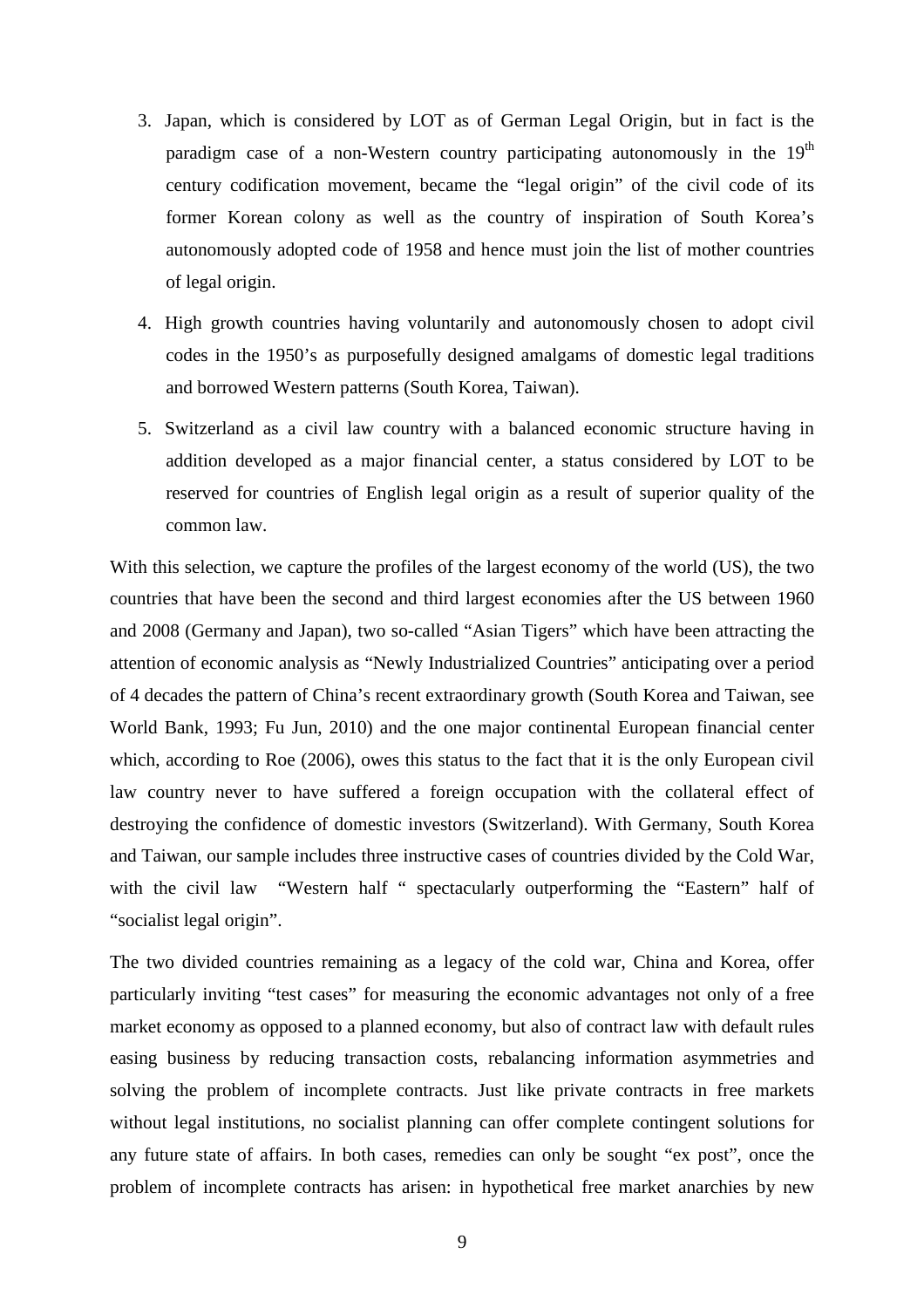contracts or by enforcement with private force, and in still empirically observable planned economies by elaboration of a new plan and issuance of new ruling party commands. Like all legislation in countries governed by the rule of law, codified default rules have the crucial advantage of solving the problem of incomplete contracts "ex ante" for all times and for all market participants alike, before the latter decide to conclude a contract or to set up a new business.

To illustrate the impact of codified default rules on economic performance, we will include a counterfactual simulation of South Korean and Taiwanese GDP levels without default rules. The data of the "Eastern"- geographically Northern - half of one of the two divided Asian countries remaining as a legacy of the Cold War provide a useful pattern for such a simulation. We have chosen North Korea since the establishment of the People's Republic of Korea by Kim Il Sung in 1948, which is the only East Asian country categorized by LOT as of socialist legal origin while Mainland China is recognized as a country in the process of legal transformation towards a market economy (La Porta et al, 2008).

Except for this robustness check on North Korea, we have chosen to omit LOT's "socialist legal origin", as most former socialist countries are now transforming countries. Since their legal transformation began only in the 1990's (except for China's earlier Economic Contract Law of 1981), we consider the time series of their new contract laws and economic development as too short to pass robustness tests. For reasons of sharpening our arguments on the common law/civil law divide assumed by LOT, we have also left out the "Scandinavian legal origin" which LOT characterizes as a "hybrid" legal system.

As it happens, 5 of our 8 countries are of what LOT considers as "German" legal origin (Germany, Japan, South Korea, Switzerland and Taiwan). To avoid objections of bias, we emphasize three points at the outset:

- 1. We arrive at our sample primarily by elimination (i.e. of countries with transplant effect, socialist countries, transforming countries, Scandinavian countries), and secondarily by focusing on mother countries of legal origin and other countries with both independent legal histories and distinctive patterns of economic development.
- 2. For reasons of comparative law explained in section 2.3, we do not share LOT's characterization of Japan, South Korea and Taiwan as countries of "German" legal origin.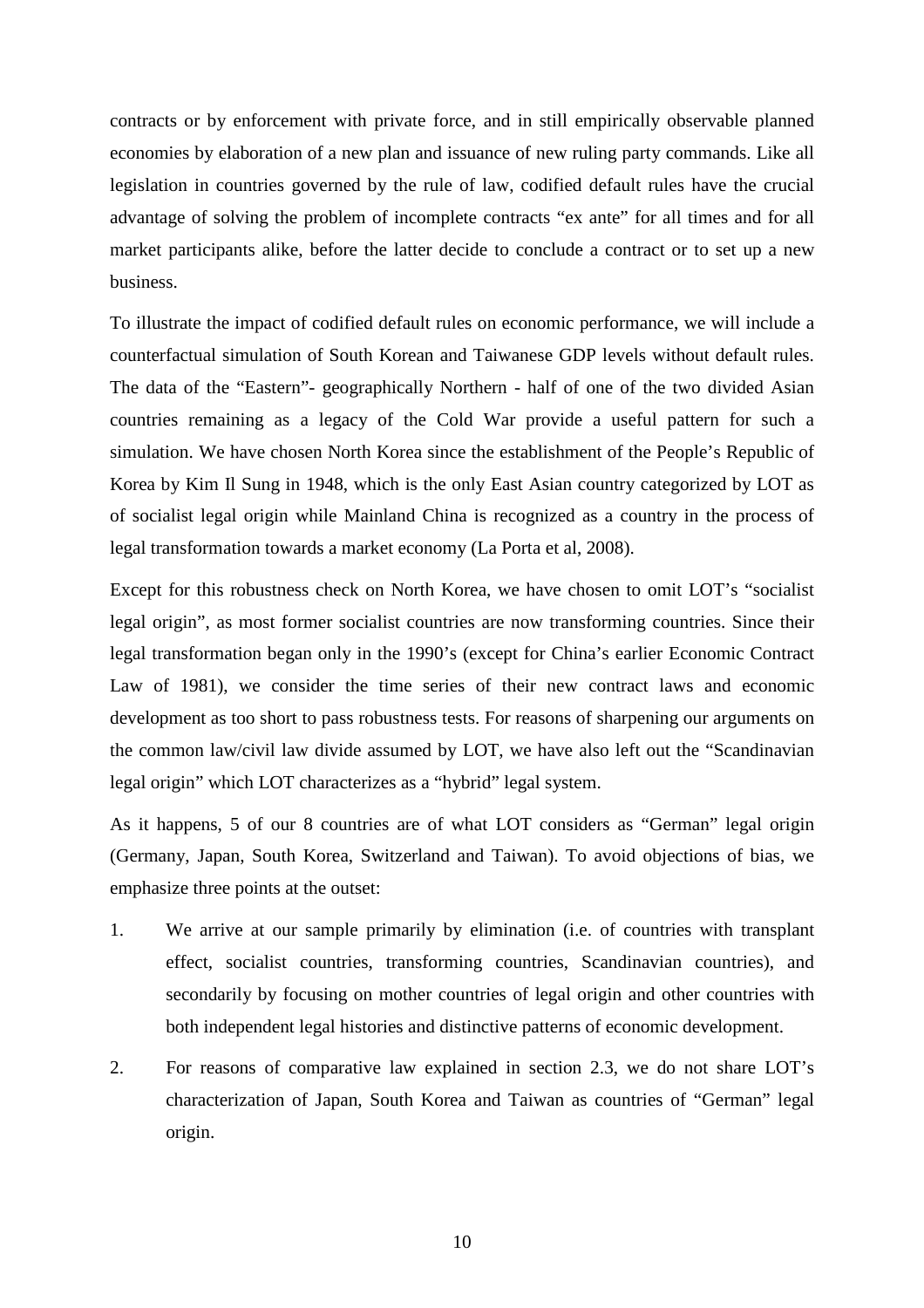3. For those preferring LOT's characterization of the legal origin of these three countries as "German", our paper may have the useful side effect of filling some of the cognitive deficit concerning the German legal origin recognized by LOT itself ("Although less has been written about German law (than about French law), it is fair to say that it is a bit of a hybrid", La Porta et al, 2008, at 304). In fact, we show that the superior economic performance of the set of countries counted by LOT as of German Legal origin between 1960 and 2000 is owed in large part to Asian countries which have designed their civil codes autonomously in a "comparative law method" rather than as a reception of German law.

Just like LOT, we have controlled economic data for a number of biases. However, we have opted for a different set of controls relevant for the different set of countries we consider. We do not consider ethno-linguistic or religious divisions (such as in Switzerland) as an inescapable impediment to growth (Easterly and Levine, 1997), nor temperate climate as an economic advantage (Diamond, 1997). We have, instead, controlled for time and country fixed effects. These fixed effects capture unobserved heterogeneity, i.e. all country-specific, time-invariant factors that we do not observe (preferences, historical factors, other institutional factors, etc), and all time-varying factors that are common to the eight countries in the sample (see Section 3).

## *2.3. Short reviews of the legal and economic histories of the countries selected*

As nicely put by Roe and Siegel (2009, at 799), a critical analysis of LOT's assumptions from a comparative law point of view such as Kenneth Dam's (2006) may make many talented economists think twice before climbing on LOT's and DB's horse too quickly. We are not sure, whether the new finance literature will jump, instead, on the political economy horse offered by Roe (2006) and again Roe and Siegel (2009). We would rather recommend the safer mount of institutional economics with strong legs in contract theory, which should be more congenial to economists. But we share Kenneth Dam's point that a deeper analysis of legal and economic history than LOT's is needed before making policy recommendations to transforming and developing countries for their legal reforms.

This section offers short reviews of the legal and economic histories of the civil law and common law countries in our sample. We focus on the history of codification of default rules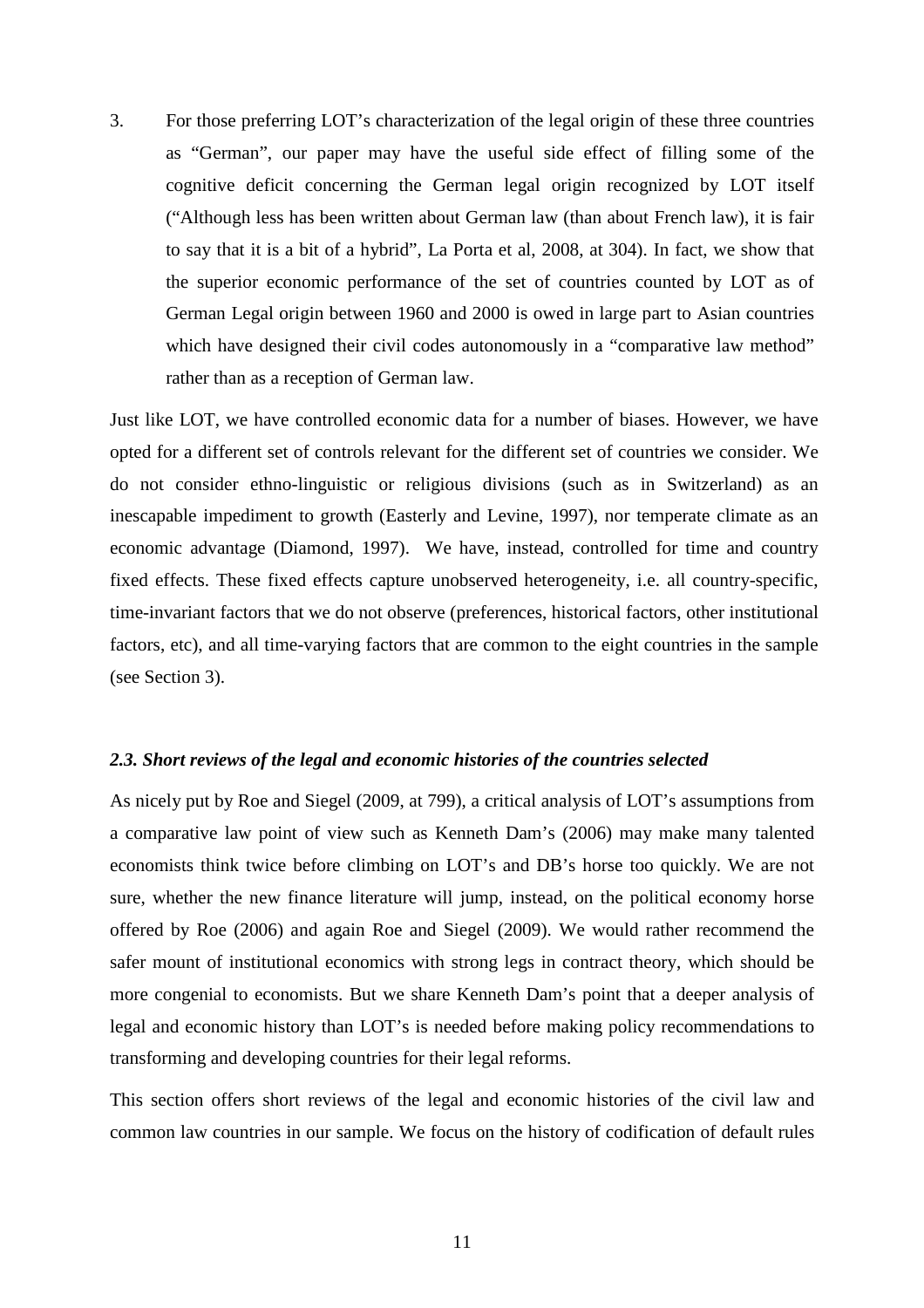in contract law, on major phases of economic growth since the mid  $19<sup>th</sup>$  century and on the relative importance of bank finance and equity finance in the 8 countries concerned.

#### 2.3.1. Civil law countries

Since the Roman law tradition plays a central role in LOT's explanations of what it sees as inferior quality of civil law in terms of religious sociology and political theory (see La Porta et al., 1999), a few preliminary clarifications are in order. Although Justinian, the Roman emperor who ordered the codification of Roman law in the sixth century, was a Christian, LOT's association of Roman law with Catholicism and Catholic lack of trust in professional insiders is questionable. The confessional division between Catholicism and Protestantism occurred thousand years after the Justinian codification of Roman law and prosperous Protestant regions in Southern France and Northern Germany continued to apply Roman law principles collected in the "Pandects", a digest of legal opinions on Roman law (Goudsmit, 2005). Nor is Roman law correctly understood as the expression of the will of the rulers such as assumed by LOT's political theory when it categorizes the Roman, French and German codes as creations of Justinian, Napoleon and Bismarck respectively. Friedrich von Hayek, who is often cited by LOT as an authority for his basic preference of case law over legislation (Mahoney, 2000, La Porta et al., 2008), emphasized that classical Roman law has deeply influenced all Western law including English common law and that the Justinian code was a digest of Roman jurisprudence beginning in the Roman republic in a legal process very similar to the later English common law (Hayek, 1973, at 83). The principles of private property and private autonomy for concluding contracts are crucial principles of Roman law (see Robaye, 1997, Zimmermann, 1996).

*(i) France -* **Contrary** to LOT's assumptions**,** France's civil and commercial codes of 1804 and 1807 respectively are not pure reflections of Roman law. They are a composition of the medieval customs of Northern France, which were culturally close to the customs of medieval England, and of elements of Roman law, which had remained in force in Southern France since Roman times. Just like England before the amalgamation of local customs into common law, France's *ancien régime* had to cope with the fractured landscape of countless local customs. Hence, legal and economic integration was a major goal first of the French revolution and then of Napoleon. Portalis, the most influential voice among the drafters of the *code civil*, managed to strike a balance between tradition and modernity. In the end, the customs of Paris prevailed over other local customs. Their impact on the code is at least as strong as that of Roman law (see Ourliac and Gazzaniga, 1985, p. 358). If theories of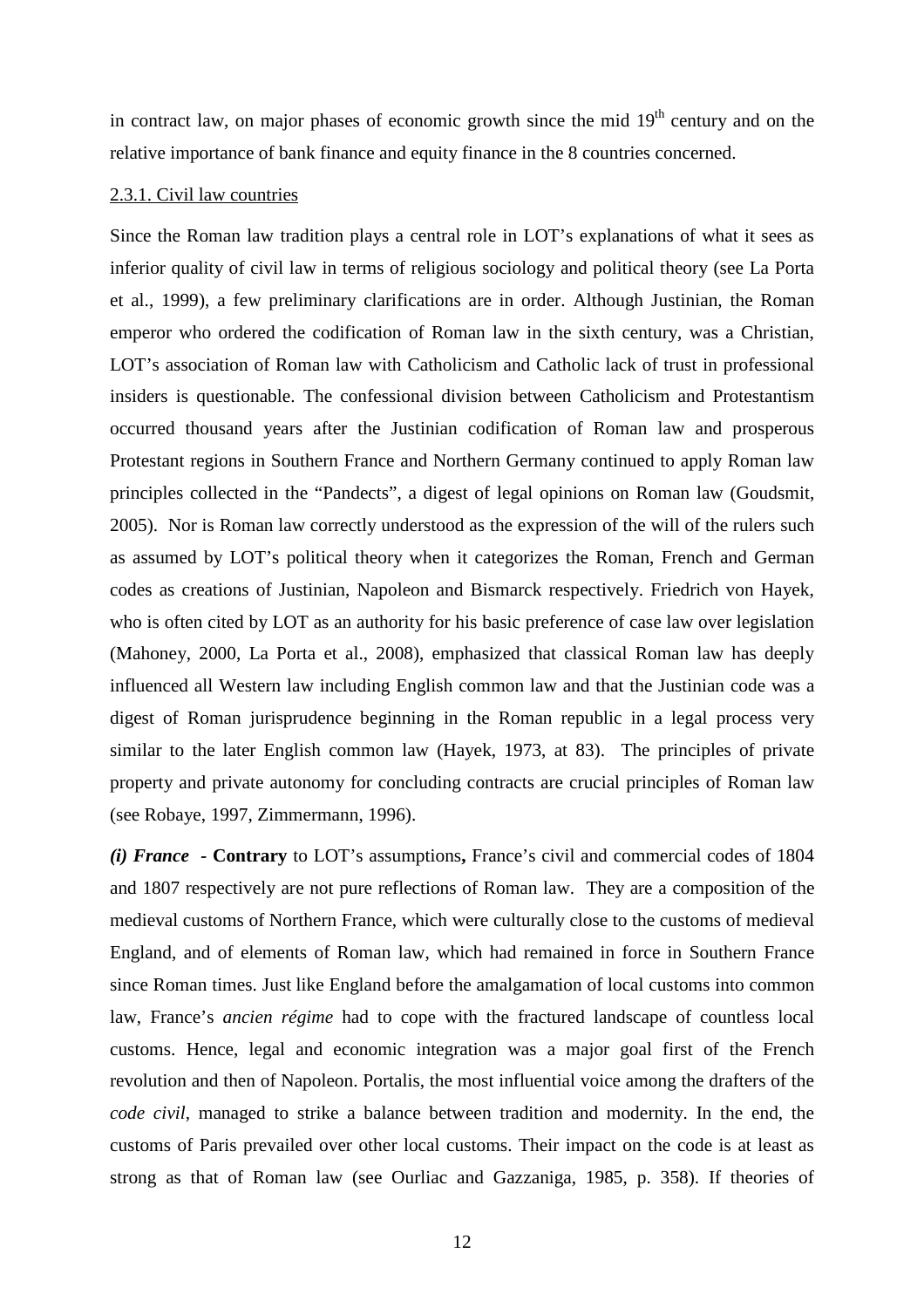economic integration are right to assume that the elimination of legal particularisms within, as well as between, national economies is conducive to economic growth, the codes of 1804 and 1807 have plausibly contributed to France's subsequent economic development. Among all other civil codes, the French codes stand out by their elegant and accessible style. Henceforth, contract rules were easy to check and understand by any contracting party (Murdock, 1956).

Of course, France's economic history of the  $19<sup>th</sup>$  and  $20<sup>th</sup>$  centuries is as much characterized by cyclical and secular factors as that of the other major countries considered. The following stand out in the period after our data begin: the boom years of the second half of the *Second Empire* (1860-70), at the end of which the size of the French economy drew even with the British one. The Third Republic inherited the recession (1872-1878) caused by the defeat of the *Second Empire* in the Franco-Prussian war. A recovery 1878-88 was followed by a flat performance until 1903, growth exceeding Britain's 1904-1914, the recession caused by World War I until 1921, and a remarkable recovery until the onset of the great depression. The period after World War II saw new cyclical swings and more proactive policies designed to affect them (see Price, 1981), just as in Britain before the Thatcher government. Hence the French civil and commercial codes do seem to correlate just as plausibly with economic performance as the English common law. They do so despite France having lacked the highly developed capital markets associated by LOT with the common law.

Since indirect finance, on which France's enterprises had to rely primarily until the early 1980's (see Schmidt, Hacketal and Tyrell, 1998), is considered by economic theory as only a second best solution, France's civil and commercial codes must have scored by other advantages, and for reasons explained in section 1, we propose to consider their contract rules. On the other hand, a shift towards securitization both on the asset and the liability side of French non-financial sectors indicates that France has been changing from a bank-based to a market-based financial system ever since the early 1980's (for more details, see again Schmidt et al., 1998). This change suggests that functioning equity finance may just as easily develop in association with civil law as with common law, an argument already made by Marc Roe (2006) with respect to Switzerland.

*(ii) Germany -* Germany's civil code, the *Bürgerliches Gesetzbuch* (BGB) of 1887 is a much less mitigated transmission of Roman law to a modern economy and society than France's. Bernhard Windtscheid, the foremost representative of the "pandectist" tradition in Germany at the time, prevailed in its design. The entry into force of the *BGB* in 1900 was preceded by the commercial code of the German Confederation (*AHGB*) of 1861. The *AHGB* was the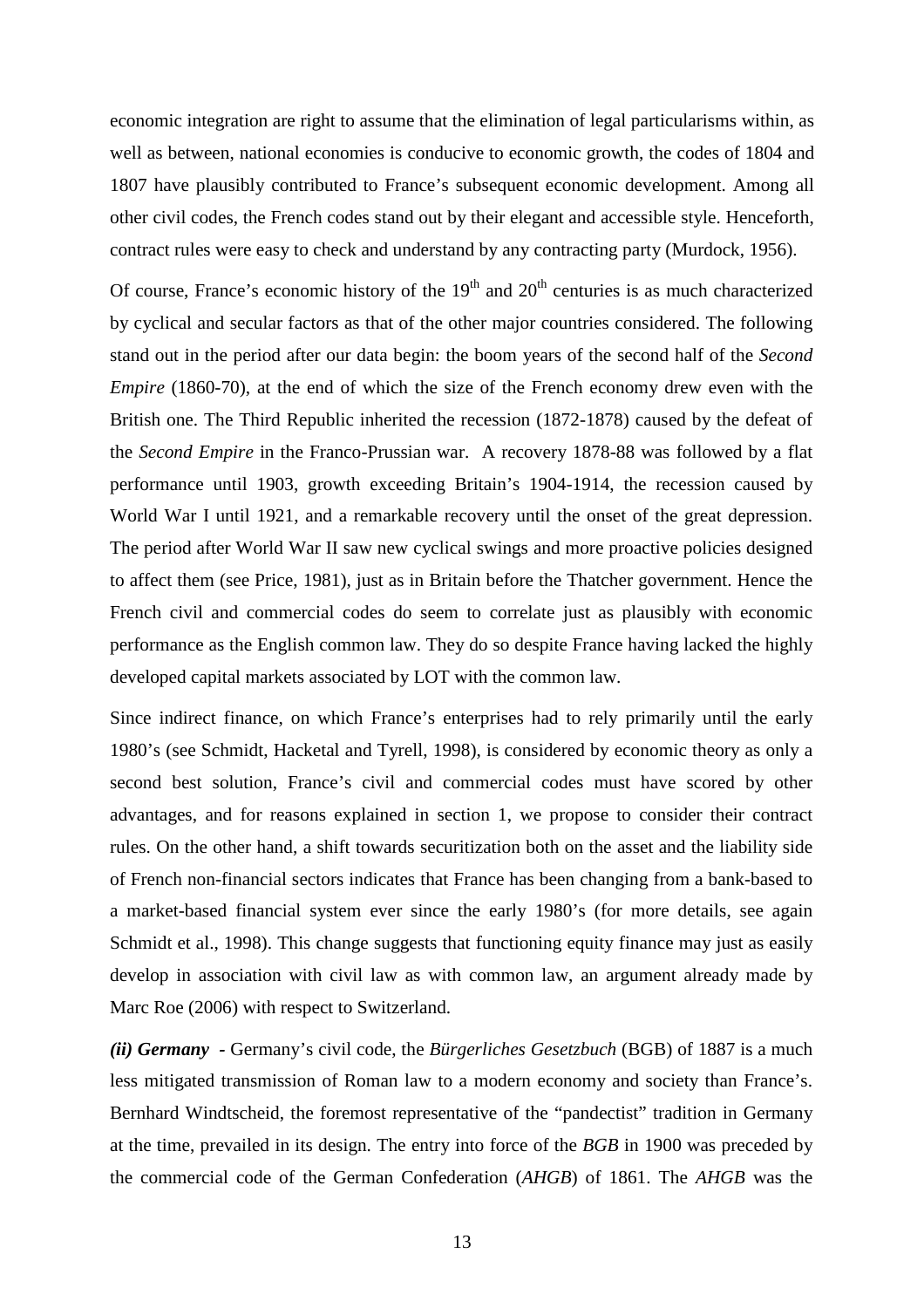single most important legislative achievement of this otherwise rather powerless confederation (Kraehe, 1953). It remained in force even after Germany's unification in 1871 until the new German Empire had completed its own commercial codification in 1898.

Germany's civil code of 1896 and commercial codes of 1861 and 1898 were not, as LOT assumes, "introduced by Bismarck" (La Porta et al. 1999, p.231, implying an illiberal inspiration of the code), but emerged from the German codification movement of the  $19<sup>th</sup>$ century that began in Austria in 1811, long before Bismarck became German Chancellor (in 1871), succeeded in the adoption of the *AHGB* by the German Confederation (which included Austria) in 1861 and culminated in the passage of the *BGB* in the Reichstag in 1896, long after Bismarck was gone. The movement was inspired and pushed through by liberal pro market forces in Germany which had the overwhelming majority in the Reichstag and with whom the high-conservative Bismarck had to compromise on economic issues, like a "hat-inhand chancellor" (Ozment, 2004), in order to obtain their consent on the foreign and military matters foremost on his mind (Born (1970), Gall (1990)).

Germany was as affected just as Britain and France by most of the cyclical and secular events of the  $19<sup>th</sup>$  and  $20<sup>th</sup>$  centuries. The take-off in the "Gruenderzeit" (era of enterprise founders) of the decade of 1860 to 1873 was even more pronounced than France's. By the first decade of the 20<sup>th</sup> century German industry pulled ahead of Britain (Wilson, 1970; Ritschl, 2004). Extraordinary negative events for the German economy were the two world wars and the interwar period. Across World War I, the German economy suffered a major productivity shock. The Versailles Peace Treaty diminished its coal and steel capacities by about 40 % through territorial changes, and forced coal exports to Allied victors reduced its energy base. A dysfunctional monetary policy response to war reparations imposed by the Versailles Treaty on Germany provoked the hyper-inflation of the early 1920's, which eroded private capital formation and hampered long-term credit throughout the inter-war period (Ritschl, 2004). Hitler's autarky policy disrupted prewar inter-regional specialization patterns, his planned war economy built up hidden inflation. World War II brought the total destruction of the physical capital of the German economy. Reliable economic data on the German economy in the world war and inter war periods are extraordinarily difficult to obtain and continue to be subject of intense statistical debate (Hoffmann, 1965; Lewis, 1978; Maddison, 1982, 1991, 1995, 2001; Fremdling, 1988, 1991; Feldman, 1993; Broadberry, 1997; Ritschl, 2002, 2004).

The same is true for the postwar period between 1945 and 1947, when the German state had seized to exist and the economy was divided in four occupation zones. Since, evidently, even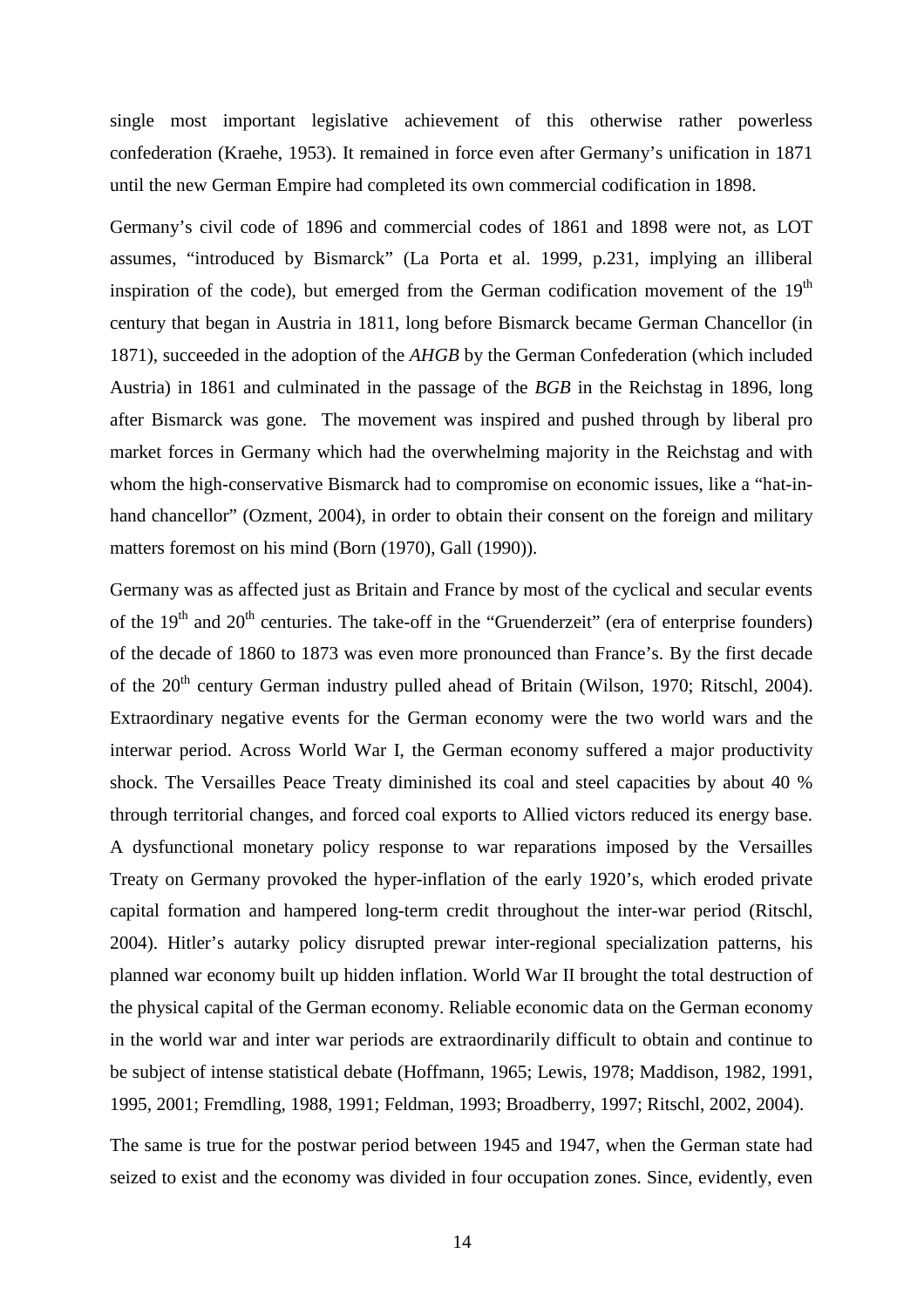a functional legal environment for business cannot prevent the negative economic impact of wars, we might have interrupted our long term time series in 1914 and resume it only in 1949, when the Federal Republic of Germany (West Germany) was established with the civil law code of intact. We resolved to refrain from doing so and nonetheless obtained robust results confirming our hypothesis even for the uninterrupted period from 1870 to 1990, the year of Germany's reunification (see Section 3).

While a legal system cannot prevent the economic impact of wars, we assume that it can be crucial for a rapid recovery. Germany's civil law was certainly not a sufficient condition for the West German economy's postwar "economic miracle", but it was plausibly a necessary one (for more details, see H. Schmiegelow, 2006, see also Eichengreen and Ritschl, 1997). Germany's contract law was all the more crucial in this performance, because of the importance of small and medium enterprises (SME, or the so-called "hidden champions", Simon, 1996) in the West German economy, which for reasons of cost and time could not afford hiring lawyers specialized in the lucrative business of drafting complete contracts, but had to rely on default rules as a public good in their contracts with suppliers and customers at home and abroad. The role of SME's, dependent on bank finance, in the German economy is also one of the explanations why Germany remained a Gerschenkronian "backward" economy even longer than France by having to rely to a much larger extent on financial intermediation up to the present (Krahnen and Schmidt, 2004).

With the German reunification of October 1990, the Federal Republic of Germany (the former West Germany) integrated the former GDR, a member of LOT's socialist legal origin. Although the entire West German legal system including the civil and commercial codes was reintroduced to East Germany, reunited Germany became partly a "transforming country". On impact, unification produced a drop in real GDP per-capita of about 10 % (Canova and Ravn. 2000). The interpretation of data for post-1990 unified Germany presents major difficulties for econometric analysis, and particularly so when it comes to comparing the economic effects of legal origins. Maddison (2001, at p.30 et 31; 2003 at p.177, 178) attempted to construct all-German data for the period of 1949 to 1990 by extrapolating the integration of historic West German and East German data backwards to 1949. The result blurs the differences between a market economy of German legal origin and planned economy of socialist legal origin in one country. Hence, we have resolved to use Maddison (1995) data for West Germany (1949-1990) and to end our times series in 1990 in one of our robustness checks.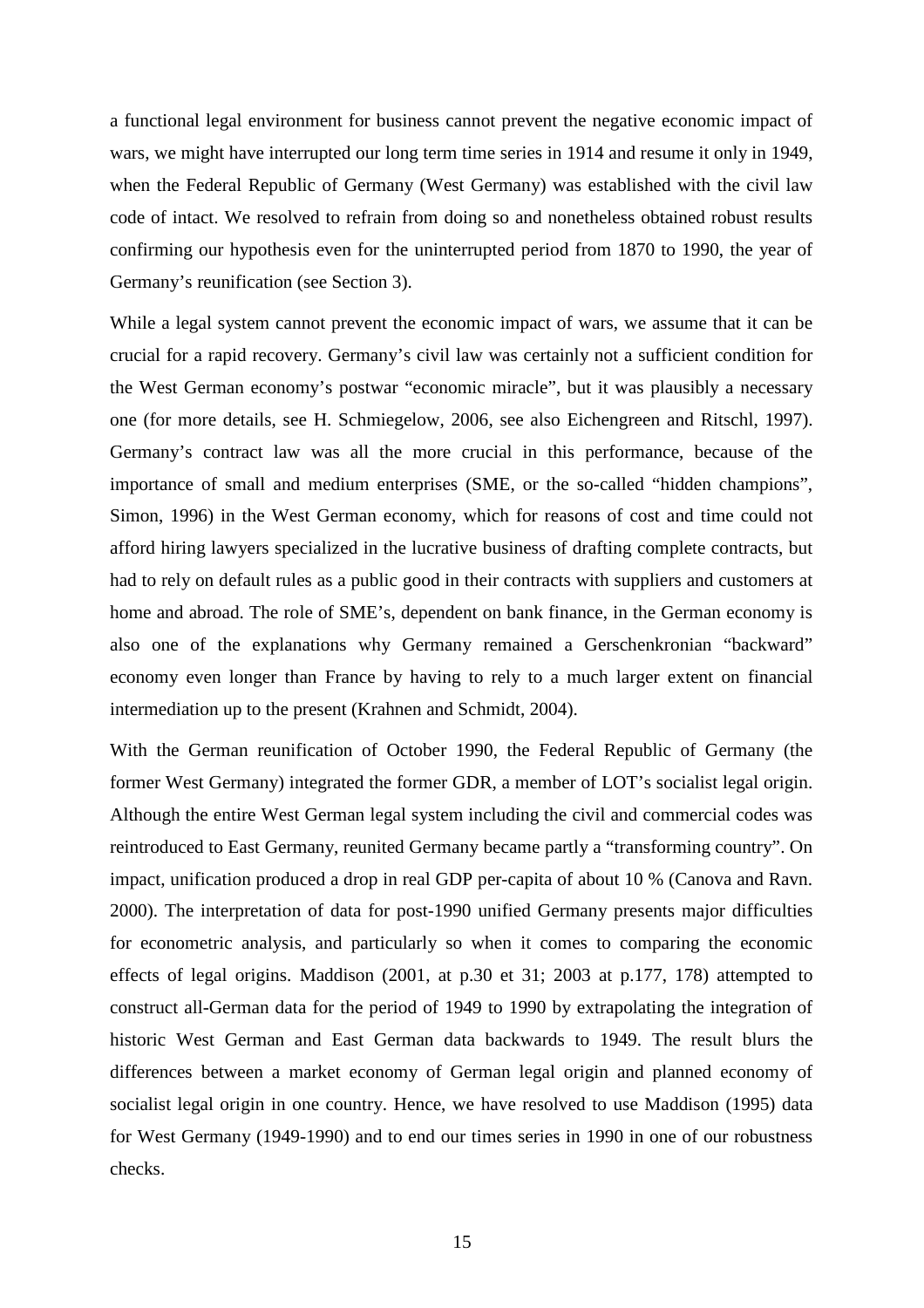*(iii) Japan* - Japan is not only (debatably) categorized by LOT as a country of German legal origin, but its economic development in the 20th century shows patterns remarkably similar to those of Germany, only, in many instances, on a larger scale. Its civil code of 1896 and its commercial code of 1898 are the paradigm cases of voluntary and selective integration of various Western patterns in the codification of civil law in non-Western countries. The French advisor Gustave Emile Boissonade de Fontarabie authored the first drafts very much on French patterns. They almost became law in 1890. Deft opposition by Japanese scholars belonging to what was then called the "English School" of legal thought in Japan prevented its adoption, however, and a further period of reflection followed. The struggle between the "postponement faction" and the "immediate-enforcement" faction took on some aspects of the Thibault-Savigny controversy in Germany as well as of the struggle between natural law philosophy and the historical school or between universalism and culturalism (Schmiegelow 2006 with further references). Finally, a large number of Japanese scholars returning from Germany, where they had closely followed the debates about the 1887 and 1896 drafts of the *BGB,* prevailed with their advocacy of amalgamating French and German patterns with domestic traditions in a new draft. Their draft became law in 1897, three years before the *BGB* bill that had passed the Reichstag in 1886 entered into force in 1900 (see Tanaka and Smith, 2000). Berkowitz et al. (2003), at page 180, emphasize that this type of voluntary transplant to what they call a receptive country, correlates with a high degree of effectiveness of legal institutions. The closest remaining link between Japanese and German law is continuing exchange on legal theory, case law and legislation (see Murakami et al., 2007). We propose to abandon the term "transplant" altogether and identify the Japanese paradigm as the comparative law method of legal transformation.

The Japanese Commercial Code of 1898 became law in 1899, a year earlier than the Commercial Code of the German Reich. Remarkably, it was the first Commercial Code of civil law countries to provide default rules for insurance contracts, a decade earlier than Germany's Insurance Contract Law of 1908 (Kozuka/Lee, 2009).

Japan's postwar economy rose like a phoenix from the ashes after the destruction of its physical capital in World War II just like Germany's. Japan's GDP overtook Germany's at the end of the 1960's as Japan's per capita income drew even with Germany's. Japan and Germany have been the second and third largest economies of the world after the US for 4 decades, before being predictably relegated to third and fourth places by China. That the allies left the civil law codes of both countries untouched - while insisting on deep reforms of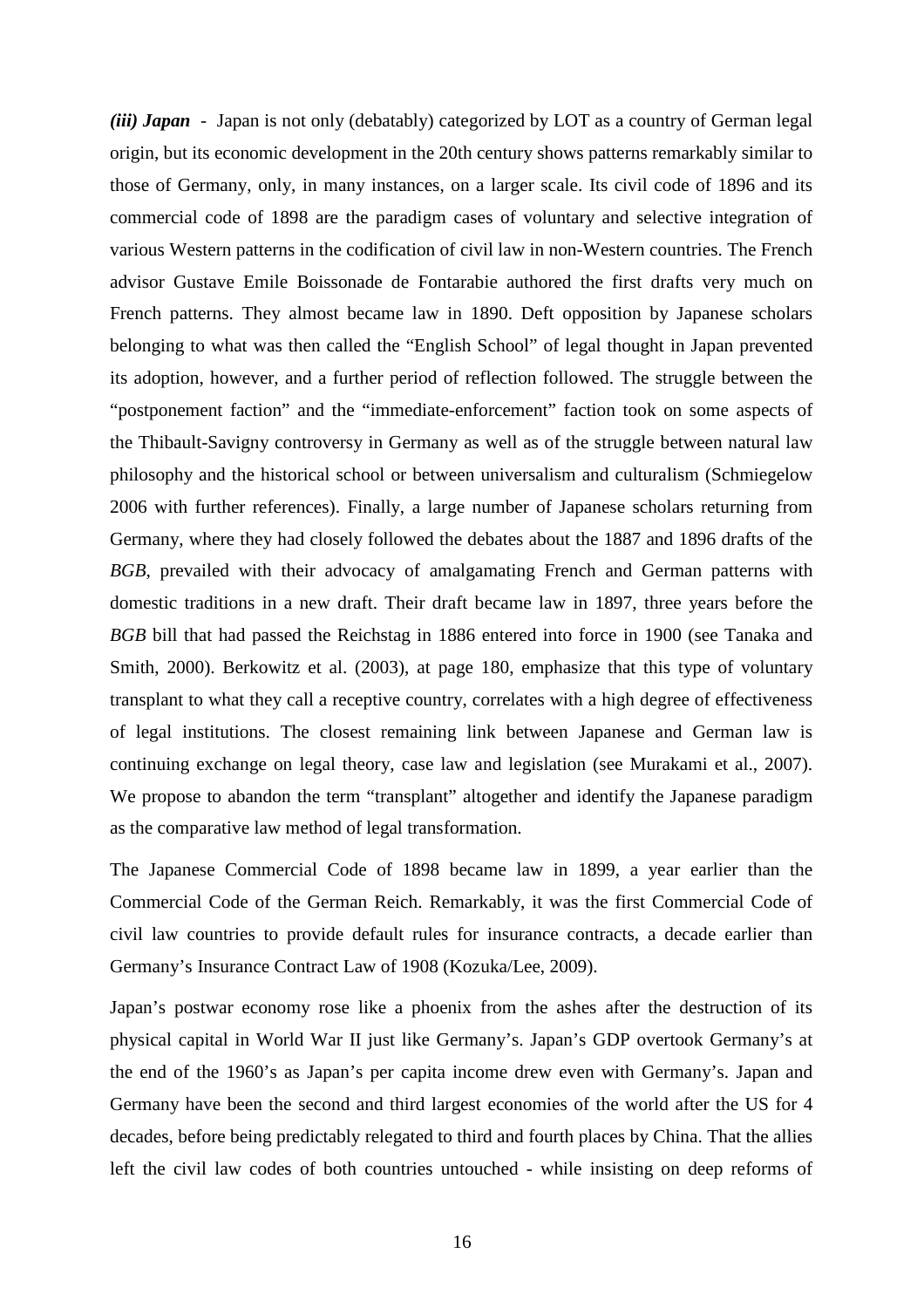competition and banking laws - makes the function of default rules in contract law as necessary condition for economic recovery all the more plausible. The salience of this function is further increased by the fact that Japan's and Germany's economic recoveries proceeded with similar dynamism although the economic policy philosophies of the two countries differed fundamentally, with Germany dogmatically attached to ordo-liberalism (Streit, 1992), while Japan developed an intriguing pattern of strategic pragmatism (see Henrik and Michèle Schmiegelow, 1989).

Just as in France and Germany, indirect finance prevailed in Japan until the 1980's (Patrick, 1962; Suzuki, 1980). Both the prewar *Zaibatsu* and the postwar *Keiretsu* were built around main banks and Japan's myriad SME depended on bank loans just as the big conglomerates. Financial intermediation became dysfunctional in the bubble economy of the late 1980's, however, and it practically discontinued after the bursting of the bubble, when Japan entered the deflationary period of its "lost decade" (Yoshikawa, 2002, Koo, 2003, Krugman, 2009). Banks were allowed to keep their non-performing loans on their balance sheets, confidence in the inter-bank market collapsed as a consequence and lending to enterprises stopped. Only in 2003, the Koizumi government succeeded in compelling the banks to write down the nonperforming loans according to international fair value standards. The banks resumed lending and the economy recovered immediately with 6 percent annualized growth in the fourth quarter of the same year (see details in Michèle Schmiegelow, 2003)

*(iv) South Korea and Taiwan -* While Japan was a paradigm of the comparative law method for its own civil and commercial codes, **Korea** had to accept the same codes as a colonial transplant, when it became Japan's protectorate in 1905 and its colony in 1910. Korean society was remarkably receptive to its modernizing potential, however. Hence, it is not entirely surprising that the independent South Korea, which emerged in 1948, voluntarily adopted a civil code in 1958 and a commercial code in 1962, both drafted by Korean legal scholars educated in the dogmatic foundations of the Japanese codes, but distinctive in substance and style (S-Y.Kim, 2000, M. Kim, 2008, Kozuka/Lee, 2009).

Like South Korea, Taiwan was living under the Japanese civil law code from 1897 to 1945. The Japanese code continued to be pragmatically applied until 1949, when Chiang Kaï Sheck took effective control of the territory. The Chinese civil code, which Taiwan adopted in its autonomous identity as the Republic of China in 1950, was in the making on the Chinese mainland since the end of the  $19<sup>th</sup>$  century. In China's civil law tradition, it is important to distinguish the following phases. Beginning with the Opium War of 1840-42, China came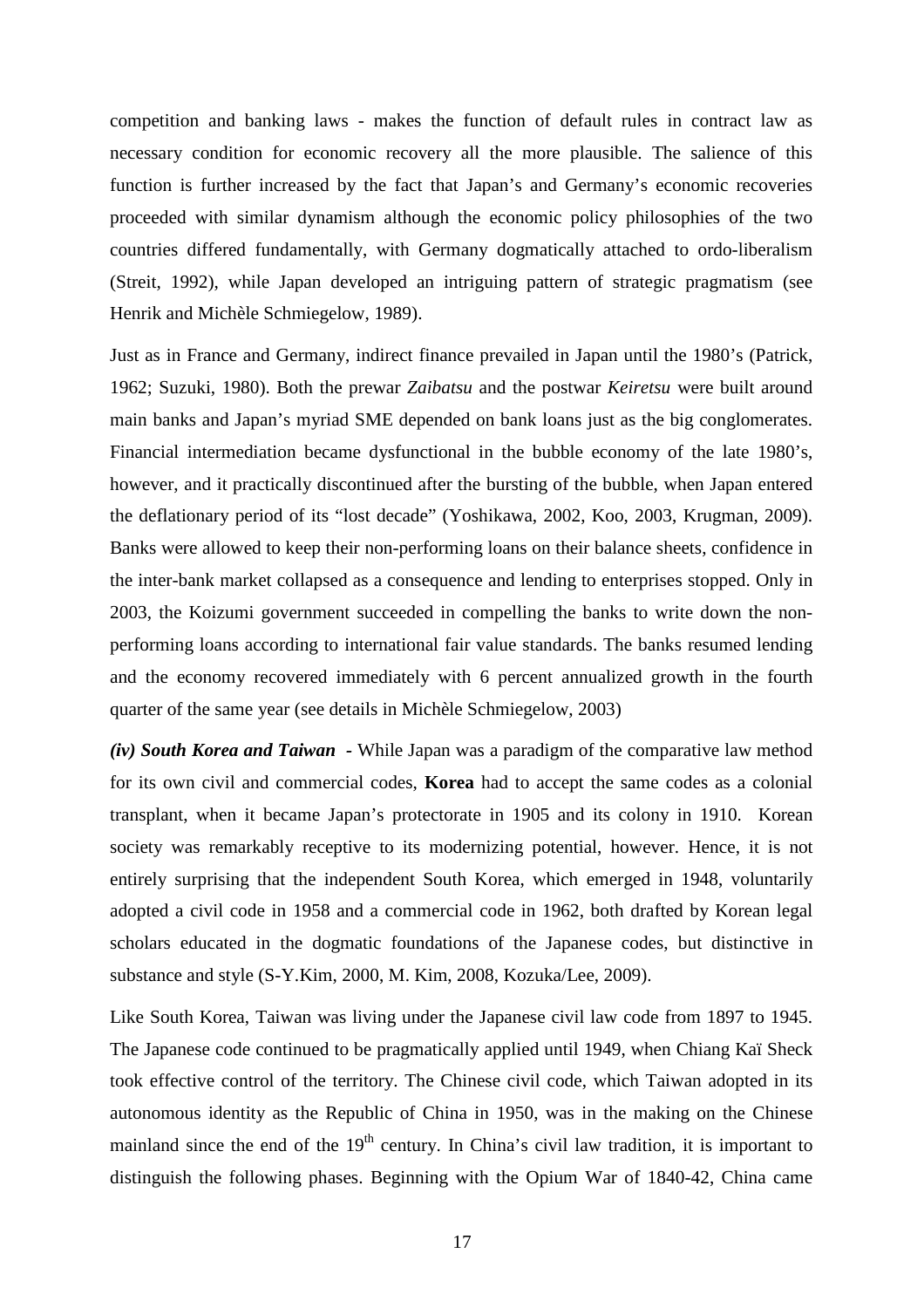into contact with Western legal culture and was pressured by Western powers to introduce a Western-style civil code. But Qing Dynasty officials completed their Civil Code Project only in August 1911.The Qing dynasty collapsed soon after and the project therefore never became law. The Republic of China, founded in January 1912, made a fresh start. A Committee for Codification produced a civil code, which was promulgated by stages from 1929 to 1933 and, following the German and Swiss pattern, a special Insurance Law enacted in 1929, which combined organization regulations for the insurance industry with rules for insurance contracts. These were the first codifications of contract law in Chinese legal history and, with various modifications in past decades, are still in effect in **Taiwan** today. They correlate plausibly with Taiwan's emergence as a high growth economy since the 1950's. After assuming political control over Mainland China in 1949, the Communist Party repealed this civil code and replaced it by a socialist system on the Soviet model. Subsequently, the Chinese central authorities attempted several times to draft a socialist civil code, first at the beginning of the 1950's and again at the beginning of the 1960's. Both attempts failed because of the prevailing influence of the "legal nihilism" of the Communist Party (see Xu, 2004, page 19). When Deng's reforms began in 1978, the liberalization of the economy caused demand for a legal framework for private contracts to rise just as gradually. The Contract Law of 1999, which was adopted by the Ninth People's Congress, follows Unidroit principles to a considerable extent. This is a remarkable step in legal transformation and may have contributed to the acceleration of Mainland China's growth in the last decade. But for reasons of methodology we refrain from including transforming economies in our analysis.

South Korea's and Taiwan's economic development followed Japan's pattern in what became known as the "Flying Geese" formation (Akamatsu, 1962). Just as in the case of the German-Japanese duo, the salience of the function of their contract law is plausibly increased by the fact that their economic development proceeded with similar dynamism although their economic policy philosophies differed fundamentally. Taiwan was committed, like Germany, to promoting a model of atomistic competition with SME enterprises prevailing, whereas South Korea, like Japan, favored *chaebols*, big conglomerates reminiscent of Japan's prewar *Zaibatsu* (Schmiegelow, 1991)

In both countries the pattern of intermediate finance prevailed in the past six decades. South Korean and Taiwanese banks were state-owned until the end of the 1980's. And just as in the case of Japan, credit to the real economy was rationed as long as the financial system was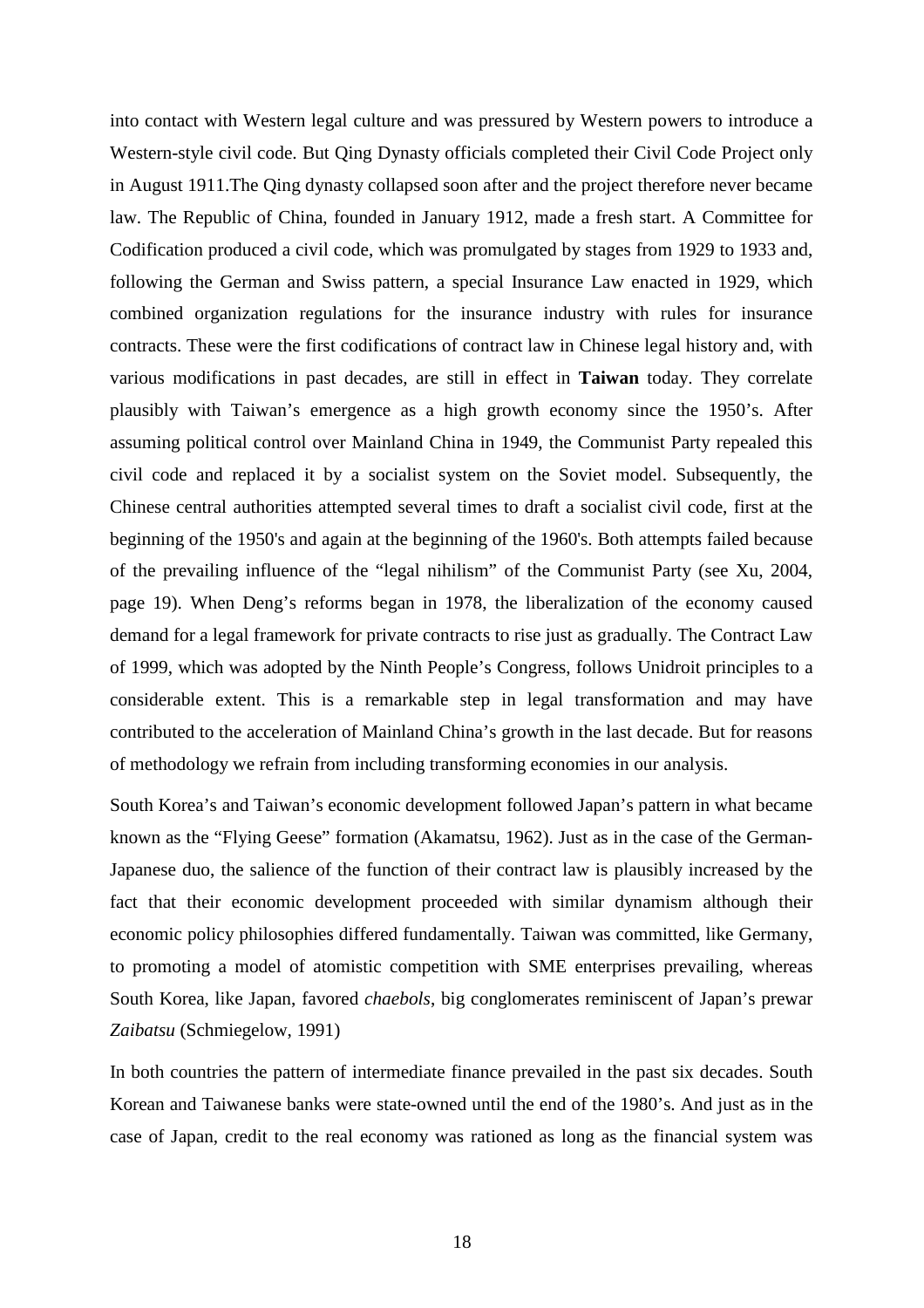illiquid, similarly up to the end of the 1980's (Noland, 2005; Liu Wan Chun and Hsu Chen Min, 2006).

*(v) Switzerland -* Significantly, Switzerland codified contract law before all other areas of classical civil law. It joined the European codification movement in 1881 with Walther Munzinger's draft of a Swiss law of obligations ("*Obligationenrecht*") focusing on contracts and including commercial law (Bucher 1988). The draft was adopted by the Swiss Confederation in 1881 and came into force in 1883. In 1912, a revised, but essentially similar version was integrated in Switzerland's first comprehensive civil code ("*Zivilgesetzbuch*") as its Part Five. Although the Swiss codification is frequently described as following the German example, its style is praised as more accessible than the German codes. Unsurprisingly, therefore, the Chinese civil code of 1929, which as mentioned above, has been in force in Taiwan since 1950, shows more traces of borrowing from the Swiss code than from the German one (Bucher, 2006). The contract types, however, are similar. Switzerland's *Versicherungsvertragsgesetz* of 1908 (Insurance Contract Law) follows the pattern of the German insurance contract codification of the same year (Reichert-Facilides, 1998)

Although Switzerland is a small country, its history, economy and civil law constitute a case casting doubt on some of the bolder assumptions of LOT about the comparative quality of common law and civil law. Of course, a one-country case cannot offer robust econometrics. But in the philosophy of science, a single case can refute a conjecture (Popper, 1963). A few rankings illustrate the significance of Switzerland's case, counterintuitive by LOT's assumptions, as both a civil law country and a financial center. From 1870 to 1950, the Swiss economy achieved the highest average growth rate of all European countries including the UK That growth was driven by both the industrial and service sectors (David and Mach, 2007). Switzerland's emergence as a financial center began in the early  $20<sup>th</sup>$  century on the basis of a pronounced relationship of trust built between banks and clients analyzed by Swiss financial historians in terms strikingly reminiscent of LOT's paradigm of trust in protestant common law countries (Vogler, 2006). A century later, the Swiss economy boasts the highest share of equity market financing in the world at more than 200 percent of GDP. Neither significantly bigger countries (such as Germany, France, the UK, or the US) nor similarly small trading nations (such as Ireland or Austria) come anywhere near that level (Brändle and Jörg, 2010). At the same time, Switzerland ranks fifth worldwide in bank assets, with UBS and Credit Suisse positioned among the top ten. Just as in Germany, SME play a major role in the economy. While Switzerland's big corporations rely on equity finance, its SME depend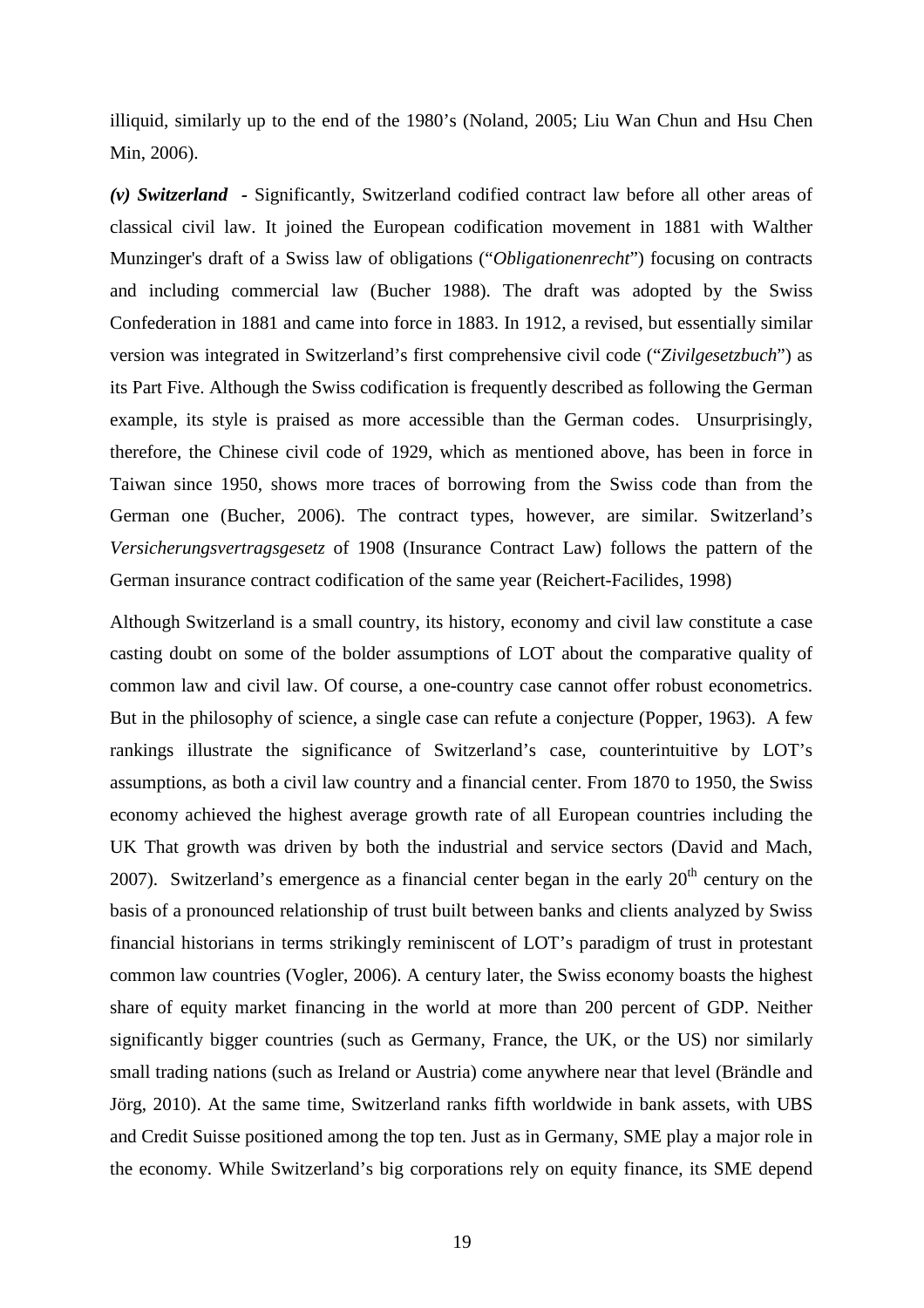on bank finance. More than 90 percent of corporate loans of Switzerland's banks go to SME. Swiss reinsurance groups account for more than 15 percent of global premiums, ranking third worldwide after Germany and the United States. Switzerland is a global leader in private wealth management, with a one-third share of assets among global cross-border private wealth managers. Switzerland is the second largest market of funds of hedge funds (FoHF) worldwide after the United States. In 2007, the Swiss financial system contributed about 15 percent to Swiss GDP, far ahead of the 8 percent in the US and 9 percent in the UK (IMF, 2007; Haldane, Brennan and Madouros, 2010).

#### 2.3.2. Common law countries: UK and US

The uncertainty of judicial discovery of « implied rules » and the complexity and cost of writing clear text contracts for every conceivable business situation has been recognized in common law countries in at least three historical phases, each inspired by interest in the comparative functional quality of codified contract rules in civil law countries.

The first phase, in the second half of the 19th century, led to the « codifying statute » on the sale of goods in the UK, the Sale of Goods Act of 1893 (Atiyah et al., 2005). The entire common law was codified to speed its diffusion in the British Empire, more particularly in India. Intellectually, this effort was guided by Jeremy Bentham's constructivist rationalism and the perception of cultural incompatibility between English common law and "native" legal traditions (Wilson 2007). Bentham shared the interest of continental European legal positivists in codification (Hayek, 1973). India's Contract Act of 1872 codifies four economically important contract types: sale of goods, guarantee, bailment (delivery of goods) and agency. In theory, with this score of 4 as against the UK's 1, India's economic performance should have overtaken the UK's already by the end of the  $19<sup>th</sup>$  century. If it did not, India may serve as the leading case of the theory of failed legal transplants from colonizing countries to colonies described by Berkowitz et al. (2003) as "transplant effect", which is why, regrettably, we had to eliminate India from our analysis.

The second phase of interest of common law countries in codifying contract law occurred in the mid 20th century. It was driven by the « restatement » movement in the US and led to the adoption of the Uniform Commercial Code (UCC) in all States of the US from 1953 on. According to Crystal (1979), it was a period of intensive transatlantic exchange between comparative lawyers and of remarkable interest of American legal scholars in functional solutions offered by civil law. Just like the UK Sale of Goods Act of 1893 and its modernized version of 1979, the UCC focuses on the sale of goods (Article 2). But Article 2 UCC also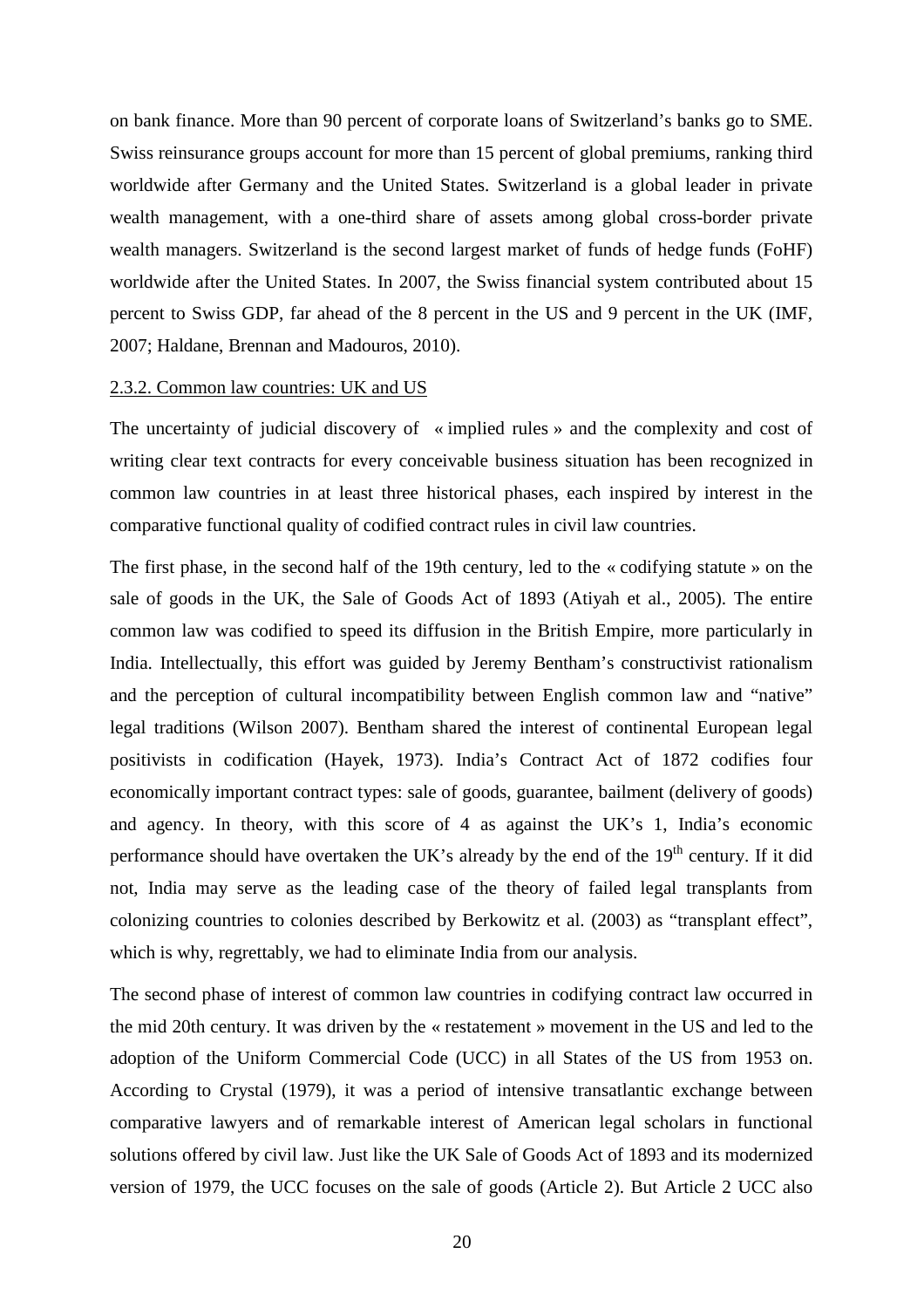serves as a welcome source of arguments by analogy for contracts in other areas. Moreover, Article 4 UCC, on bank deposits and collections, also offers default rules for bank customers taking loans from their bank, which led the US a step further than the UK in the process of codifying default rules.

The third phase, towards the end of the 20th century, was the emergence of new institutional economics with its debate on contract theory already mentioned in section 1. As a result of this debate, in view of the growth of modern leasing industry, and following an initial study by the American Bar Association, a Drafting Committee of the National Conference of Commissioners on Uniform State Laws (NCCUSL) produced the draft of a Uniform Personal Property Leasing Act. In 1987, this draft was incorporated as Article 2A in the UCC. By March 1994, this new Article was enacted in 39 states (Lawrence, 1996). This is just one among many indicators of the convergence between civil law and common law, which is familiar to all students of comparative law (Dam, 2006, Dannemann, 2006, H. Schmiegelow, 2006) and which has progressed further in the US than in the UK.

Both the UK and the US, however, continue to stand out as locations of the world's two largest financial centers even though there have been remarkable upswings and downswings as well as changes in their relative importance and composition. Equity finance historically prevailed over bank finance in the UK, while bank finance prevailed in the US until the 1930's (Eichengreen, 2008). Since World War II, however, nonbank financial institutions and markets have become more important in the US reflecting the process of disintermediation and securitization. Data on financial markets reaching back to the  $19<sup>th</sup>$  century are less than perfectly reliable and not easy to interpret. La Porta et al (2008) have convincingly refuted data on stock market capitalization over GDP, on which Rajan and Zingales (2003) have relied to argue that the ratio was higher in civil than in common law countries before World War II. Instead, LOT prefers data collected by Goldsmith (1985). These show the UK as the leading financial center between the 1880's and the 1930's, followed by the US thereafter.

# 2.3.3. The debate on non-legal factors in financial market development

The Goldsmith figures for France, Germany and Japan suggest a much weaker stock market development from the  $19<sup>th</sup>$  century to the present, which is consistent with our remarks in Section 2.3.1 on the prevalence of indirect finance in these countries and Roe's (2006) argument that the absence of war destruction and foreign occupation is a necessary condition for the domestic development of equity finance. However, the Goldsmith figures, accepted by LOT, also show that Switzerland comes close to or, at times, overtakes those of the US.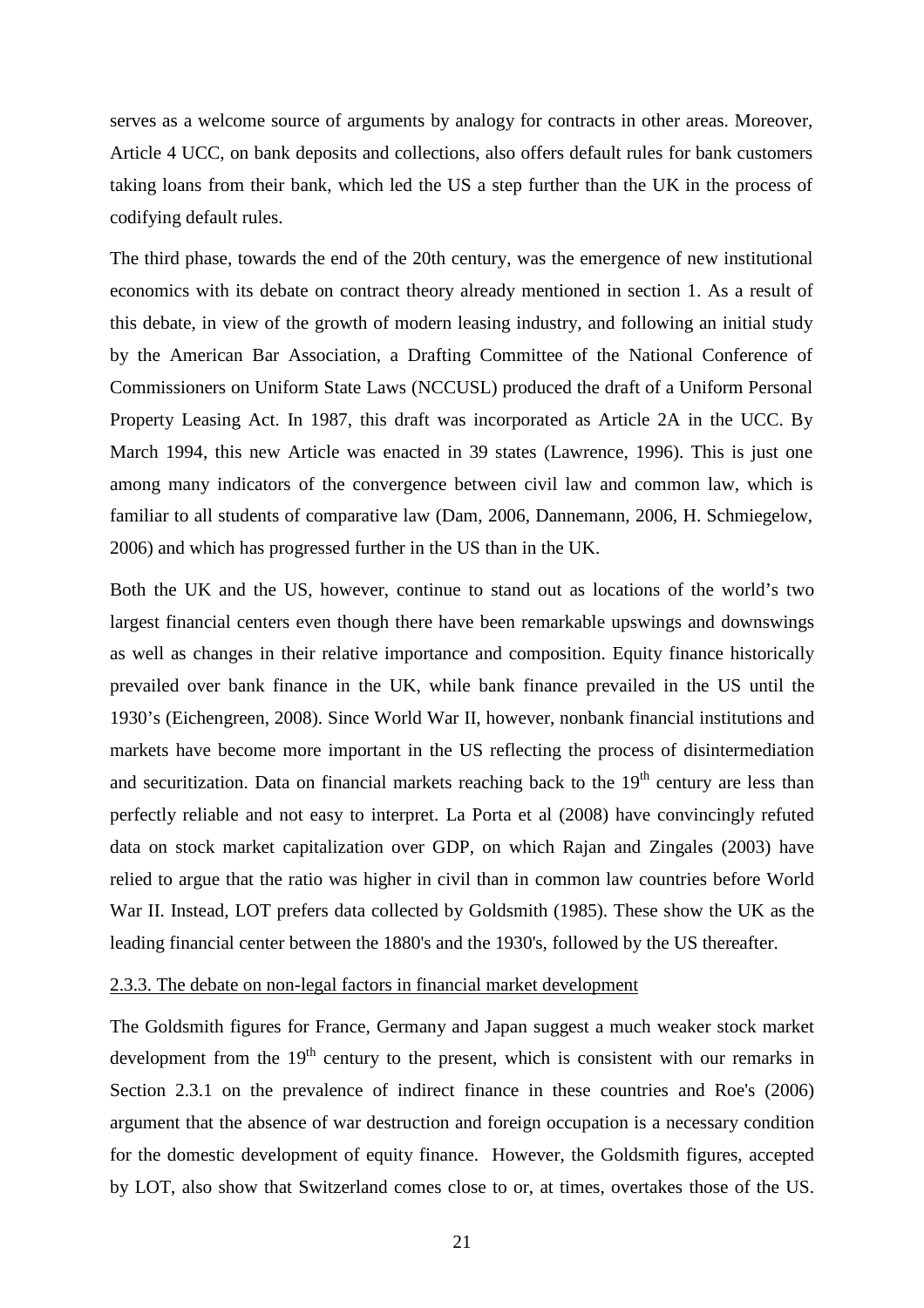These figures support Roe's suggestion that, provided the absence of war destruction and foreign occupation, a civil law country can develop equity finance just as fully as the leading common law countries. La Porta et al (2008) take issue with Roe's argument of war destruction sparing Switzerland while impeding the development of equity finance in all other developed civil law countries. They object that Roe considers developed countries only and argue that his correlation between war destruction and low stock ownership dispersion disappears as soon as the larger LOT sample of countries including developing countries is used. Indeed, they sum up, "This may not be surprising: many developing countries stayed out of World War II and yet remained financially underdeveloped" (p.321). This argument is of questionable logic, however. Roe's hypothesis was not that all countries enjoying peace would develop financial centers, but only that countries not enjoying that privilege would not. A similar "logic" could easily be turned against LOT: many developing countries are of English legal origin and yet have not developed a financial center. Of course, we will not let ourselves be tempted into such an argument.

As repeatedly stated, we posit that a functional legal environment is a necessary, but certainly not a sufficient condition of economic development (H.Schmiegelow, 2006). A highly suggestive demonstration of the need for this qualification of LOT is Thomas Philippon's (2008) analysis of three large up-swings in the development of the US financial market since the mid  $19<sup>th</sup>$  century interrupted by two big contractions.

Philippon proposes a model of interaction between corporate finance and technical innovation and relates the three up-swings of the US financial market to three great phases of industrial development: (i) railroads and heavy industry (1880-1900), (ii) the "electrical revolution" (1918-1933), and (iii) the "revolution of information technology" (1980-2001). Figure 1 illustrates this argument suggestively. If we consider that the two first phases of industrial development supported by financial intermediation through banks was shared very much by civil law and common law the mother countries and that LOT's arena of argument has been limited so far to the 1980's and 1990's, when the economic performance of the US turned into a statistical outlier, a closer look at Philippon's third phase is in order. Indeed, the "revolution of information technology" has been marked by an axiomatic preponderance of the US. Hence the question arises, whether the superior performance of the US is owed to a superior quality of American research and development rather than to the superior quality of common law assumed by LOT.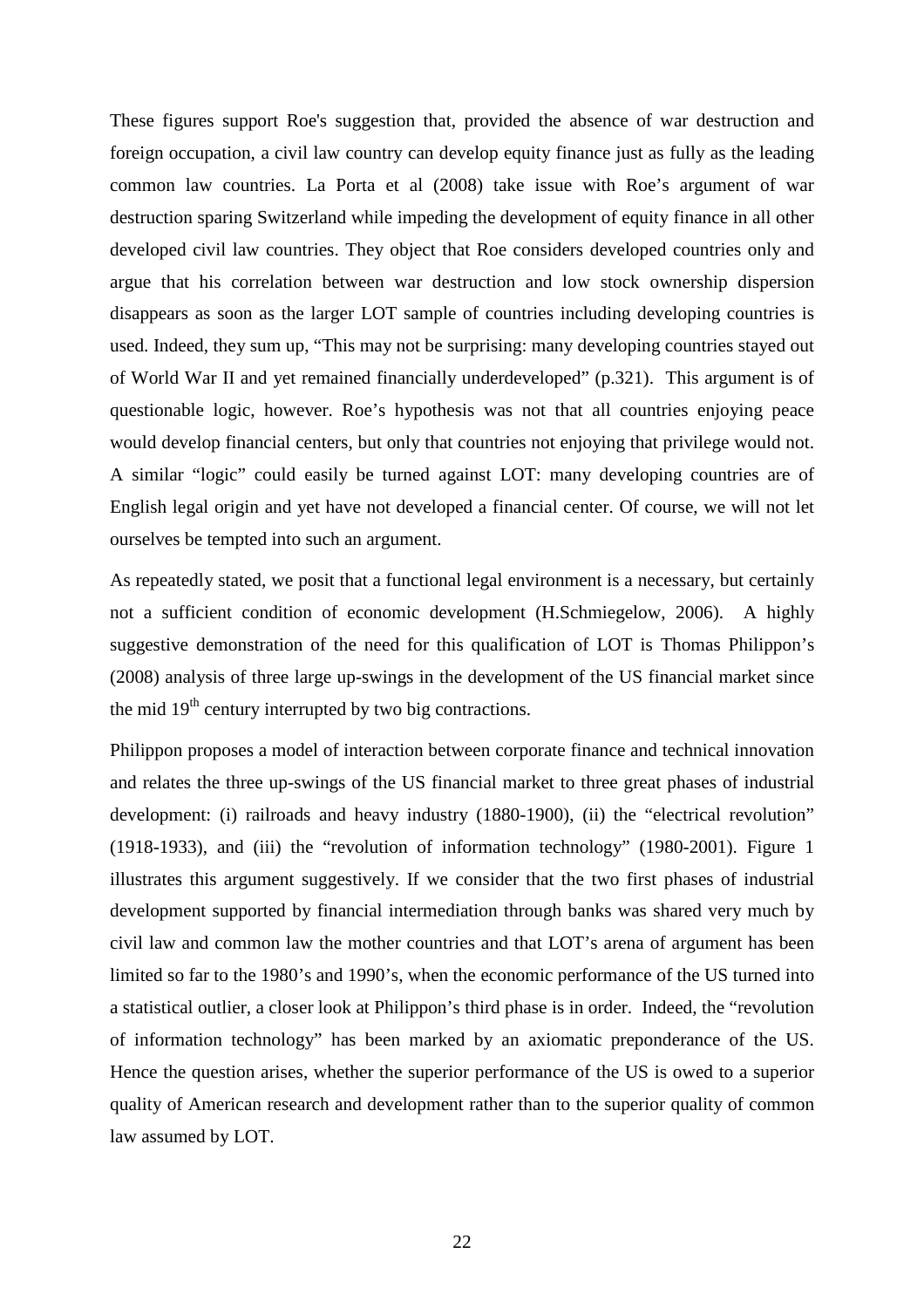Again, we do not in the least doubt the quality of common law as an environment particularly favorable to the flow of capital to corporate insiders bound by fiduciary duties. In view of the Swiss case, we just see good reasons that civil law default rules, especially the general clause of good faith, build confidence of investors just as effectively, if it is not destroyed by the intervention of wars and occupation as argued by Roe. Again, we warn against overreaching assumptions about the economic consequences of law. LOT would do well to retreat to the well-prepared position of institutional economics: law is a necessary, though certainly not a sufficient condition.





### 2.3.4. Codified Default rules in the contract types selected

The codes and statutes mentioned in the preceding survey of legal and economic data reveal **which country** has codified default rules **for which contract type** and **when**. Table 1 surveys the presence and absence of default rules for the 10 defined contracts types in the 8 selected countries. The table presents the years of the first codification of specific default rules for each of the ten contract types in each of the 8 countries, although subsequent codes or statutes may have changed or refined the rules.

In France, the *code civil* of 1804 was the first modern codification offering default rules for 8 of our 10 contract types (Benabent, 2004). Codification of labor and insurance contracts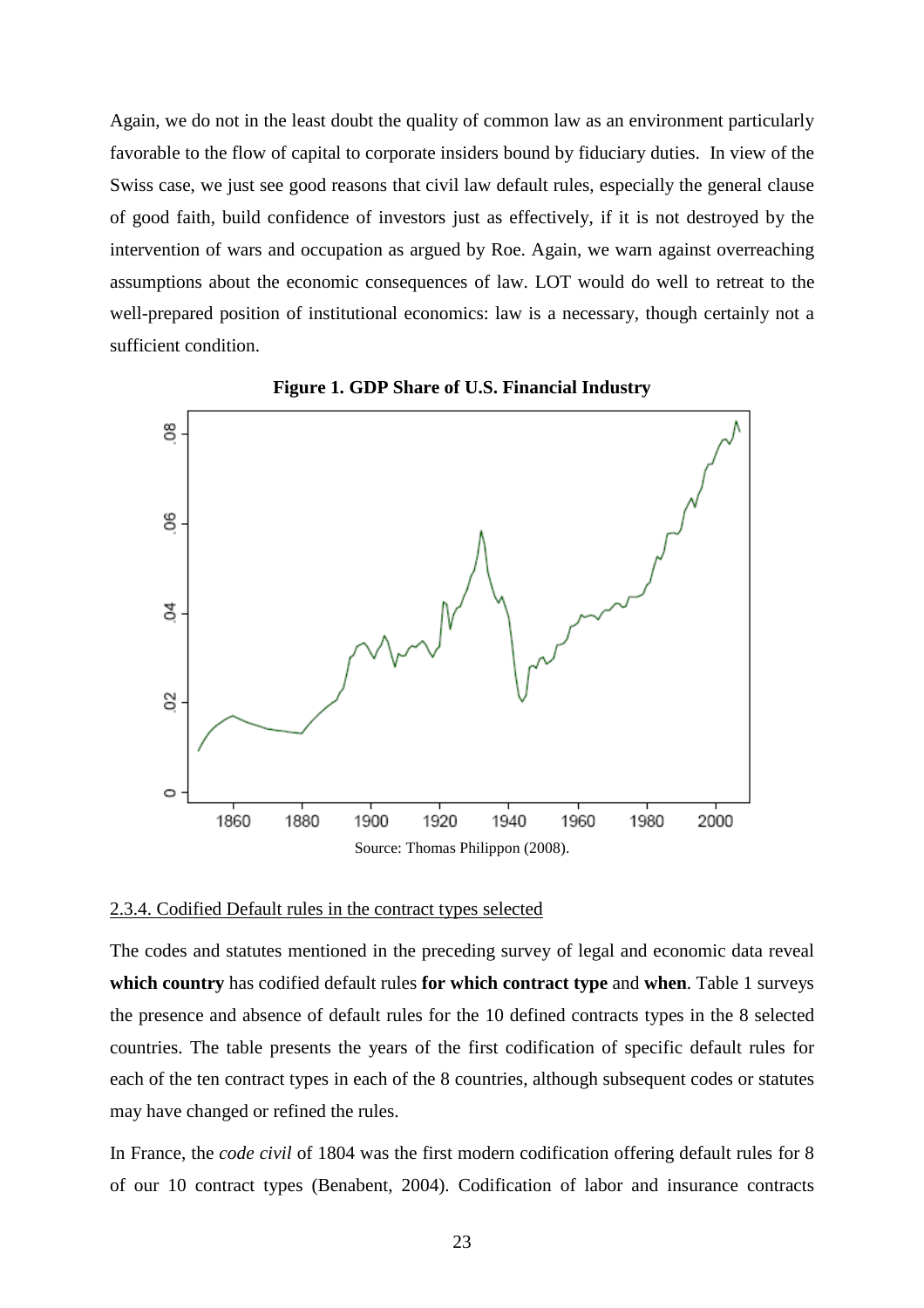followed by the *code du travail* (Labor Code) of 1922 (Lyon-Caen, 1955) and by the *Loi sur le contrat d'assurance* (Insurance Contract Law) of 1930 (Reichert-Facilides, 1998). In Germany, the ADHGB of 1861 of the German Confederation preceded the BGB of 1896 and the HGB of 1897 of the German Reich, both in force since 1900, in providing default rules for 9 of our 10 contract types (Oechsler, 2008). The *Versicherungsvertragsgesetz* (Insurance Contract Law) of 1908, in force since 1910, was the first German codification of insurance contracts. Similarly, the Swiss Law of Obligations of 1881, in force since 1883, which preceded the Swiss Civil Code of 1912, codified 9 of our 10 contract types, while insurance contract law was codified in 1908 as in Germany (Reichert-Facilides, 1998).

The Japanese Civil Code of 1896, in force since 1897, codified 8 of our contract types, while leaving the first codification of commercial agents' contracts and insurance contracts to the Commercial Code of 1898, in force since 1899. The Korean Civil Code of 1958 and the Korean Commercial Code of 1962, while otherwise remarkably distinct, followed a similar legislative technique, with the former codifying the 8 most general contract types and the latter commercial agent's and insurance contracts (Kozuka/Lee, 2009). The Civil Code of the Republic of China, in force in Taiwan since 1950, follows German and Swiss patterns in offering default rules for 9 of our contract types, while leaving insurance contracts to a special law, the Insurance Law of 1929 of the Republic of China, in force in Taiwan since 1950 (Lin, 2010, Jao, 2008).

As we have seen, the UK codified default rules for only 1of our 10 contract types, the purchasing of equipment. The Sale of Goods Act of 1893 was followed by Sale of Goods Act of 1979, similar in style and codifying technique (Ahtiya et al., 2005). Hence we count the first of the two codifying statutes. Two of our contract types benefited from the first codification of default rules in the US, sales contracts in Art 2 and bank loans in Art 4 of the Uniform Commercial Codes enacted in all US States since 1953. One more, renting office space, was added in 1987 in Art 2 A UCC on leases, and although enactment of this addition took more or less years in the different states, we have used the year of its adoption by the NCCUSL in table 1. Even though common law prevails in a state as long as it has not enacted Art 2A UCC, lawyers and judges will tend to use its principles by anticipatory analogy (Lawrence, 1996).

Table 1 shows that all 8 countries of our sample provided codified default rules for at least 1 of the ten contract types. The 6 civil law countries in our sample codified such rules for all of the 10 contract types, whereas the two common law countries of our sample did so for only 1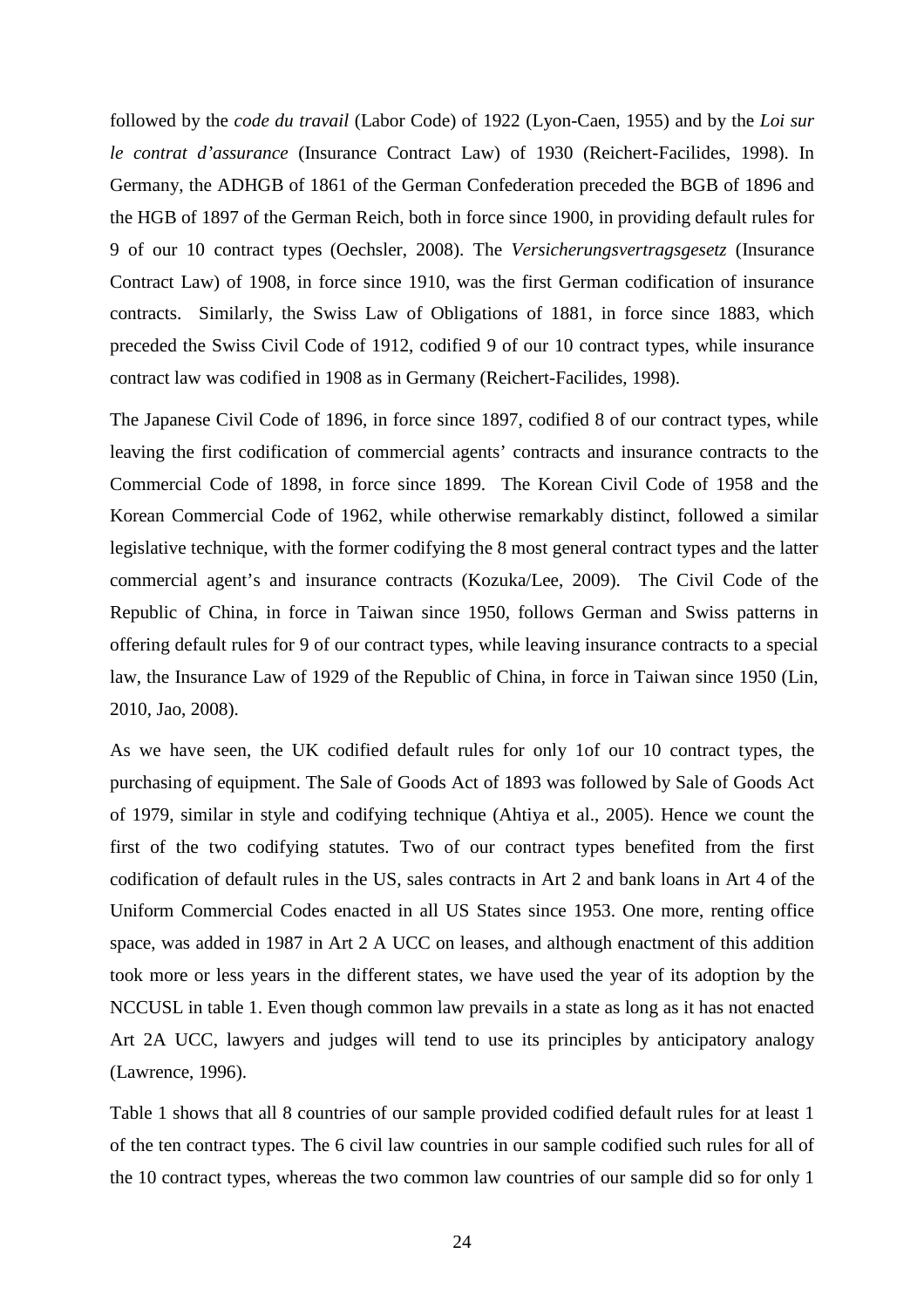(UK) or 3 (US). In view of the importance accorded to default rules by contract theory, we hypothesize that their greater number in the contract law of civil law countries than in common law countries should have compensated for the comparative weakness of equity capital supply in those civil law countries in our sample, which did not enjoy the advantages of the UK and the US as locations of financial centers. This compensating effect should be detectable in their comparative economic performance over significant periods of time.

The length of the periods since the codification of the contract types in our sample countries should be sufficient to show a lasting footprint in their respective economies: two centuries for the 8 initial contract types in France, one and a half century for the 9 initial contract types in Germany, largely over a century for the first complete codification of all 10 contract types in Japan, just a century for the first codification of insurance contracts in Germany and Switzerland, 88 and 80 years respectively for the first codification of labor contracts and insurance contracts in France, half a century for the enactment in Taiwan of the full set of 10 contract types previously codified in 1929 by the Republic of China, as well as for the independent codifications in South Korea. And the period between 1870 and 2008, for which reliable per capita GDP data are available for all 8 countries should offer a reflection of this footprint in terms of at least a convergence with the performance of the UK and the US. The hypothesis would be further strengthened, if Switzerland, which combines civil law and financial center advantage, outperformed the UK and the US.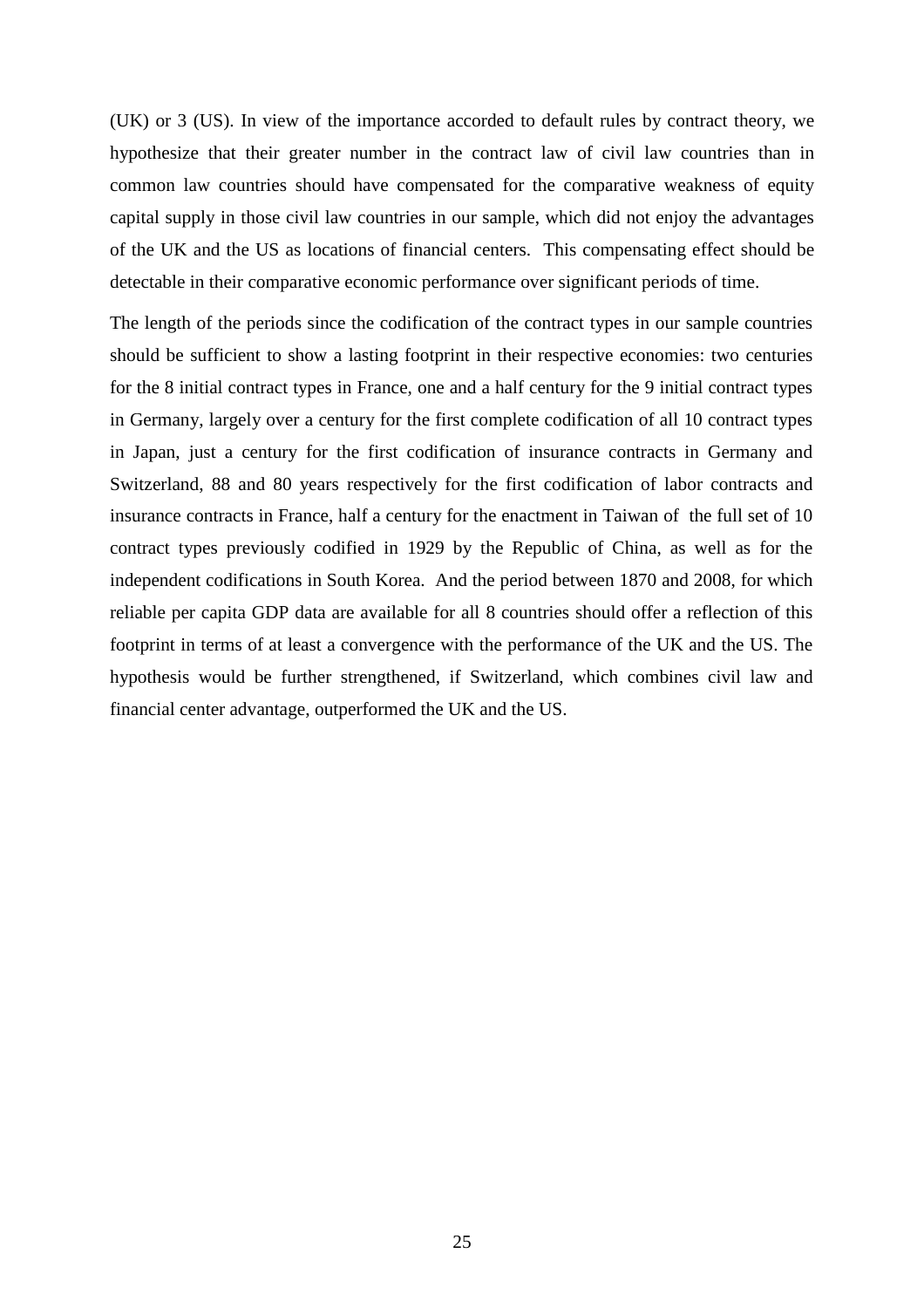| <b>Countries</b>             | <b>Civil law</b> |                                    |       |                       |        |             |                | Common                   |  |
|------------------------------|------------------|------------------------------------|-------|-----------------------|--------|-------------|----------------|--------------------------|--|
|                              |                  |                                    |       |                       |        |             |                | law                      |  |
|                              |                  | Without financial center advantage |       | With financial center |        |             |                |                          |  |
|                              |                  |                                    |       | advantage             |        |             |                |                          |  |
| <b>Contracts</b>             | France           | Germany                            | Japan | South<br>Korea        | Taiwan | Switzerland | U.K.           | U.S.                     |  |
| Renting office space         | 1804             | 1861                               | 1897  | 1958                  | 1950   | 1883        | $\frac{1}{2}$  | 1987                     |  |
| Contracting for construction | 1804             | 1861                               | 1897  | 1958                  | 1950   | 1883        |                |                          |  |
| of a building                |                  |                                    |       |                       |        |             |                |                          |  |
| Purchasing equipment         | 1804             | 1861                               | 1897  | 1958                  | 1950   | 1883        | 1893           | 1953                     |  |
| Insuring equipment           | 1930             | 1910                               | 1899  | 1962                  | 1950   | 1910        |                |                          |  |
| Hiring employees             | 1922             | 1861                               | 1897  | 1958                  | 1950   | 1883        |                |                          |  |
| Taking a bank loan           | 1804             | 1861                               | 1897  | 1958                  | 1950   | 1883        |                | 1953                     |  |
| Subcontracting a task        | 1804             | 1861                               | 1897  | 1958                  | 1950   | 1883        | $\overline{a}$ | $\overline{\phantom{m}}$ |  |
| Contracting with a           | 1804             | 1861                               | 1899  | 1962                  | 1950   | 1883        |                |                          |  |
| commercial agent             |                  |                                    |       |                       |        |             |                |                          |  |
| Obtaining advice from a      | 1804             | 1861                               | 1897  | 1958                  | 1950   | 1883        |                |                          |  |
| consultant                   |                  |                                    |       |                       |        |             |                |                          |  |
| Guaranteeing an undertaking  | 1804             | 1861                               | 1897  | 1958                  | 1950   | 1883        |                |                          |  |
| by a subsidiary              |                  |                                    |       |                       |        |             |                |                          |  |

# **Table 1. Presence and absence of codified default rules for 10 contract types in 8 civil law and common law countries**

Presence: 1, indicated here by the year of first codification, Absence: 0, indicated here by "-" *Source: authors' own computations.* 

# *2.4. Economic performance of selected countries*

Figure 2 shows the evolution of the per capita GDP growth rate of our 8 countries from 1870 to 2008, using the historical Maddison data on GDP (Maddison 2001 except for West Germany (1949-1990), for which we use the data of Maddison 1995 to avoid the backward extrapolation of the data of the former GDR as explained in Section 2.3.2). It reveals a suggestive pattern of convergence between civil law countries and common law countries, although with massive interruptions in the war and interwar periods. The recoveries of France, Germany and Japan after the Second World War appear as impressive as the sustained catch-up process of the two newly industrialized countries South Korea and Taiwan. The fact that three highly developed civil law countries without financial center advantage could overtake the UK after World War II suggests that the impact of the codification of a full range of 10 economically important contract types may overcompensate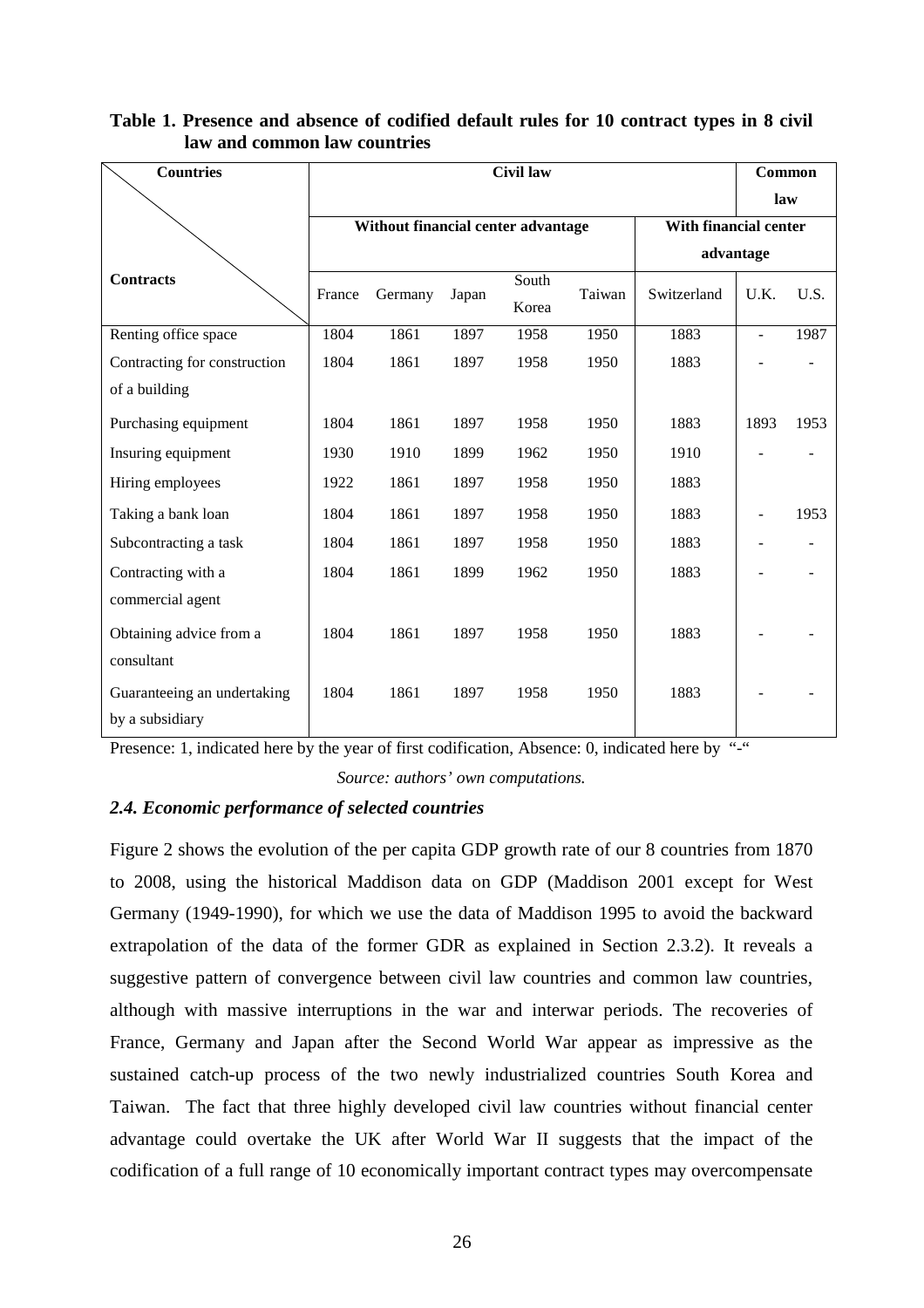comparative weaknesses of the flow of equity capital. Our hypothesis is further confirmed by Switzerland's combining the full range of codified default rules, financial center advantage and a per capita GDP exceeding that of the UK in two interwar decades, and the six decades since the end of the Second World War, as well as that of the US between the mid 1950's and the mid 1980's. That the Swiss economy fell back against the US economy in the 1990's can be explained by factors beyond contract law and financial center status. The phenomenon correlates with the simultaneous occurrence of the outlier performance of the US explained by Philippon (2008) on the one hand, and the Swiss recession from 1990 to 1996, a steady appreciation of the Swiss franc hurting Switzerland's export industries, and a new divisiveness of its domestic politics (David and Mach, 2007). This is another reminder that well-designed default rules in codes and statutes can constitute only a necessary, but not a sufficient condition of economic performance.



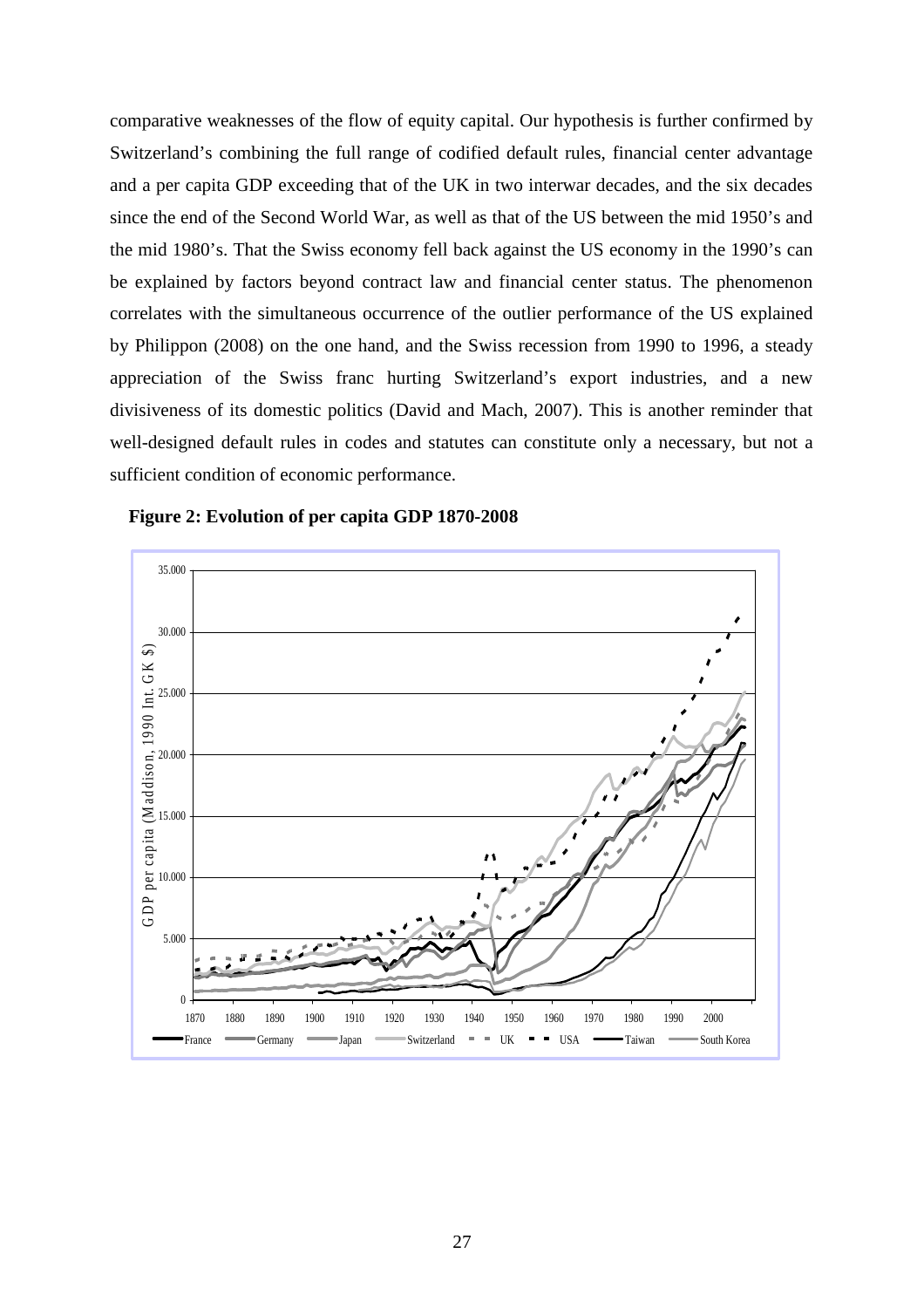## **3. Empirical results**

We analyze the relationship between economic performance and the history of contract law since the nineteenth century. We make the assumption that, all other things being equal, the codification of default rules for economically important contract types influences the economic performance in the codifying country, since it reduces transaction costs and information asymmetries by offering default rules for incomplete contracts.

#### *3.1. Specification*

We specify the following linear panel data model, commonly known in the growth literature as βconvergence model (Sala-i-Martin, 1996; Quah, 1996; Arbia and Piras, 2005; etc.):

(1) 
$$
\Delta \ln Y_{i,t} = \alpha_i + \alpha_t + \beta \ln Y_{i,t} + \gamma (Default rules)_{i,t} + \varepsilon_{i,t}
$$

where the dependent variable  $(\Delta \ln Y_{i,t} \equiv \ln Y_{i,t-1} - \ln Y_{i,t})$  is the annual growth rate of per capita GDP in country *i* between years *t* and  $t+1$ ,  $\ln Y_{i,t}$  is the log of GDP per capita at the beginning of the period,  $(Default rules)_{i,t}$  is an indicator of the presence of codified default rules at time *t*, and  $\varepsilon_{i,t}$  is the well-known error term.

Our coefficient of interest is γ; it measures the nature of the short-term impact of codifying default rules for contracts important for business on economic growth. This model is stable if β is significantly negative such that  $\beta \in [-1, 0]$ . As equation (1) specifies the conditional convergence, GDP per capita at country level will converge to its country-specific steady state value in the long run, and -β determines the speed of convergence toward the steady state. Thus, the long-term effect of codifying a contract type with default rules is equal to the ratio ( $-\gamma/\beta$ ).

We control for country fixed effects,  $\alpha_i$  and for time fixed effects,  $\alpha_i$ . We choose to estimate the fixed effect panel data model by using the Least Square Dummy Variable (LSDV) approach. Indeed, following Islam (1995) and Arbia and Piras (2005), with the application of the panel data approach on convergence problems, it is not necessary to keep the steady state constant, since this can be directly estimated from data by using a LSDV estimator.

### *3.2. Econometric issues*

First, one can suspect the existence of an endogenous variable in that model. Indeed,  $\ln Y_{i,t}$ appears in both sides of equation (1) causing an endogeneity problem. We may also think that the legal framework is correlated with other factors included in the error term, such as the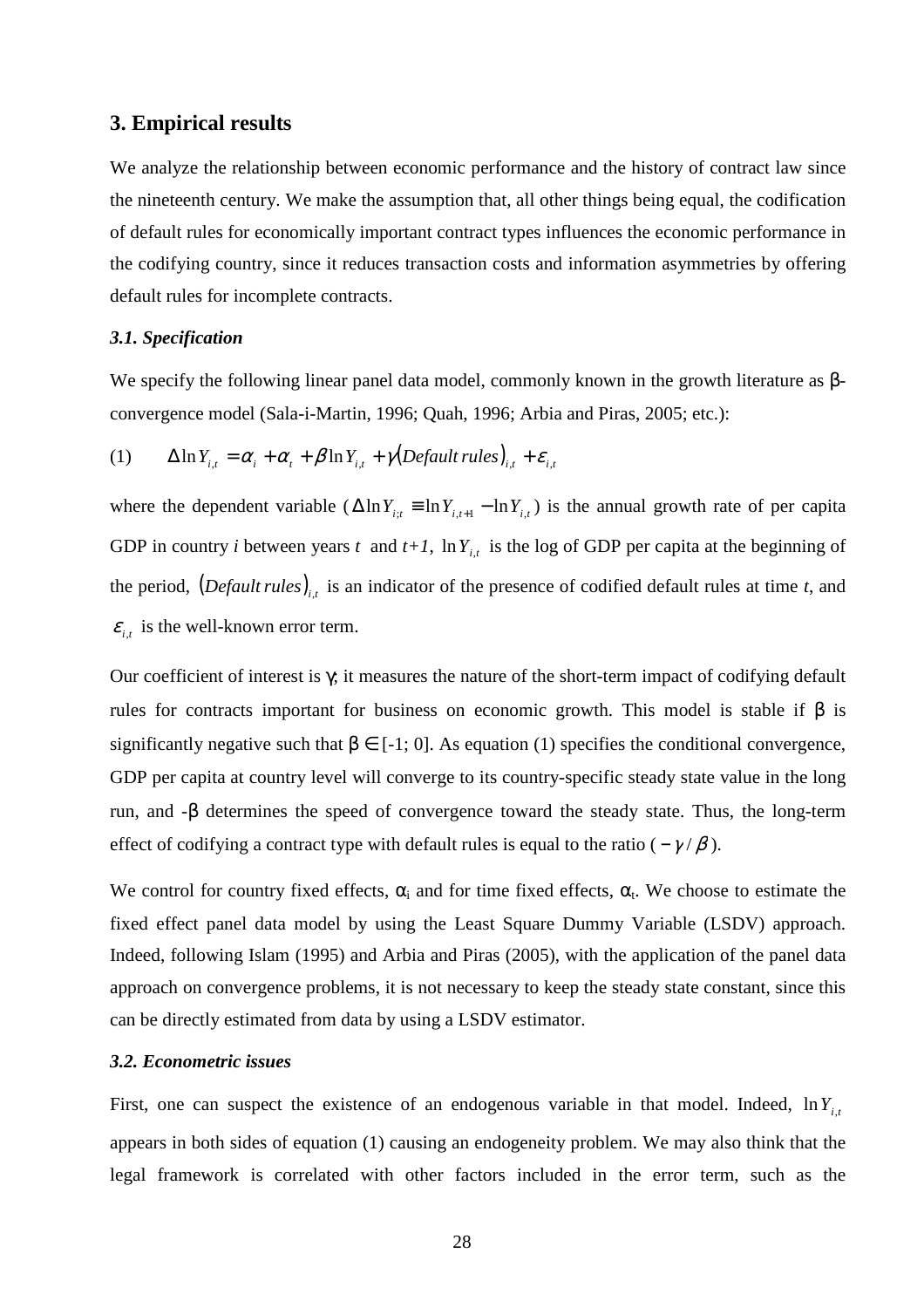organization of the society. To be convinced by this hypothesis, we will conduct the Hausman test for endogeneity. The appropriate method of estimation is the Instrumental variable (Two Stage Least Square) technique. Before embarking on this estimation, we first conduct the Hausman test for checking the endogeneity of log of GDP at time *t*. Indeed, by construction, the coefficient β contains the Nickell bias in this kind of dynamic panel data model with fixed effects (Nickell, 1981). The null hypothesis of exogeneity of log of GDP per capita at time t is rejected at 10 % (pvalue of the Hausman test equals 0.08). The instrument must be correlated with the endogenous variable and not with the error term. In this kind of model the most indicated instrument is the first lag of the endogenous variable, i.e. the log of  $Y_{i,t-1}$ .

Our data set is a one year unbalanced panel running from the nineteenth century (1870 – 2008). The data we are using are the growth rate of GDP per capita as a proxy of economic performance and the default rules indicator. As explained above, the historical Maddison data (Maddison, 1995, for post-war West Germany and Maddison 2001 for all other cases) are the source of this variable. Figure 2 shows the evolution of the per-capita GDP for our sample countries. One observes a similar evolution (except during the Second World War period for the US) until 1990, when US per capita GDP grows faster than the rest of the sample countries. Most significant for the standpoint of LOT, however, is that 3 civil law countries of our sample (the mother countries) began to overtake the UK after World War II, in spite of their lacking the UK's advantage of being a major financial center, and that Switzerland, which combines civil law with financial center advantages, outperformed the US from the mid-1960's to mid-1980's. The outlier performance of the US after 1990 was the consequence of the faster development of the US financial industry based on the simultaneous extraordinary growth of the US information industry, as pointed out by Philippon (2008). The sudden decrease of Germany's GDP in 1991 reflects the statistical effect of the integration of the socialist economy of the former GDR in the FRG (Canova and Ravn, 2000).

We consider two different measures of the default rules indicator. Firstly, we measure it as a binary variable noticing the presence or absence of default rules for economically important types of contracts in codes and statutes. Taking this avenue, the dummy variable "Default rules" is equal to 1 if a country has codified at least one contract type offering default rules as listed in Table 1. In other words, it takes 1 from the year of codification and it is equal to 0 otherwise. Secondly, we consider the number of these types of contracts in codes and statutes. This way, we can capture the differences between countries providing just 1 contract type with default rules and countries offering the full set of 10 contract types. We assume the exogeneity of default rule indicator. From Table 1, it follows that the years of codification of default rules are not identical, while the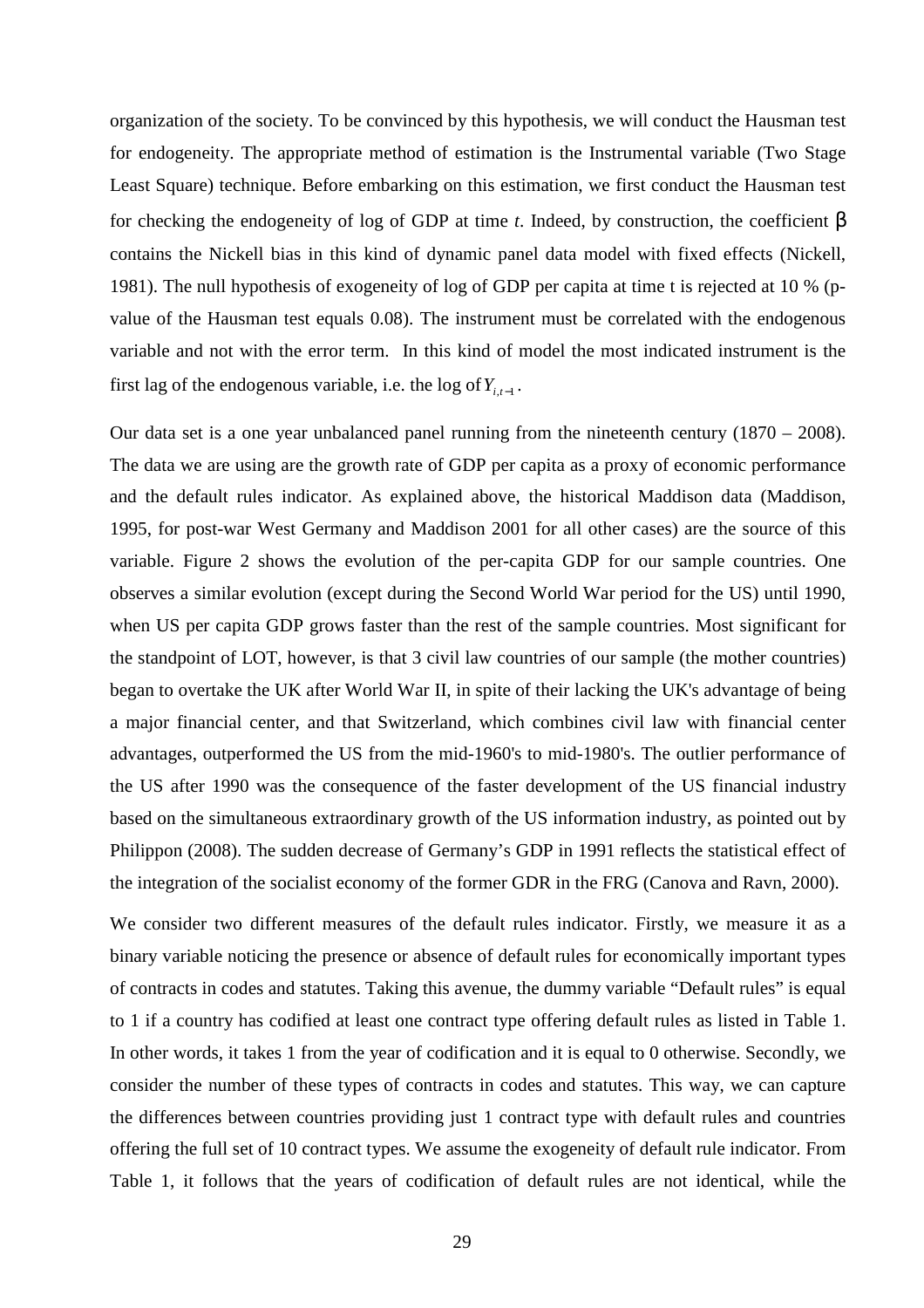countries have grown almost identically up to World War I. Additionally, specific fixed effects enable us to exclude an inversed causal relation running from growth to institutions. Hence, there are strong reasons to suppose that the codification of the different rules is not caused by recent growth rates.

#### *3.3. Benchmark results*

The results concern the fixed effects-OLS (Least Square Dummy Variable model) and the instrumental variable (Two stage least square) regression. Our main estimate results are reported in columns 3 to 4 of Table 2. Under the FE-OLS in column (1) and (2), the results show a positive correlation between the default rules indicator and the growth rate of GDP per capita. Thus, its impact on economic performance is positive and statistically significant when we control for fixed effects and when we use instrumental variable regression in column (3) and (4). One can observe that the magnitude of the short-run impact of the number of contracts is smaller than the magnitude of impact resulting from the binary default rules indicator. This shall imply that the presence of at least one contract type containing default rules does matter in the short term. Furthermore, whether we consider default rules as a binary or as a continuous variable, the  $\beta$ estimated coefficient is significantly negative as theoretically anticipated.

However, the binary variable does not capture the marginal impact of the first codification of one contract type with default rules. Table 1 shows that the codified contract laws of most of the countries of our sample are designed to codify more than one, and mostly 8 or 9, contract types in one code at the same time, the UK being the only exception. Thus, the binary variable is not sufficiently precise to account for the difference in the number of codified contract types with default rules in the contract laws of our sample of countries: a value equal to one means codifying all of our 10 contract types with default rules in the Civil Law countries of our sample, but only one or three such contract types in Common Law countries. For this reason, we focus on the number of contract types with default rules. As an illustration, column (4) of Table 2 shows that codifying one additional contract type with default rules will increase the log of GDP per capita by 0.38 percent in the short term, with a 95 percent delta-method based confidence interval of [0.18; 0.58]. The long-run effect equals 13.3 percent with a 95 percent delta-method based confidence interval of [5.43; 21.24]. The speed of convergence toward the steady state value is equivalent to 2.85 percent. Hence, we can conclude that the codification of default rules for most economically important contract types favors economic growth.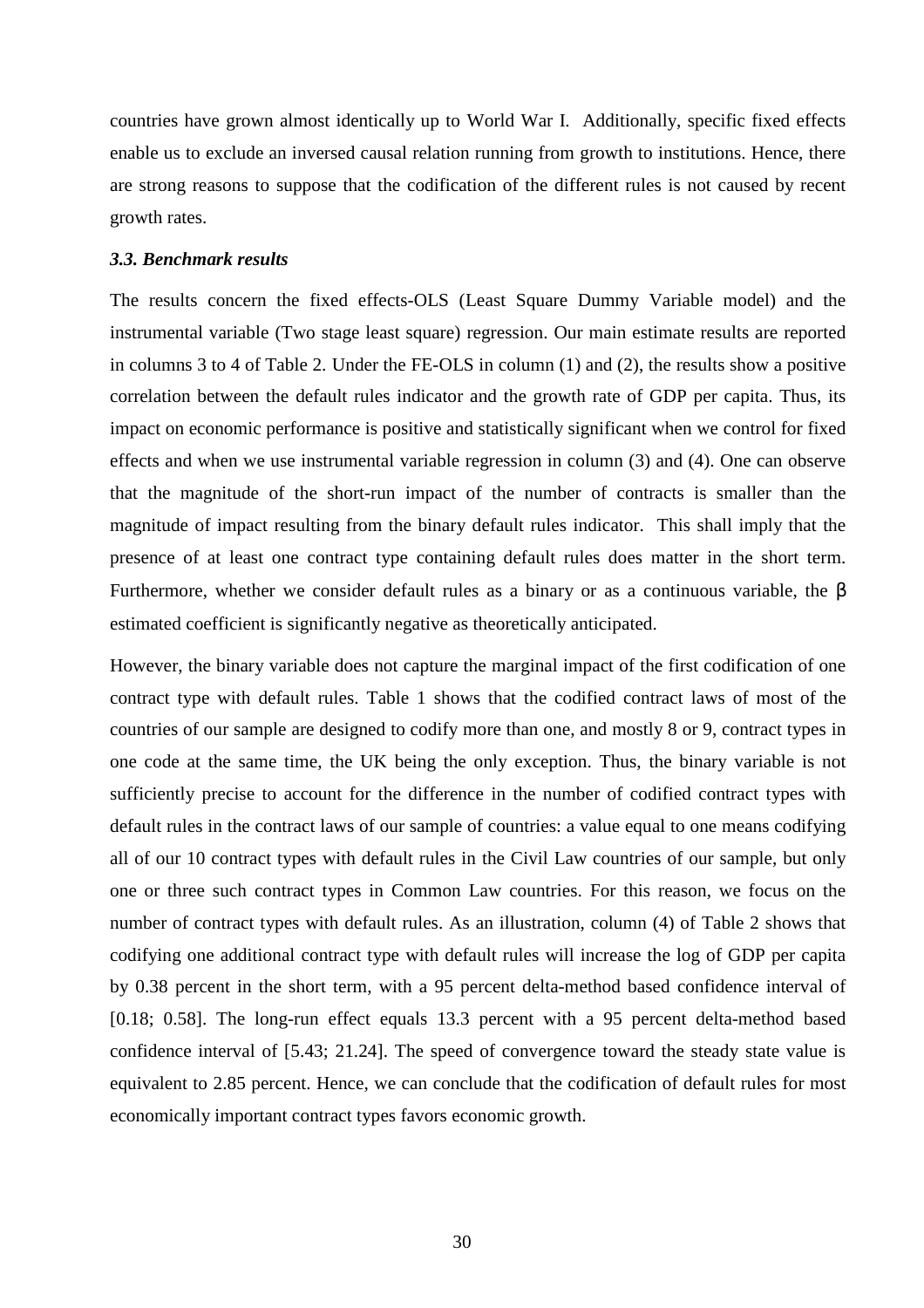#### *3.4. Robustness checks*

A natural check for robustness of this conclusion is required. We consider robustness along two dimensions. Firstly, we check whether or not entry or exit of countries in our sample affects our estimation results. In columns (5) to (8), we report results obtained with instrumental variable regressions. FE-OLS results (available upon request) are very similar. In columns (5) and (6), we take only the mother countries of legal systems: France, Germany, Japan, and the United Kingdom. In column (5), the dummy associated with the presence of default rules is not statistically significant. This non significance could be explained by the fact that the UK (25 percent of the 4 sample countries) has codified only one contract type with default rules whereas France, Germany and Japan have codified 8-10 contract types with default rules. However, the positive relation between codified default rules and economic growth is statistically significant when considering the number of contract types containing such default rules. Hence, we found again a positive correlation between codified default rules and economic growth. Our results are not influenced by the presence in the sample of three countries enjoying the advantages of a major financial center (UK, USA and Switzerland) and two emerging countries (South Korea and Taiwan). Furthermore, eliminating these countries, one by one, leads to the same results. To illustrate this, we report in columns (7) and (8) the results obtained when Taiwan is excluded from the sample.

Given the difficulty of interpreting data for Germany since the unification in 1990, we have conducted a further robustness check (not reported here). We have truncated the sample period until 1990. We have excluded at the same time the incidence of US financial development in the light of Philippon (2008). We have redone the previous estimations on the 8 sample countries. Again, we found a positive correlation between economic performance and the codified default rules in codes and statutes. The coefficient for the dummy associated with the presence of default rules equals 1.2 percent and is significant at the 10 percent level. On its side, the coefficient for the number of contract types equals 0.34 and is statistically significant at the 1 percent level.

In sum, we find that default rules, measured by their presence or absence in the codes and statutes or by the number of economically important contracts types containing such rules, favor economic performance. Whether we use balanced/unbalanced panel, or we exclude some countries or truncate our sample period, the result is still robust.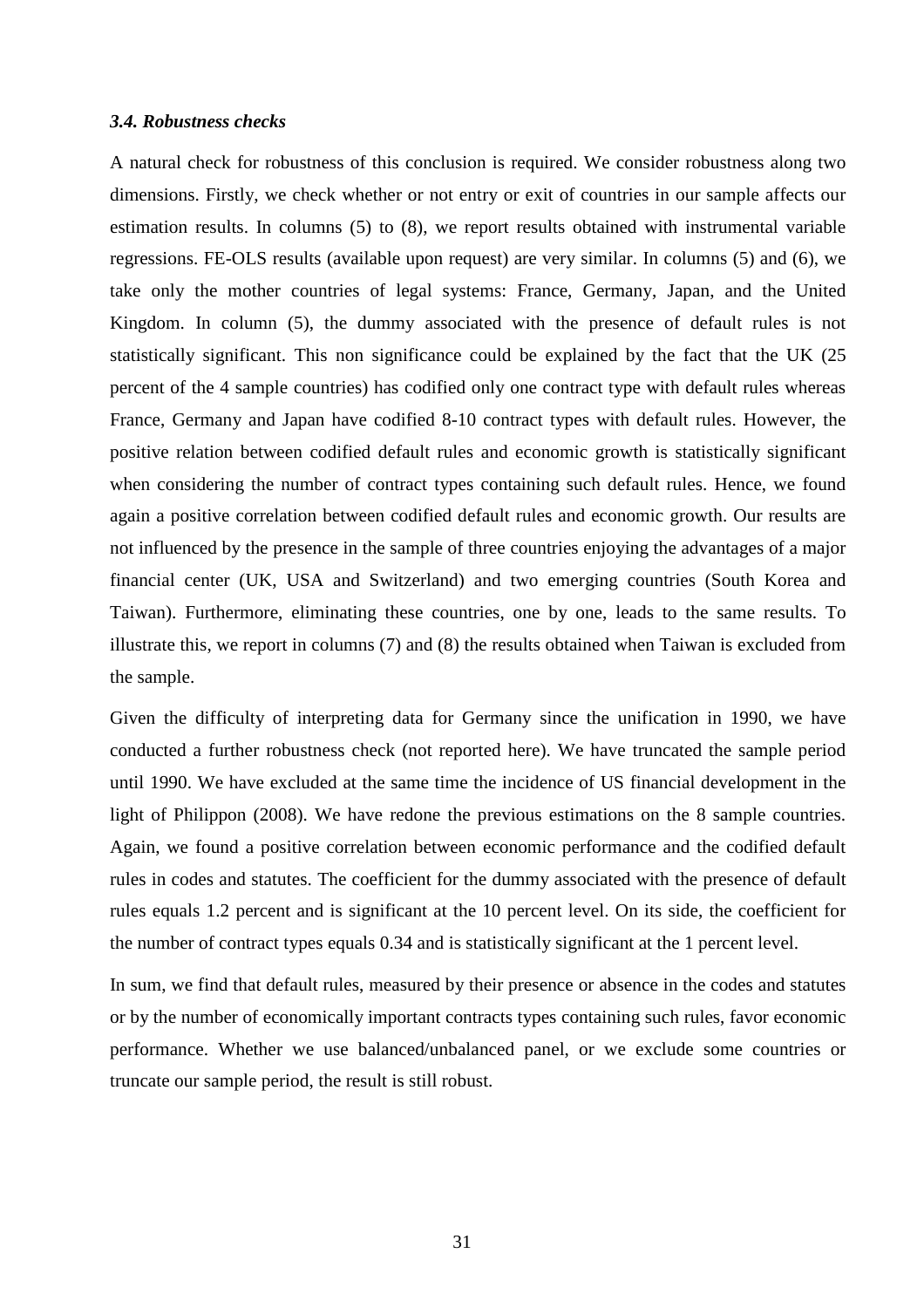|                       | Unbalanced $(8 \text{ countries})^a$ |              |                |               |                | Balanced – mother countries $\frac{b}{c}$ | Unbalanced (7 countries) <sup><math>c</math></sup> |              |  |
|-----------------------|--------------------------------------|--------------|----------------|---------------|----------------|-------------------------------------------|----------------------------------------------------|--------------|--|
|                       | FE OLS                               |              | <b>IV 2SLS</b> |               | <b>IV 2SLS</b> |                                           | <b>IV 2SLS</b>                                     |              |  |
|                       | (1)                                  | (2)          | (3)            | (4)           | (5)            | (6)                                       | (7)                                                | (8)          |  |
| Default rule          | $0.0162**$                           |              | $0.0178***$    |               | 0.0133         |                                           | 0.0127                                             |              |  |
|                       | (0.0067)                             |              | (0.0084)       |               | (0.0098)       |                                           | (0.0740)                                           |              |  |
| Nb of contracts       |                                      | $0.0035***$  |                | $0.0038***$   |                | $0.0036^{\degree}$                        |                                                    | $0.0038***$  |  |
|                       |                                      | (0.0010)     |                | (0.0010)      |                | (0.0020)                                  |                                                    | (0.0013)     |  |
| Log of GDP per capita | $-0.0136$                            | $-0.0210$ ** | $-0.0208$ **   | $-0.0285***$  | $-0.0381$ **   | $-0.0470$ **                              | $-0.0272***$                                       | $-0.0351$    |  |
|                       | (0.0078)                             | (0.0085)     | (0.0083)       | (0.0091)      | (0.0181)       | (0.0161)                                  | (0.0105)                                           | (0.0116)     |  |
| Constant              | $0.1145***$                          | $0.1578***$  | $-2.3018***$   | $-2.2444$ *** | $-2.1242***$   | $-2.0507***$                              | $-2.2323$                                          | $-2.1782***$ |  |
|                       | (0.0616)                             | (0.0646)     | (0.0826)       | (0.0871)      | (0.1807)       | (0.2041)                                  | (0.0104)                                           | (0.1099)     |  |
| Time dummies          | Yes                                  | Yes          | Yes            | Yes           | Yes            | Yes                                       | Yes                                                | Yes          |  |
| Country dummies       | Yes                                  | Yes          | Yes            | <b>Yes</b>    | Yes            | Yes                                       | Yes                                                | Yes          |  |
| R-squared             | 0.683                                | 0.687        | 0.683          | 0.687         | 0.805          | 0.806                                     | 0.701                                              | 0.704        |  |
| <b>Observations</b>   | 1033                                 | 1033         | 1025           | 1025          | 549            | 549                                       | 919                                                | 919          |  |
| Nb of countries       | 8                                    | 8            | 8              | 8             | 4              | 4                                         |                                                    |              |  |

## **Table 2. Dependent variable = growth rate of GDP per capita**

Notes. \*\*\*  $p<0.01$ ; \*\*  $p<0.05$  and \*  $p<0.1$ .  $a$  Unbalanced panel with 8 countries (see Table 1);  $b$  Balanced panel with four mother countries (UK, *France, Germany, Japan);c Unbalanced panel with 7 countries (Taiwan excluded). Robust standard errors are in parenthesis. Instrumented variable: ln(GDP per capita); this endogenous variable is instrumented by using his own first lag (Columns 3 & 4). Country and Time dummies are not reported to save space. FE OLS: Fixed Effects model tested with Least Square Dummy Variable technique; IV 2SLS: FE tested with Instrumental variable (Two stage least Square) approach. Nb: Number.*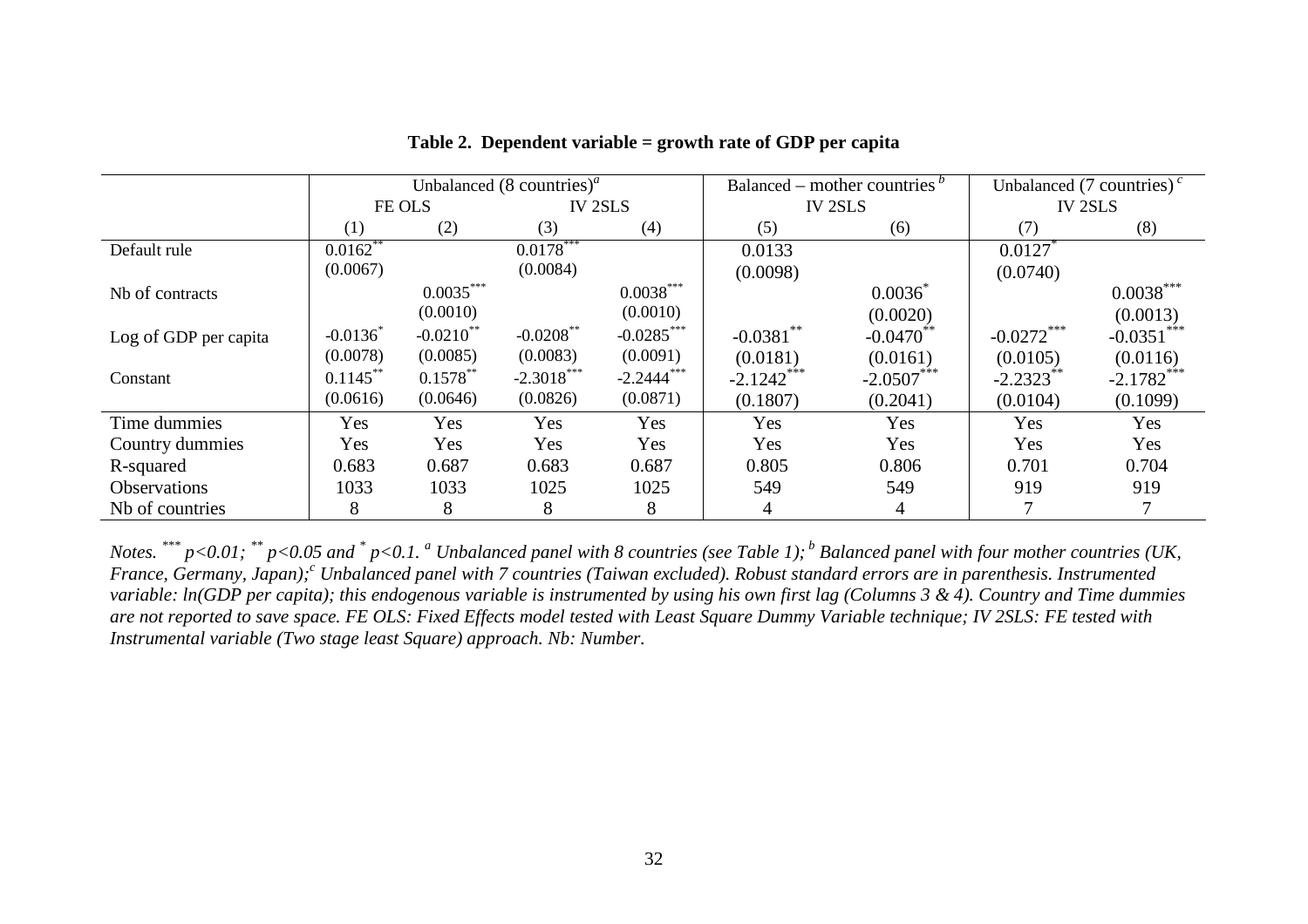#### *3.5. Numerical illustration*

To illustrate the impact of adopting codified default rules on GDP per capita, we simulate a counterfactual scenario showing what should have been the evolution of GDP per capita of Taiwan and South Korea if they had not adopted default rules. We compare the two situations with North Korea since the GDP pc of these countries was similar in the 1950's and North Korea has never adopted default rules as explained in previous section. Basing on the data, the economic performance of Taiwan and South Korea remains greater than the one of North Korea. However, based on the regression (4) in the Table 2, figures 3a and 3b show that, without contract types with default rules, Taiwan's GDP pc as well as the South Korea's GDP pc shall be much less than what we observe. In other words, figure 3 illustrates that codifying 10 contract types with default rules (which is a huge institutional change) multiplies GDP per capita by almost 3 in the long run. Furthermore, North Korea could have grown faster than South Korea during the period 1963-1985 and than Taiwan in the period 1953 - 1985. This scenario confirms the hypothesis that default rules matter for economic performance.

**Figure 3a. Comparison between observed and calibrated GDP per capita of Taiwan, and observed GDP per capita of North Korea (1950-2008).**

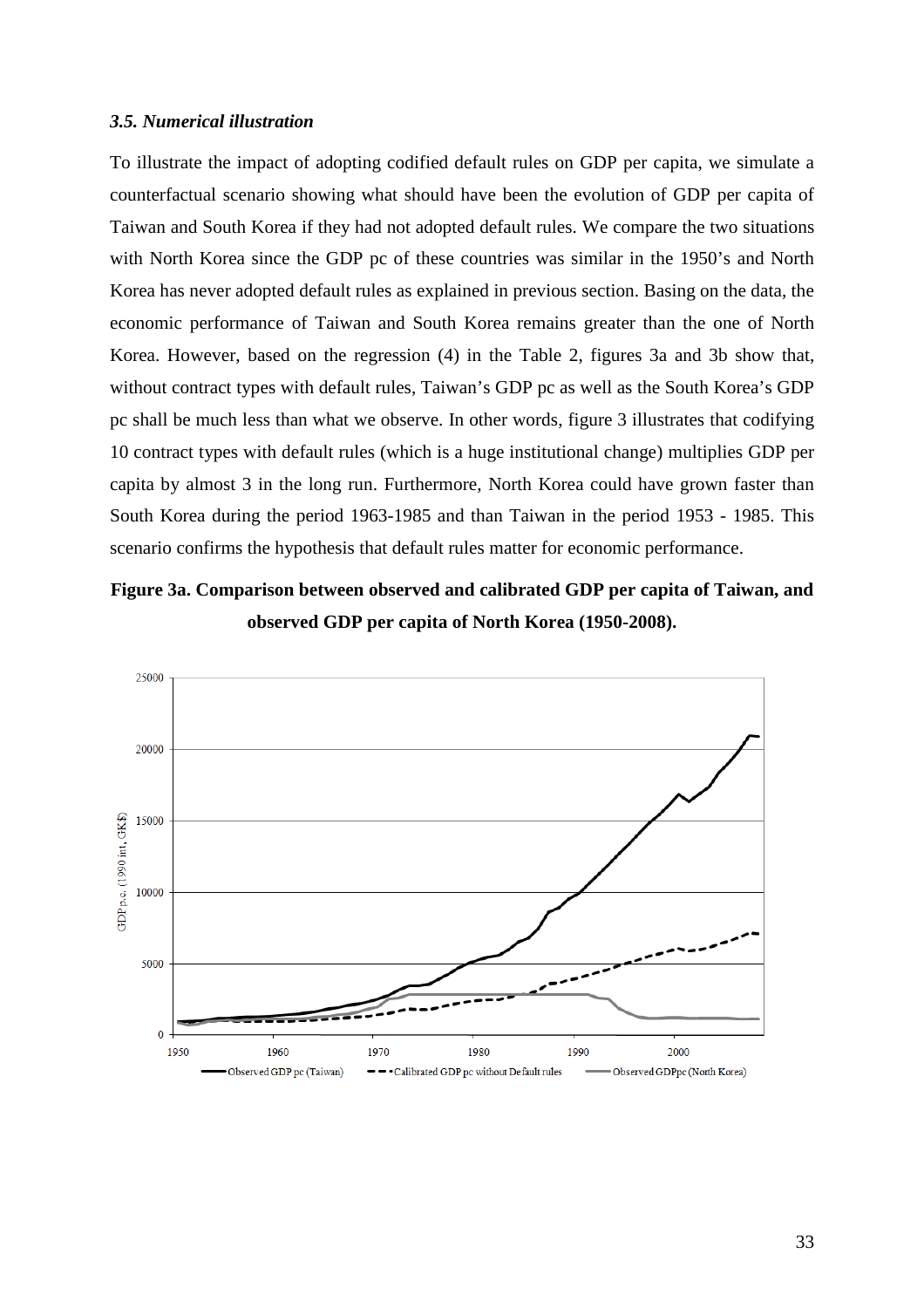



# **4. Conclusion**

In this paper, we have shown that contract theory, which focuses on codified default rules reducing information asymmetries and transaction costs, qualifies LOT's claim that common law is economically superior to civil law. To address this issue properly, we have selected a sample of 10 of the most important economic contract types and kept track of the number and timing of codification of default rules for these contract types between 1804 and 1987 in 8 representative countries: France, Germany, Japan, the UK and the US as representatives of ``legal origins´´ influencing other countries legal systems, South Korea and Taiwan as high growth countries having voluntarily and autonomously chosen to adopt civil codes in the 1950's as purposefully designed amalgams of domestic legal traditions and borrowed Western patterns, and Switzerland as a prominent case, counterintuitive from LOT's point of view, of a country combining a history of peace, a civil law legal system and the status as a major financial center.

In order to identify the impact of the presence or the absence of codified default rules on economic performance, as measured by per capita GDP growth in prolonged times series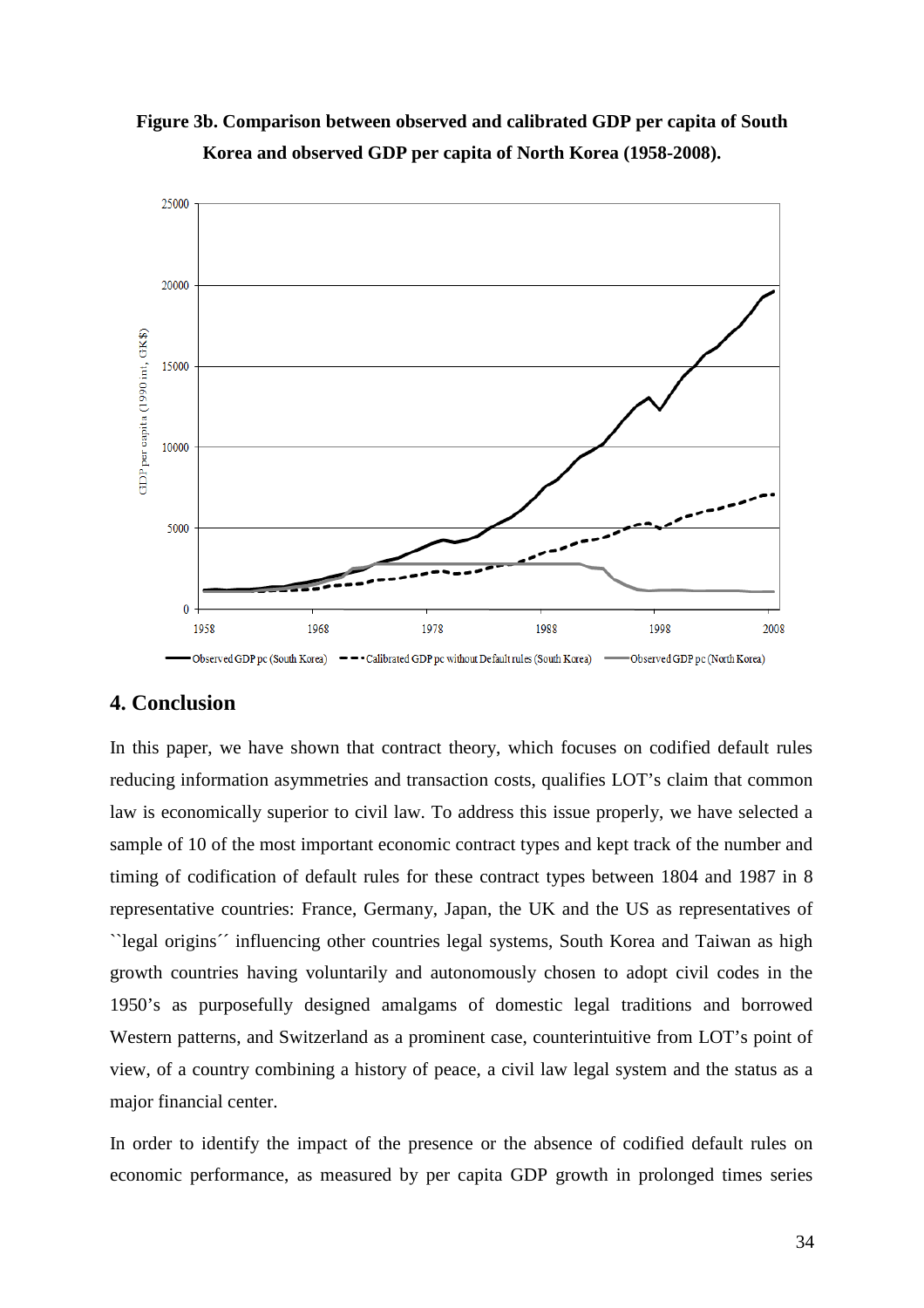between 1870 and 2008, we have performed an extensive econometric evaluation combining the most advanced tools in panel data analysis and more standard techniques. Controlling for time and country fixed effects, we have found that codified default rules do favor economic performance across the cleavages of legal origins. But our analysis also reveals that the higher the number of economically important contract types codified with such default rules, the greater the economic effect. This is reflected in the evolution of per capita GDP of the six civil law countries of our sample as compared to the two common law countries. While all of the former have codified all 10 of the economically most important contract types selected, the latter have offered their business communities codified default rules for only 1 (UK) and 3 (US) contract types respectively. We submit that the 6 civil law countries, which have overtaken the per capita GDP growth of the UK or have emerged on a sustained path of convergence without enjoying the advantages of a financial center, owe part of that performance to their much higher number of codified default rules easing the conclusion of enforceable contracts. Moreover, Switzerland's per capita GDP exceeding that of the UK for 8 decades and that of the US for 3 decades in the inter-war and post-World War II periods invalidates LOT's assumption that civil law is not a favorable environment for the supply of capital to financial markets. We consider these two conclusions as important qualifications of legal origins theory from the point of view of contract theory. While qualifying legal origins theory, our results strongly confirm institutional economics in its core of contract theory.

# **References**

AKAMATSU K.(1962): A historical Pattern of Economic Growth in Developing Countries. *Journal of Developing Economies*, Vol.1 N°1, 3-25, March–August.

ATIYAH, P.S., John N. ADAMS and Hector L. MACQUEEN, *The Sale of Goods*, 11<sup>th</sup> ed. Harlow: Pearson Education Ltd, 2005

ARBIA, Giuseppe and Gianfranco PIRAS (2005): "Convergence in per-capita GDP across European Regions using Panel Data Models extended to Spatial Autocorrelation Effects", *Istituto di Studi e Analisi Economica*, Working Paper n° 51.

ARELLANO, M. and HONORÉ, B. (2000): "Panel Data Models: Some recent developments", Working Paper, No. 0016.

BALTAGI, Badi H. (1996): *Econometric Analysis of Panel Data*, John Wiley & Sons, England.

------and Seuck H.SONG (2006): "Unbalanced Panel data: A survey", *Statistical Papers 47*, 493- 523.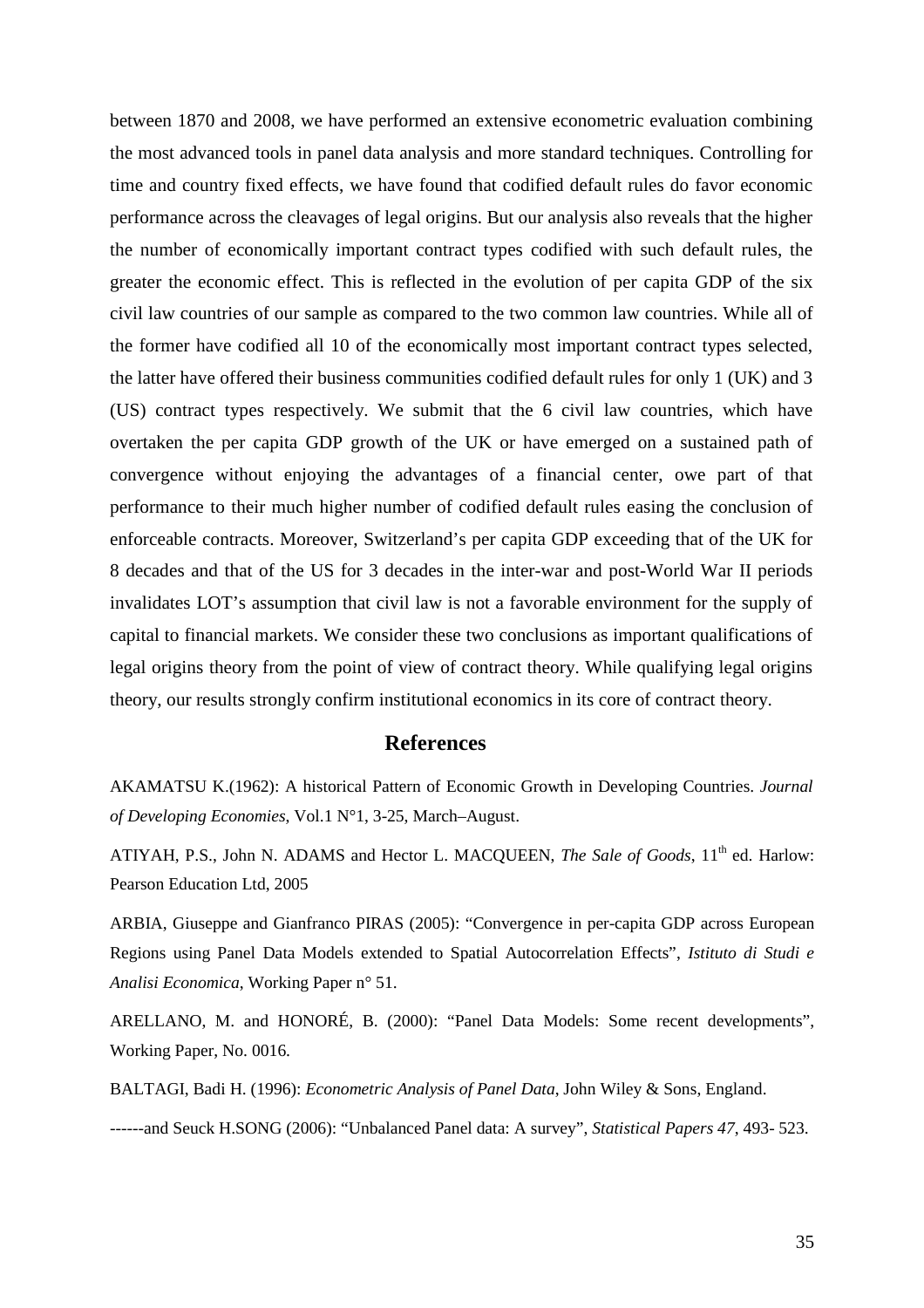BARNETT, Randy (1992), "The Sound of Silence: Default Rules and Contractual Consent ", 78 *Virginia Law Review* 821.

BÉNABENT, A. "Les difficultés de la codification: les contrats spéciaux" in Le Code Civil 1804- 2004: Livre du Bicentenraire, Paris: Dalloz Litec, pp. 245

BERKOWITZ, Daniel, Katharina PISTOR and Jean François RICHARD (2003), "The Transplant Effect", *American Journal of Comparative Law*, Vol. 51, pp. 163-203

BÖHM, Franz (1966), "Privatrechtsgesellschaft und Marktwirtschaft", *ORDO*, Vol. 17, pp. 75-151.

BORN, Erich (1970) "Von der Reichsgründung bis zum I. Weltkrieg", in Herbert GRUNDMANN (ed.), *Handbuch der Deutschen Geschichte*, 9<sup>th</sup> Edition, Vol. 3, pp. 256, 262, Stuttgart: Union Verlag

BRÄNDLE, Nicole, and Aline JÖRG (2010), "No Crisis in Corporate Financing", *Credit Suisse E-Magazine*, Released on 01.09.2010.

BROADBERRY, Stephen [1997a], "Anglo-German Productivity Differences, 1870-1990: A Sectoral Analysis", *European Review of Economic History* Vol 1, pp. 247-267.

BUCHER, Eugen (1988), Schweizerisches Obligationenrecht, Allgemeiner Teil, 2. Aufl, Besonderer Teil, 3. Auflage, Zürich: Schultheß

---- (2006) "Das Schweizerische Obligationenrecht: Ein Markstein und ein Vorbild", *Neue Zürcher Zeitung*, 10./11. Juni

CASEY, Jean Pierre, and Karel LANNOO (2005), *Europe's Hidden Capital Markets Evolution, Architecture and Regulation of the European Bond Market,* Report for the Center for European Policy Studies, Brussels

CANOVA, Fabio & Morten RAVN (2000), "The Macroeconomic Effects of German Unification: Real Adjustments and the Welfare State", *Review of Economic Dynamics*, Vol. 3 N°3, pp.423-460

CRYSTAL, Nathan M. (1979), "Codification and the Rise of the Restatement Movement", *Washington Law Review* Vol. 54, pp. 239-273

DAM, Kenneth (2006), *The Law-Growth Nexus: The Rule of Law and Economic Development.* Washington: Brookings Institution.

DANNEMANN, Gerhard (2006), "Comparative Law: Study of Similarities or Differences", in Mathias REIMANN and Reinhard ZIMMERMANN (eds.), *The Oxford Handbook of Comparative Law*, Oxford (Oxford University Press), pp.383-420

DAVID, Thomas, and André MACH (2007), "Institutions and Economic Growth: the Successful Experience of Switzerland (1870-1950), in Ha-Jun CHANG ed., *Institutional Change and Economic Development*, New York, United Nations University Press, pp 219-238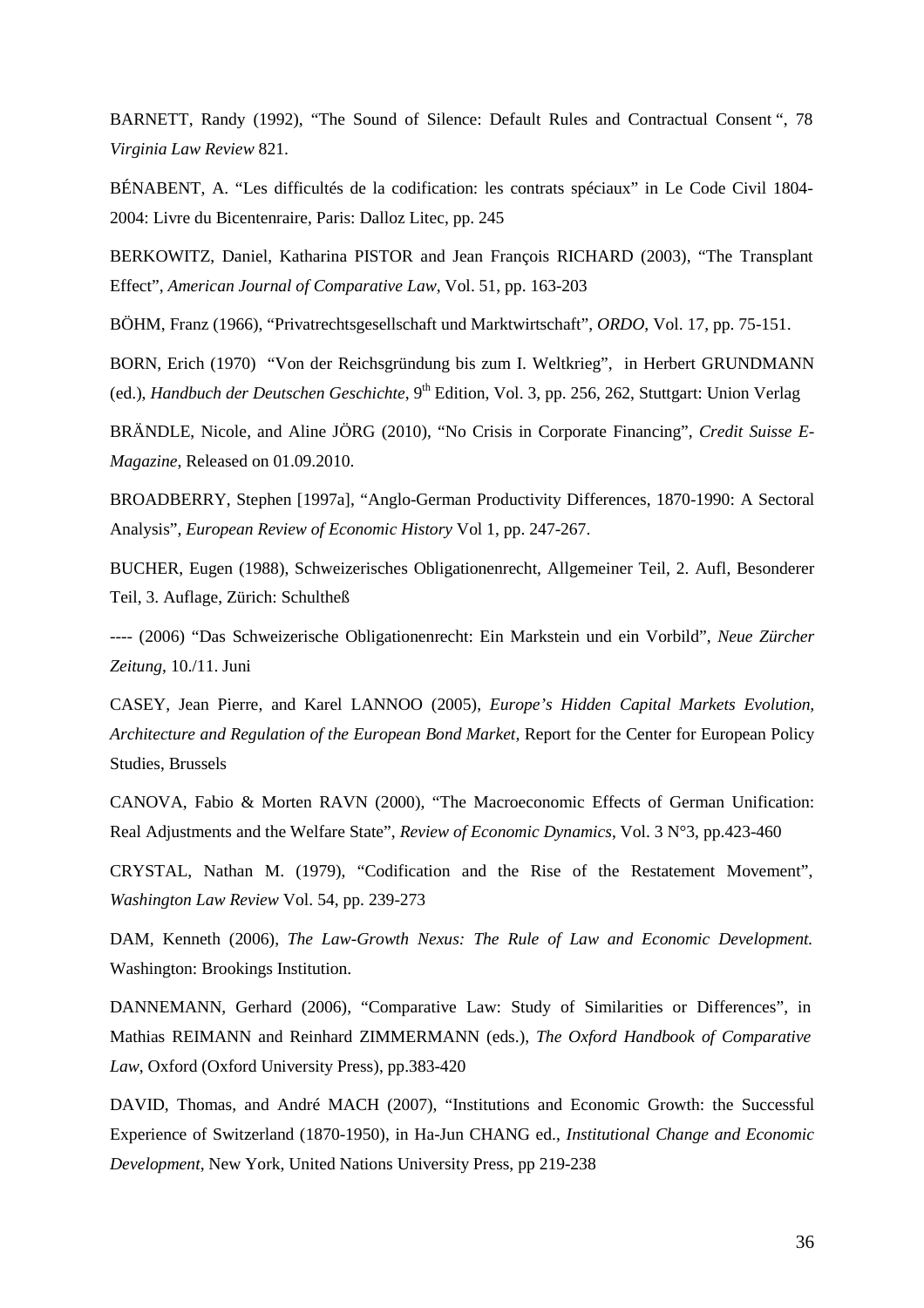DIAMOND, Jared (1997). *Guns, Germs, and Steel: The Fates of Human Societies*, New York: W.W. Norton.

DRISCOLL, John C. and Aart C. KRAAY (1998): "Consistent Covariance Matrix Estimation with Spatially Dependent Data", *The Review of Economics and Statistics*, Vol. 80, pp. 549-560.

EASTERLY, William, and Ross Levine, 1997. "Africa's Growth Tragedy: Policies and Ethnic Divisions," *The Quarterly Journal of Economics*, Vol. 112(4), pp. 1203-50, November

EICHENGREEN, Barry (2008), *The Global Credit Crisis as History*, available at www.econ.berkeley.edu/.../global\_credit\_crisis\_history\_12-3-08.pdf

-------, and Albrecht Ritschl (1997), "Winning the War, Losing the Peace? Postwar Britain in a German Mirror" in: *The Economic History of Britain after 1945* (2nd ed.), ed.by N.F.R. Crafts and M. Woodward, Cambridge: Cambridge University Press.

ELLIOT, Victoria (2009), "Taking the Measure of Doing Business Indicators: An Independent Evaluation", *Workshop Institutional Competition between Common Law and Civil Law* March 10, Université Catholique de Louvain, http://www.uclouvain.be/269923.html,

FARNSWORTH, Allan (2008), "Comparative Contract Law", in Mathias REIMANN and Reinhard ZIMMERMANN (eds.), *The Oxford Handbook of Comparative Law*, Oxford: Oxford University Press, pp. 899-935, 919.

FELDMAN, Gerald (1993), *The Great Disorder. Politics, Economics, and Society in the German Inflation, 1914-1924*, Oxford: Oxford University Press.

FREMDLING, Rainer (1988), "German National Accounts for the 19th and Early 20th Century: A Critical Assessment", *Vierteljahrschrift für Sozial- und Wirtschaftsgeschichte* Vol. 75, pp. 33-57.

---------(1991), "Productivity Comparison between Great Britain and Ger-many, 1855-1913", *Scandinavian Economic History Review* Vol. 39, pp. 28-42.

GALL, Lothar (1990), *Bismarck: The White Revolutionary*, London: Unwin Hyman

GOLDSMITH, Raymond W. (1985), *Comparative National Balance Sheets: A Study of Twenty Countries, 1688–1978*. Chicago and London: University of Chicago Press.

GROSSMAN, Sanford, and Oliver HART (1986), "The Costs and Benefits of Ownership: A Theory of Vertical and Lateral Innovation", *Journal of Political Economy*, Vol. 94, pp. 691-709.

HALDANE, Andrew, Simon BRENNAN and Vasileios MADOUROS (2010), "The Contribution of the Financial Sector: Miracle or Mirage? " in The London School of Economics, ed., *The Future of Finance: The LSE Report.*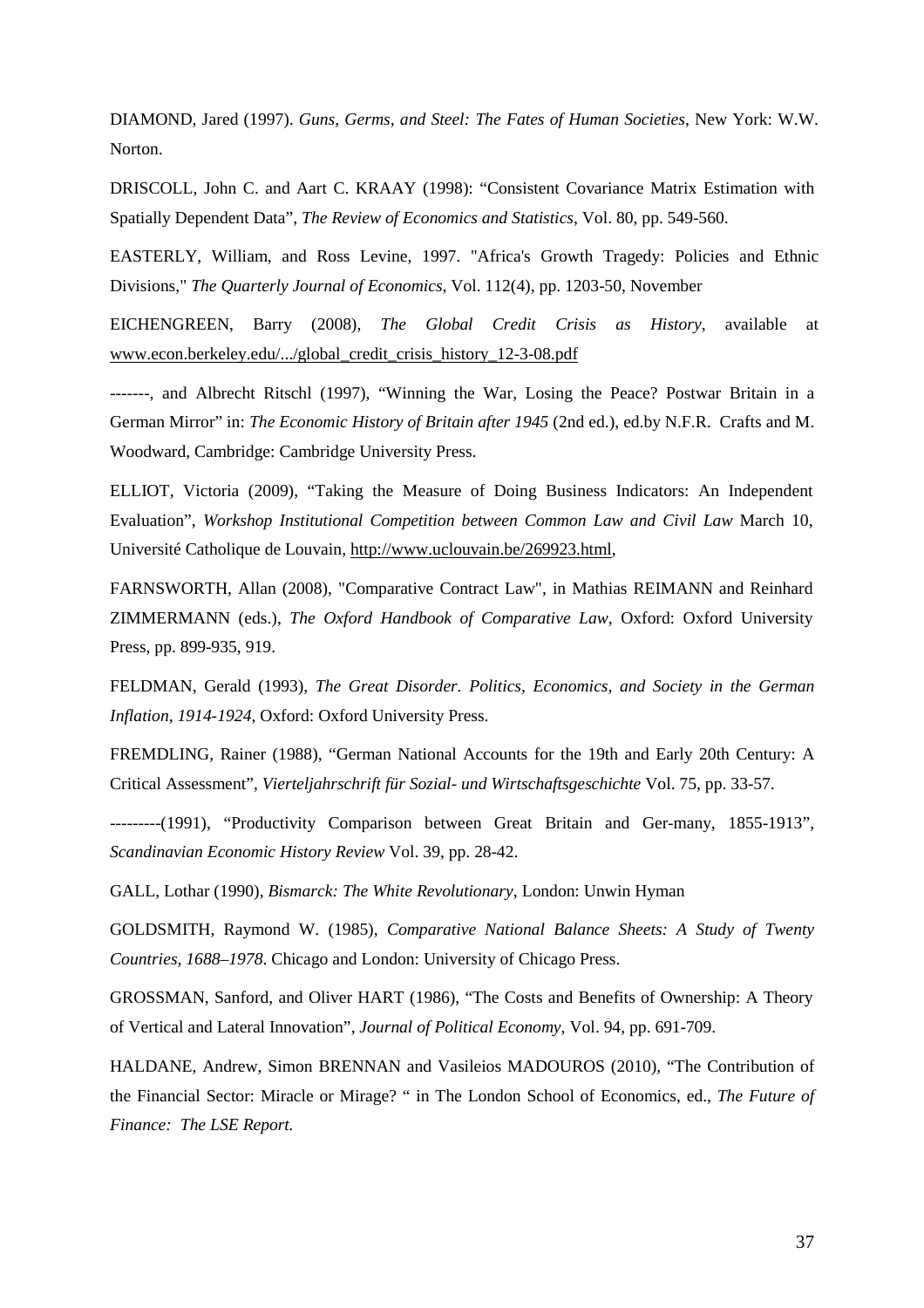HART, Oliver, and John MOORE (1988), "Incomplete Contracts and Renegotiation" *Econometrica*, Vol. 56, pp. 755 – 785.

HAYEK, Friedrich A. (1973), *Law, Legislation and Liberty*, published in one volume 1982 Abgindon: Routledge & Kegan Paul

HOECHLE, Daniel (2007): "Robust Standard Errors for Panel Regressions with Cross-sectional Dependence", *Stata Journal*, volume 7, No. 3

HOFFMANN, Walther G., Franz GRUMBACH and Helmut HESSE,(1965), *Das Wachstum der deutschen Wirtschaft seit der Mitte des 19. Jahrhunderts*, Berlin: Springer.

ISLAM, Nazrul (1995): "Growth Empirics: A Panel Data Approach", *Quarterly Journal of* 

*Economics*, Vol. 4, pp. 1127-1170.

JAO, Juei-Cheng (2008), "Comparative Law of Limitation of Actions in Insurance in England, Germany and Taiwan: A Step for Harmonization", *National Taiwan University Law Review*, Vol 3 No 1

KANTOROVITCH, Jacob (1923), "The Civil Code of Soviet Russia", *The Yale Law Journal*, Vol. 32, No. 8, pp. 779-789.

KIM, Marie Seong-Hak (2008), "Colonial Courts and Customs: Comparative Reflections on Customary Law and Colonial Modernity in Korea", IIAS Newsletter, No 47, (Spring), p.17

KIM, Sang Yong (2000), "Amendment Works of the Korean Civil Code", in Dae-Kyu YOON ed., Recent Transformations in Korean Law and Society, Seoul: Seoul National University Press

KOO, RICHARD (200), *Balance Sheet Recession: Japan's Struggle with Uncharted Economics and its Global Implications*, Wiley-Blackwell: Hoboken NJ

KOZUKA, Soichiro, and Jiyeon LEE, "The New Japanese Insurance Act, Comparisons with Europe and Korea", *Zeitschrift für Japanisches Recht/ Journal of Japanese Law*, Vol. 14, No 28 (2009), pp.73-88

KRAEHE, Enno (1953), "Practical Politics in the German Federation, Bismarck and the Commercial Code", *The Journal of Modern History*, Vol. 25, pp. 13-24

KRAHNEN, Jan Pieter, and Reinhard H. SCHMIDT (eds.) (2004), *The German Financial System*, Oxford: Oxford University Press

KRUGMAN, Paul (2009). *The Return of Depression Economics and the Crisis of 2008*, W.W. Norton Company Limited.

La PORTA, Rafael, Florencio LOPEZ-DE-SILANES, Andrei SHLEIFER and Robert VISHNY (1998), "Law and Finance", *Journal of Political Economy*, Vol. 106, No 6, pp.1113-1151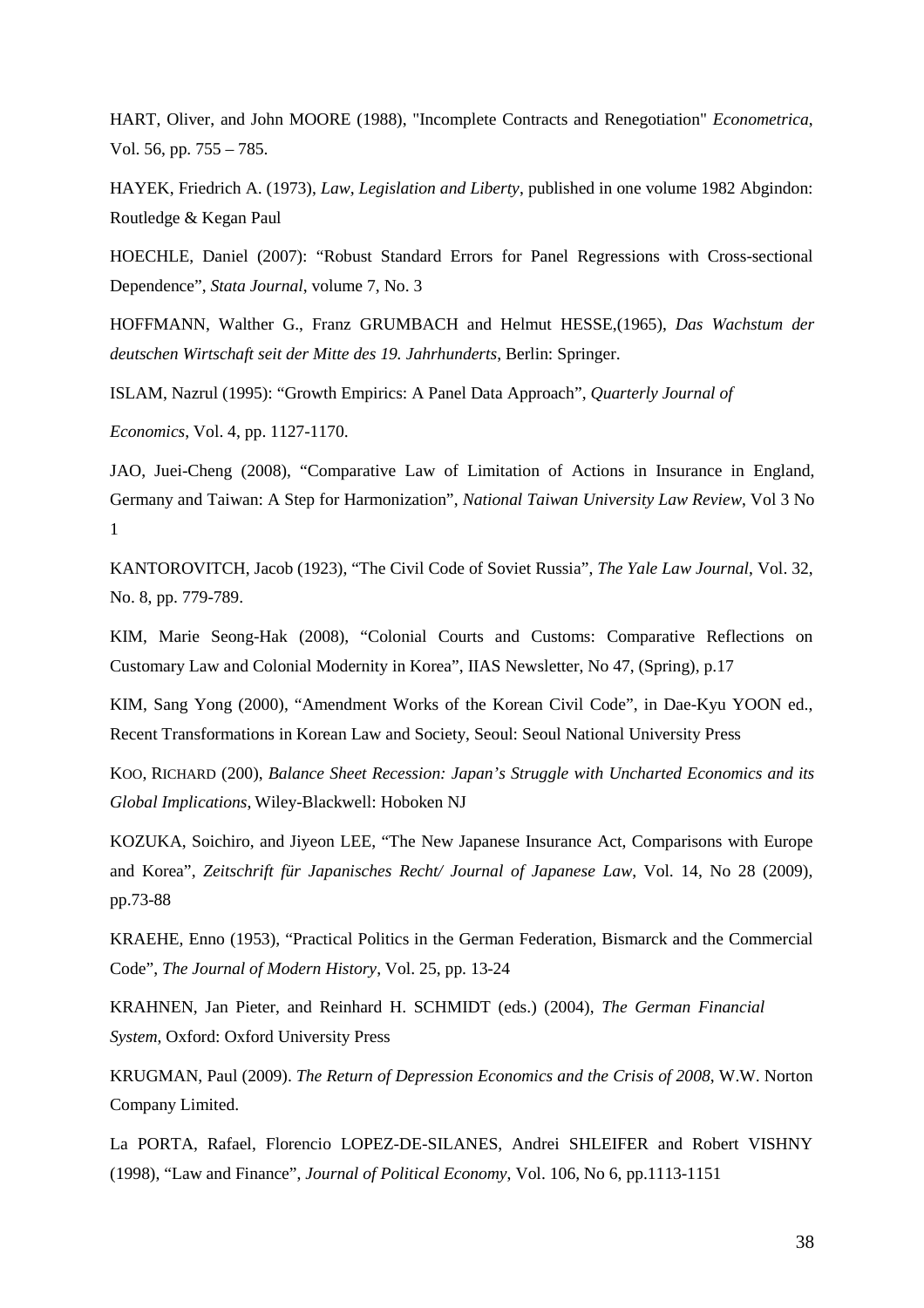----Id. (1999), "The Quality of Government", *Journal of Law, Economics & Organization*, Vol. 15, pp. 222ff

La PORTA, Rafael, Florencio LOPEZ-DE-SILANES, Andrei SHLEIFER (2007), "The Economic Consequences of Legal Origins*"*, NBER Working Paper Series, Working Paper 13608.

LAWRENCE, William (1996), *Understanding Sales and Leases of Goods*, Newark: Mathew Bender & Co

LEE, K., PESARAN, M. H. & SMITH, R. (1997): "Growth and Convergence in a Multi-Country Empirical Stochastic Solow Model"**,** *Journal of Applied Econometrics*, Vol. 12, No. 4., pp. 357-392.

LEWIS, William A. (1978), *Growth and Fluctuations 1870-1913*, London: Allen & Unwin.

LIN, Bor-shan (2010), *Comparative Contract Law in East Asia,* available at http://www.docstoc.com/search/966-international-and-comparative-law-quarterly

LIU, Wan Chun and HSU, Chen Min (2006), "The Role of Financial Development in Economic Growth: The Experiences of Taiwan, Korea, and Japan," *Journal of Asian Economics*, Vol. 17, No.4, pp. 667-690.

LYON-CAEN, Gérard (1955) *Manuel de droit du travail et de la sécurité sociale*, Paris: Dalloz.

MADDISON, Angus (1982), *Phases of Capitalist Development*, Oxford: Oxford University Press.

-------- (1991), *Dynamic Forces in Capitalist Development: A Long-Run Comparative View,* Oxford: Oxford University Press.

---------(1995), *Monitoring the World Economy*, 1820-1990, Paris: OECD.

---------(2001), The World Economy: A Millenial Perspective, Paris: OECD

MAHONEY, Paul (2000), "The Common Law and Economic Growth: Hayek Might be Right", University of Virginia School of Law Working Papers Series, 00-8.

MURAKAMI, Junichi, Hans-Peter MARUTSCHKE, Karl RIESENHUBER (eds.) (2007), *Globalisierung und Recht,* Beiträge Japans und Deutschlands zu einer internationalen Rechtsordnung im 21. Jahrhundert., Gruyter Verlag

MURDOCK, James Oliver (1954), "Le code civil français vu par un Américain", *Revue internationale de droit comparé* Volume 6 No 4, pp. 678-680

NICKELL, Stephen (1981) "Biases in Dynamic Models with Fixed Effects," *Econometrica*, Vol. 49, no. 6.

OECHSLER, Jürgen (2008), "Vertragstypen", in J. von Staudinger, *Kommentar zum Bürgerlichen Gesetzbuch mit Einführungsgesetz und Nebengesetzen*, *Eckpfeiler des Zivilrechts*, Berlin: Sellier-de Gruyter, pp.539-558.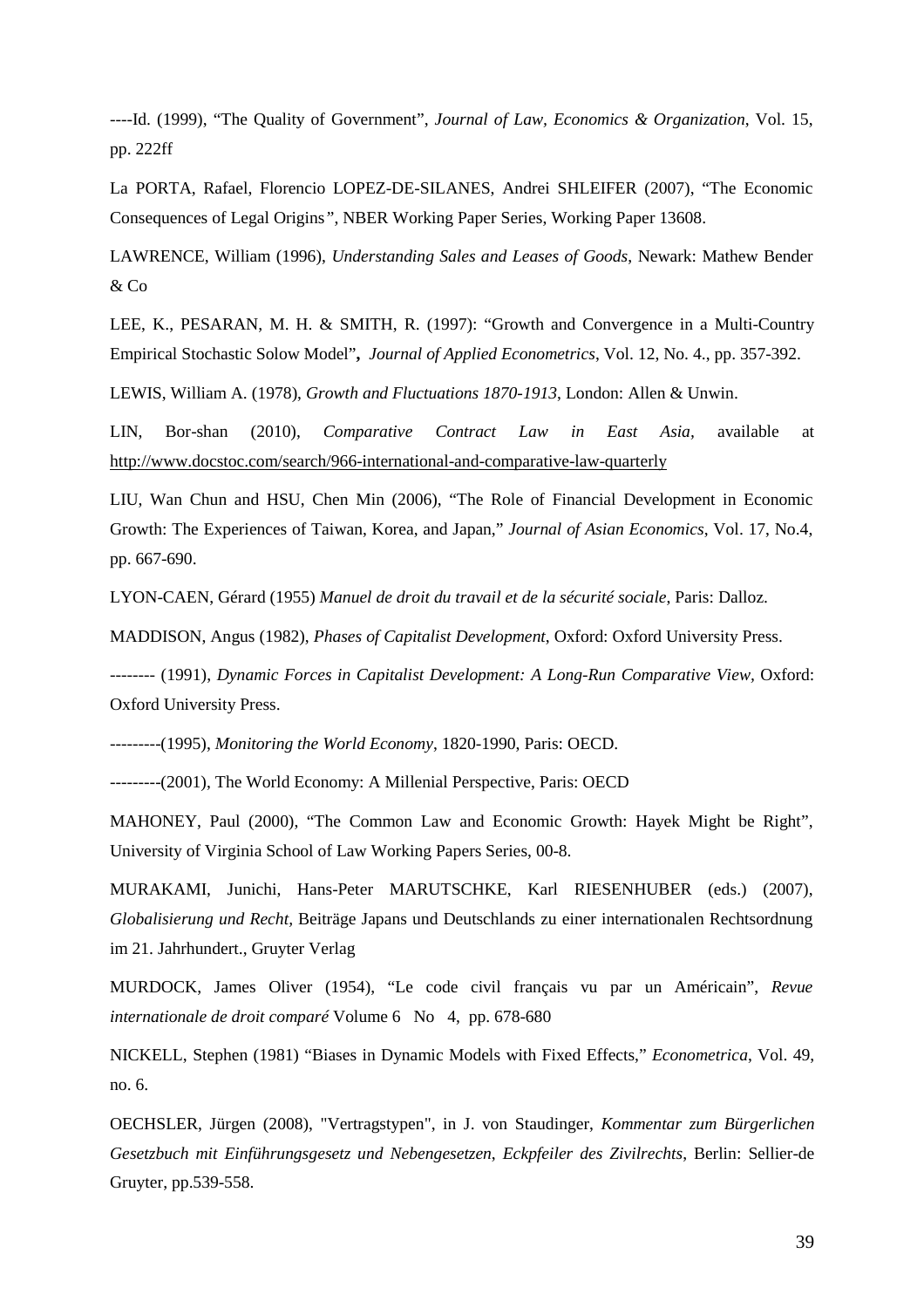OURLIAC, Paul & Jean Louis GAZZANIGA (1985), *Histoire du droit privé français de l'An mil au code civil*, Albin Michel (Collection l'évolution de l'humanité)

 OZMENT, Stephen (2004) *The Mighty Fortress: A New History of the German People*, New York, NY: Macmillan,

PATRICK, Hugh (1962), *Monetary Policy and Central Banking in Contemporary Japan*, Bombay: Bombay University Press

PHILIPPON, Thomas (2008), *The Evolution of the US Financial Industry from 1860 to 2007: Theory and Evidence*, NBER, CEPR.

POPPER, Karl, (1963), *Conjectures and Refutations: The Growth of Scientific Knowledge*, Harper Torchbooks: New York, (1965)

QUAH, Danny T. (1996): "Empirics for Economic Growth and Convergence", *European Economic Review,* Vol. 4, pp. 1353-1375.

REICHERT-FACILIDES, Fritz (1998), "Europäisches Versicherungsvertragsrecht?" in Jürgen BASEDOW, Klaus HOPT und Hein KÖTZ, *Festschrift für Ulrich Drobnik zum siebzigsten Geburtstag*, Tübingen: JCB Mohr, p.122

RITSCHL, Albrecht (2004), *How and When Did Germany Catch UP With Britain and the US ? Results from the Official Statistics,* Personal Working Paper, available at personal.lse.ac.uk/ritschl/pdf\_files/KETCHUP.pdf

ROBAYE, René (1997), "Du "dominium ex iure Quiritium" à la propriété privée du Code civil des Français", *Revue Internationale des Droits de l'Antiquité*, Vol. 44, pp. 311-332

ROE, Mark (2006), « Legal Origins and Modern Stock Markets », *Harvard Law, Economics and Business Discussion Paper No. 563* 

-----, and Jordan SIEGEL (2009), "Finance and Politics: A Review Essay Based on Kenneth Dam's Analysis of Legal Traditions in The Law–Growth Nexus" *Journal of Economic Literature*, Vol. 47, No. 3, pp. 781–800

ROGER, Price (1981), *An Economic History of Modern France*: *1730-1914*, London: Macmillan.

SALA-I-MARTIN, Xavier X. (1996): "Regional Cohesion: Evidence and Theories of Regional Growth and Convergence", *European Economic Review*, Vol. 4, pp. 1325-1352.

SARAFIDIS, Vasilis, and Tom WANSBEEK (2010): "Cross-Sectional Dependence in Panel Data Analysis", *Munich Personal RePec Archive*, No. 20815.

SCHMIDT, Reinhard H., Andreas HACKETAL and Marcel TYRELL (1998), ``Disintermediation and the Role of Banks in Europe: An International Comparison'', Frankfurt, Working Paper No. 10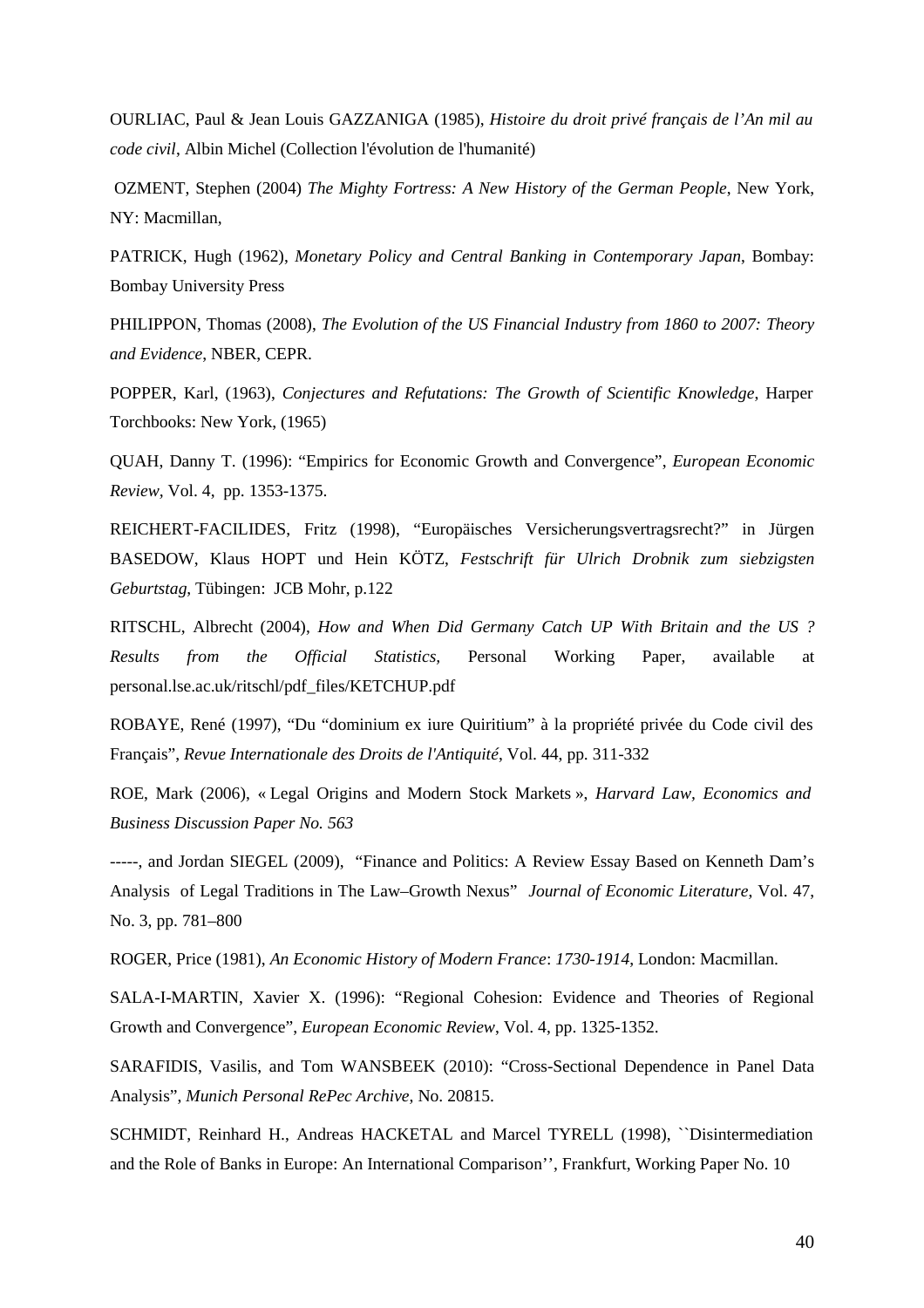SCHMIEGELOW, Henrik (2006), "Why Legal Transformation Assistance from Germany and Japan to Former East Bloc Countries?", *Journal of Japanese Law*, Vol. 22, pp.5-38

---------, and Michèle SCHMIEGELOW (1988), "Deng's Modernization and the Development Experience of the ROC: Two Cases of the Same Theory?" in King-Yuh CHANG (ed.), *Ideology and Politics in Twentieth Century China* (Taipeh: Institute of International Relations, National Chengchi University), pp.150-174.

SCHMIEGELOW, Michèle and Henrik SCHMIEGELOW (1989), *Strategic Pragmatism: Japanese Lessons in the Use of Economic Theory*, New York: Praeger.

SCHMIEGELOW, Michèle (1991), "The Asian Newly Industrialized Economies: A Universal Model of Action", *Civilisations*, Vol. XL No 1, pp.133-172

--------- (2003), "Which Recipe for the Japanese Economy?" *Asien,* No. 87, pp.78-86

SHLEIFER, Andrei, and Robert W. VISHNY (1997), "The Limits of Arbitrage", *The Journal of Finance*, Vol. 52 N°1, pp. 35-55

SIMON, Hermann (1996) *Hidden Champions: Lessons from 500 of the World's Best Unknown Companies*. Boston (Mass.): Harvard Business School Press

STREIT, Manfred (1992), "Economic Order, Private Law and Public Policy: The Freiburg School of Law and Economics in Perspective", *Journal of Institutional and Theoretical Economics*, Vol. 148, 675-704.

SUZUKI, Yoshio (1980), *Money and Banking in Contemporary Japan: The Theoretical Setting and its Applications*, New Haven: Yale University Press

TANAKA, Hideo, and Malcolm SMITH (2000), *The Japanese Legal System*. Tokyo: Tokyo University Press

VERARDI, Vincenzo, and Joachim WAGNER (2010): "Robust Estimation of Linear Fixed Effects Panel Data Models with an Application to the Exporter Productivity Premium**"**, in *IZA DP*, n° 4928

VOGLER, Robert (2006), *Swiss Banking Secrecy: Origins, Significance*, Myth, Zürich: Association of Financial History

WILLIAMSON, Oliver ((1975), 1983), *Markets and Hierarchies: Analysis and Antitrust Implications*, Macmillan

WILSON, Charles, "Economic Conditions" in: *The New Cambridge Modern History* Vol. XI, Material Progress and World Wide Problems: 1870-1998 , pp.58-64.

WILSON, Jon (2007), "Anxieties of Distance: Codification in Early Colonial Bengal", *Modern Intellectual History* Vol. 4, No 1, pp. 7-23